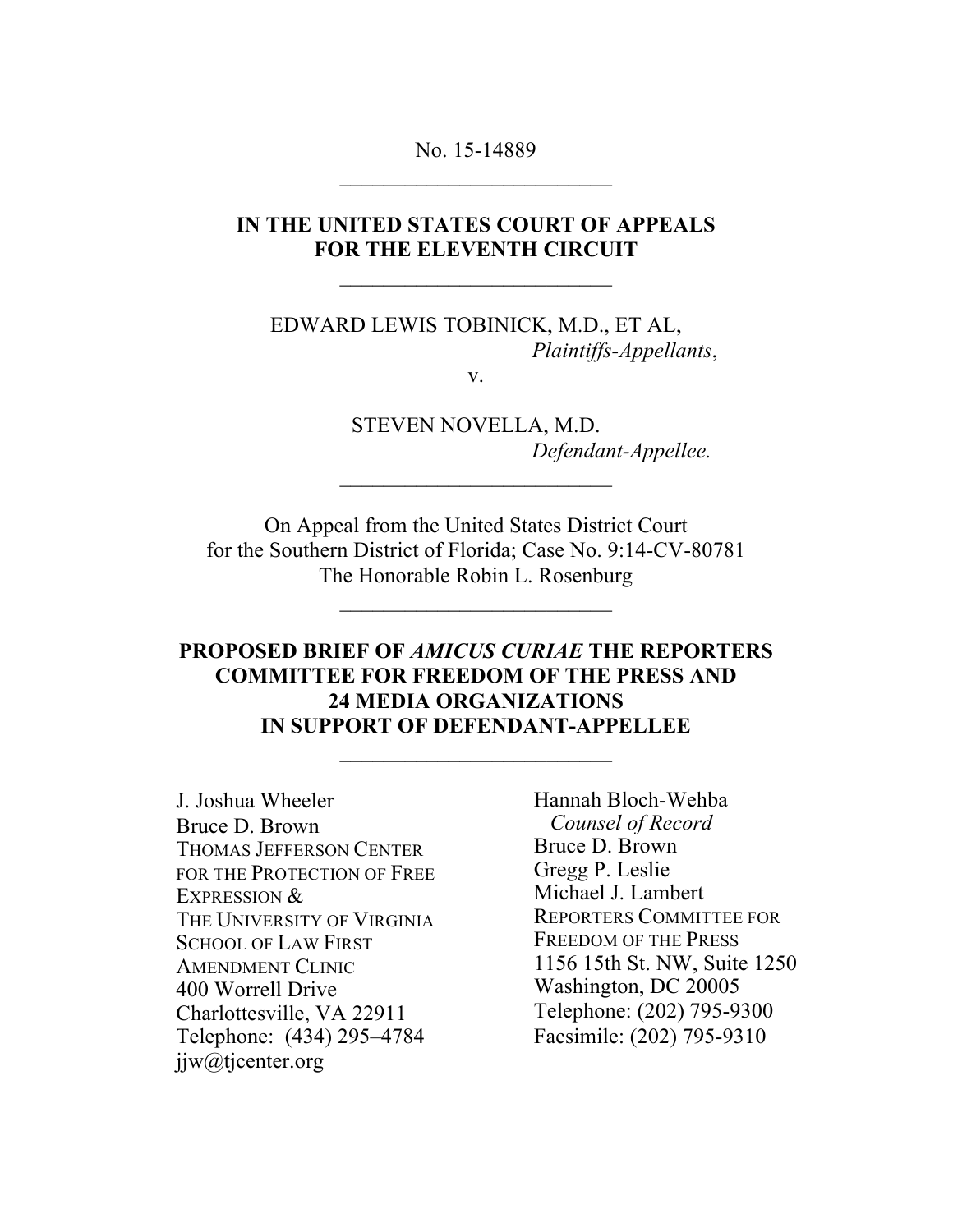## **CERTIFICATE OF INTERESTED PERSONS**

Pursuant to 11th Cir. R. 26.1 and 28.1(b), undersigned counsel certifies that,

in addition to the persons and entities identified in the briefs submitted to date in

this appeal, the following have an interest in the outcome of the case:

Alexander, Judy, Attorney for *Amicus Curiae* The Center for Investigative Reporting

ALM Media, LLC, *Amicus Curiae*

American Society of News Editors, *Amicus Curiae*

- Association of Alternative Newsmedia, *Amicus Curiae*
- Bailen, Mark I., Attorney for *Amicus Curiae* Society of Professional **Journalists**
- Bloch-Wehba, Hannah, Attorney for *Amicus Curiae* Reporters Committee for Freedom of the Press
- Borg, Jennifer A., Attorney for *Amicus Curiae* North Jersey Media Group Inc.
- Brown, Bruce D., Attorney for *Amicus Curiae* Reporters Committee for Freedom of the Press

Burke, Thomas R., Attorney for *Amicus Curiae* Online News Association Cornejo, Juan, Attorney for *Amicus Curiae* The McClatchy Company

California Newspaper Publishers Association, *Amicus Curiae*

Camens, Barbara L., Attorney for *Amicus Curiae* The Newspaper Guild – CWA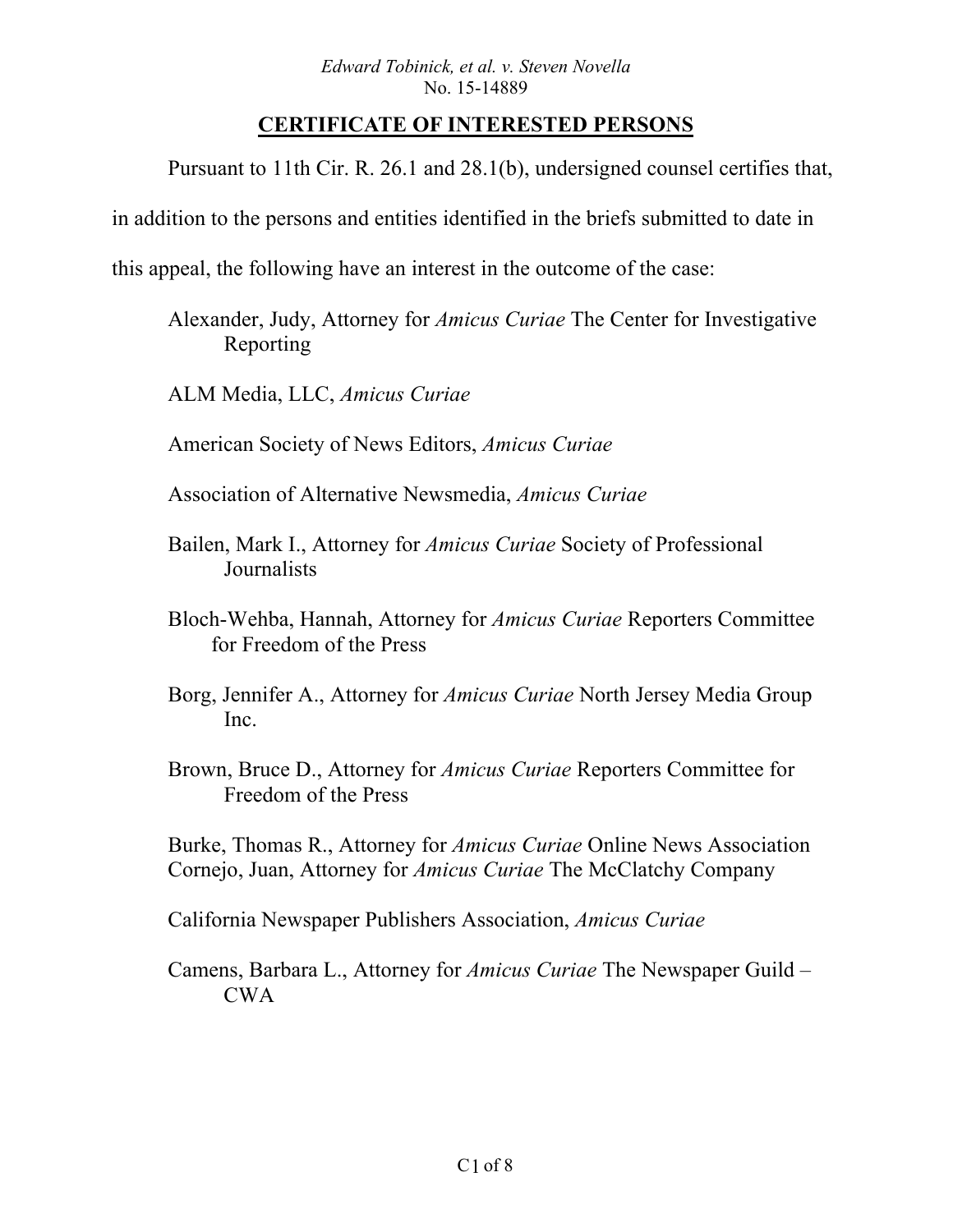Cox Media Group, Inc., *Amicus Curiae*

Cregan, James, Attorney for *Amicus Curiae* MPA – The Association of Magazine Media

Dietrick, Heather, Attorney for *Amicus Curiae* Gawker Media

Ewert, Jim, Attorney for *Amicus Curiae* California Newspaper Publishers Association First Amendment Coalition, *Amicus Curiae*

First Look Media Works, Inc., *Amicus Curiae*

Gawker Media LLC, *Amicus Curiae*

Giles, David M., Attorney for *Amicus Curiae* The E.W. Scripps Company

Goldberg, Kevin M., Attorney for *Amicus Curiae* Counsel for Association of Alternative Newsmedia and American Society of News Editors

Hileman, Mark, Attorney for *Amicus Curiae* The Boston Globe, LLC

Handman, Laura R., Attorney for *Amicus Curiae* Online News Association

Investigative Reporting Workshop at American University, *Amicus Curiae*

Faber, Barry, Attorney for *Amicus Curiae* Sinclair Broadcast Group, Inc.

Lambert, Michael J., Attorney for *Amicus Curiae* Reporters Committee for Freedom of the Press

Leslie, Gregg P., Attorney for *Amicus Curiae* Reporters Committee for Freedom of the Press

Lobel, Beth R., Attorney for *Amicus Curiae* NBCUniversal Media, LLC

Lovell, Lance, Attorney for *Amicus Curiae* Cox Media Group, Inc.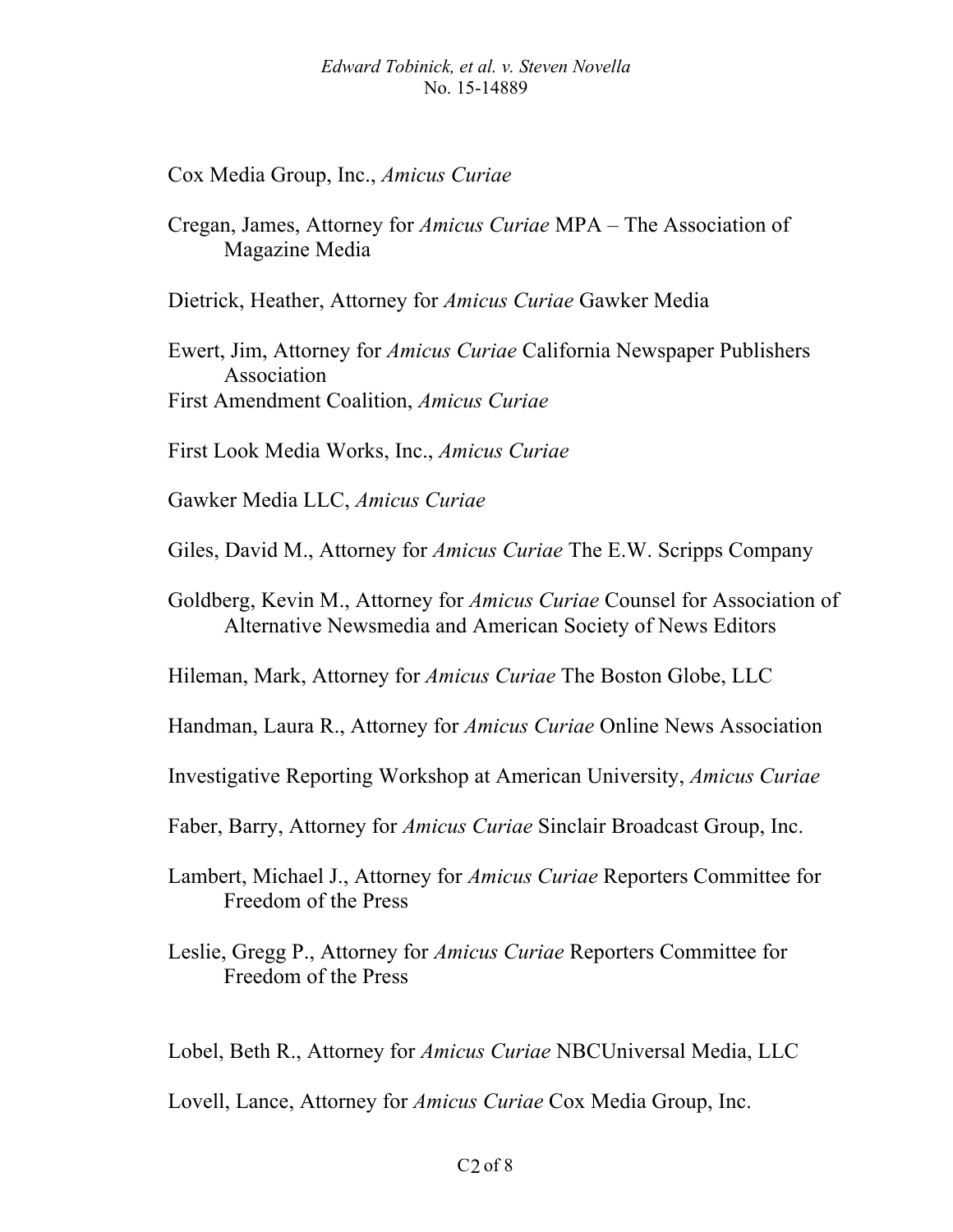#### *Edward Tobinick, et al. v. Steven Novella*  No. 15-14889

MPA – The Association of Magazine Media, *Amicus Curiae*

National Press Photographers Association, *Amicus Curiae*

NBCUniversal Media, LLC, *Amicus Curiae*

Newspaper Association of America, *Amicus Curiae*

North Jersey Media Group Inc., *Amicus Curiae*

Online News Association, *Amicus Curiae*

Oberlander, Lynn, Attorney for *Amicus Curiae* First Look Media, Inc.

Osterreicher, Mickey H.. Attorney for *Amicus Curiae* Counsel for National Press Photographers Association

Reporters Committee for Freedom of the Press, *Amicus Curiae*

Rosen, Dana, Attorney for *Amicus Curiae* ALM Media, LLC

- Sanford, Bruce W., Attorney for *Amicus Curiae* Society of Professional **Journalists**
- Schary, Alison, Attorney for *Amicus Curiae* Online News Association
- Scheer, Peter, Attorney for *Amicus Curiae* First Amendment Coalition

Sinclair Broadcast Group, Inc., *Amicus Curiae*

Society of Professional Journalists, *Amicus Curiae*

Romoser, James, Attorney for *Amicus Curiae* Society of Professional **Journalists**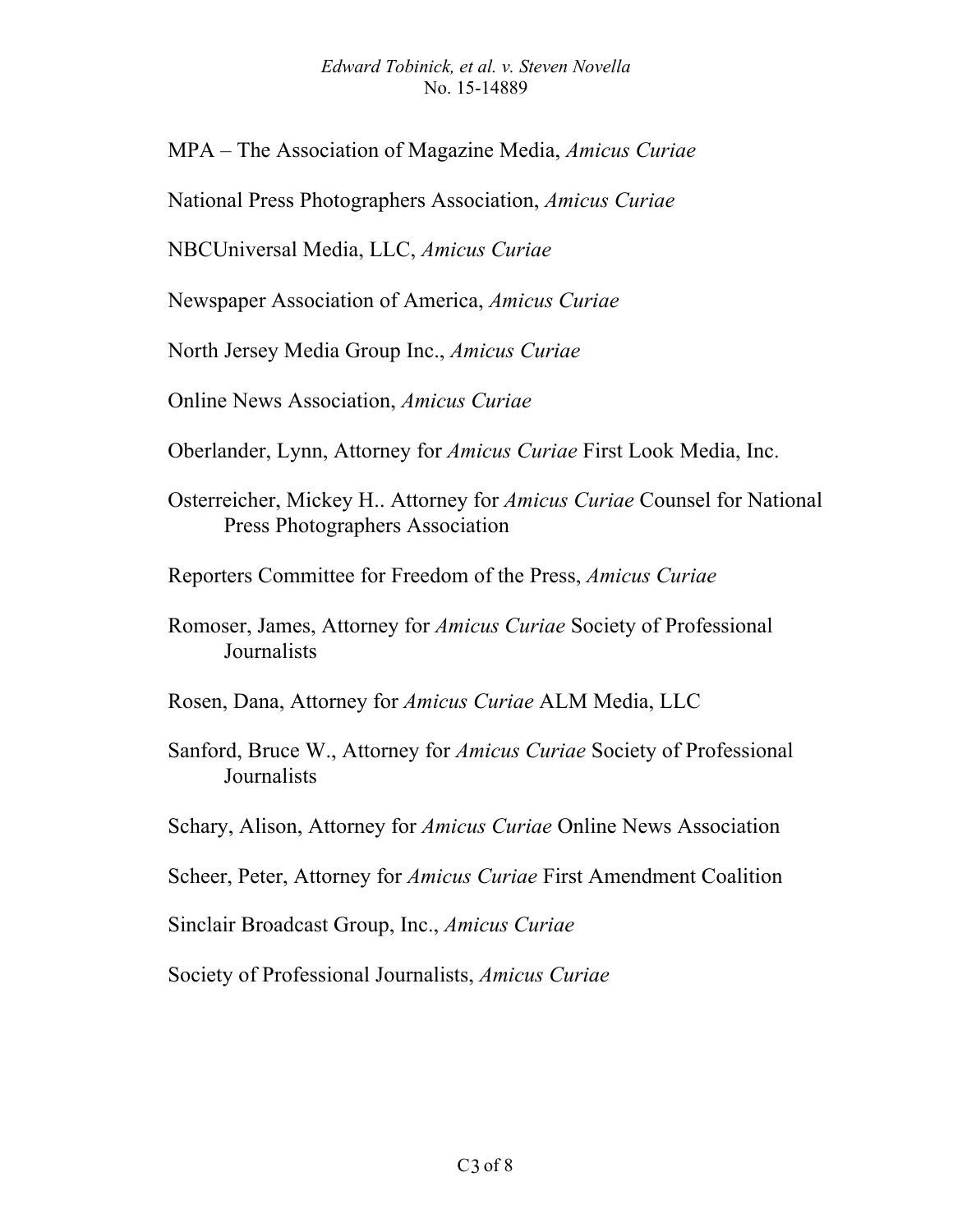#### *Edward Tobinick, et al. v. Steven Novella*  No. 15-14889

The Boston Globe, LLC, *Amicus Curiae*

The Center for Investigative Reporting, *Amicus Curiae*

The E.W. Scripps Company, *Amicus Curiae*

The McClatchy Company, *Amicus Curiae*

The News Guild – CWA, *Amicus Curiae*

- Thomas Jefferson Center for the Protection of Free Expression, *Amicus Curiae*
- The University of Virginia School of Law First Amendment Clinic, *Amicus Curiae*
- Tully Center for Free Speech, *Amicus Curiae*
- Wheeler, Joshua J., Attorney for *Amicus Curiae* Thomas Jefferson Center for the Protection of Free Expression and The University of Virginia School of Law First Amendment Clinic
- Wimmer, Kurt, Attorney for *Amicus Curiae* the Newspaper Association of America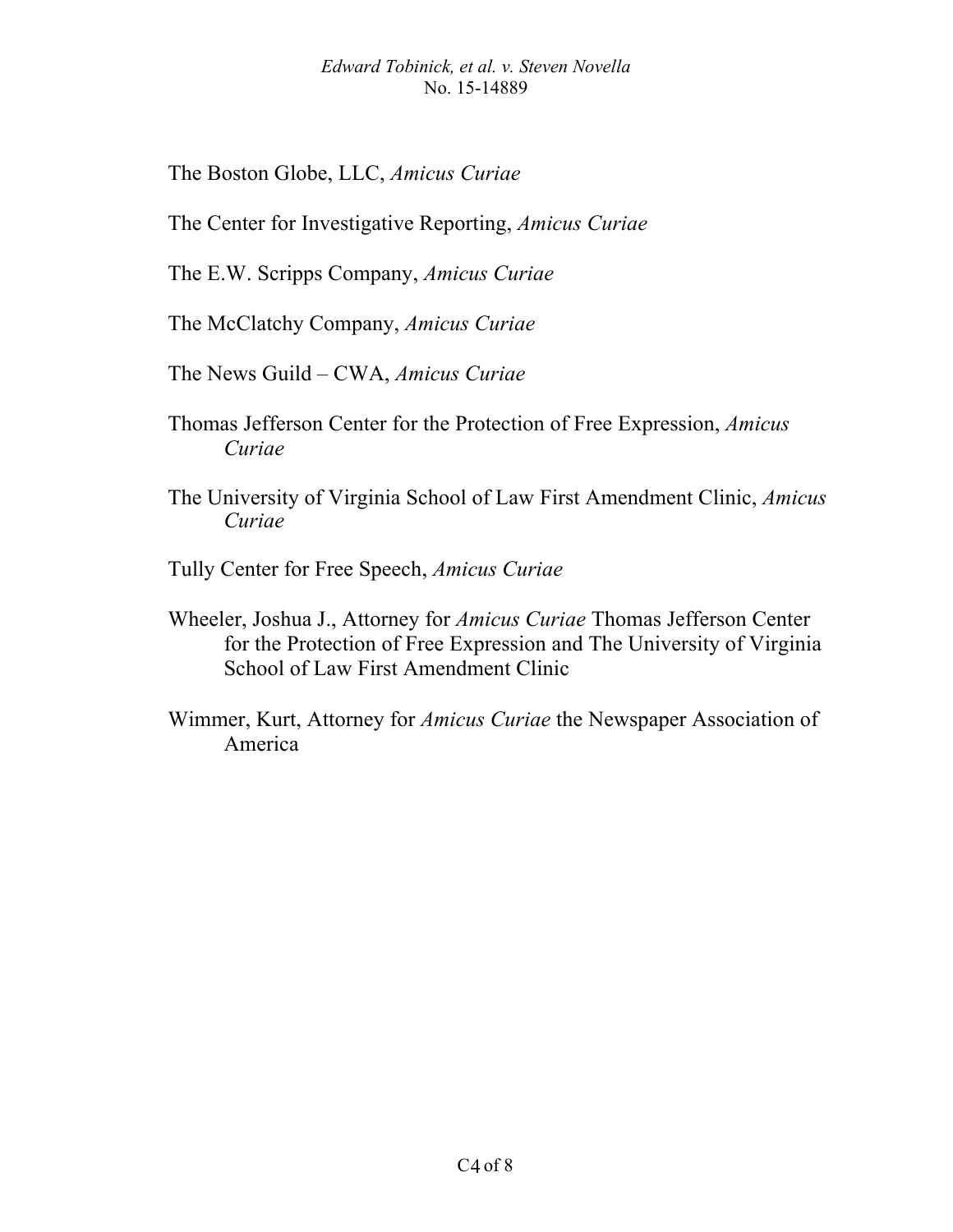#### **CORPORATE DISCLOSURE STATEMENT**

Pursuant to Fed. R. App. P. 26.1 and 28.1(b), *amici* disclose as follows:

The Reporters Committee for Freedom of the Press certifies that it is an unincorporated nonprofit association with no parent corporation and no stock.

ALM Media, LLC is privately owned, and no publicly held corporation owns 10% or more of its stock.

American Society of News Editors is a private, non-stock corporation that has no parent.

Association of Alternative Newsmedia has no parent corporation and does not issue any stock.

The Boston Globe, LLC is a wholly-owned subsidiary of Boston Globe Media Partners, LLC, a privately held company. No publicly held corporation owns 10% or more of its stock.

California Newspaper Publishers Association is a mutual benefit corporation organized under state law for the purpose of promoting and preserving the newspaper industry in California.

The Center for Investigative Reporting is a California non-profit public benefit corporation that is tax-exempt under section  $501(c)(3)$  of the Internal Revenue Code. It has no statutory members and no stock.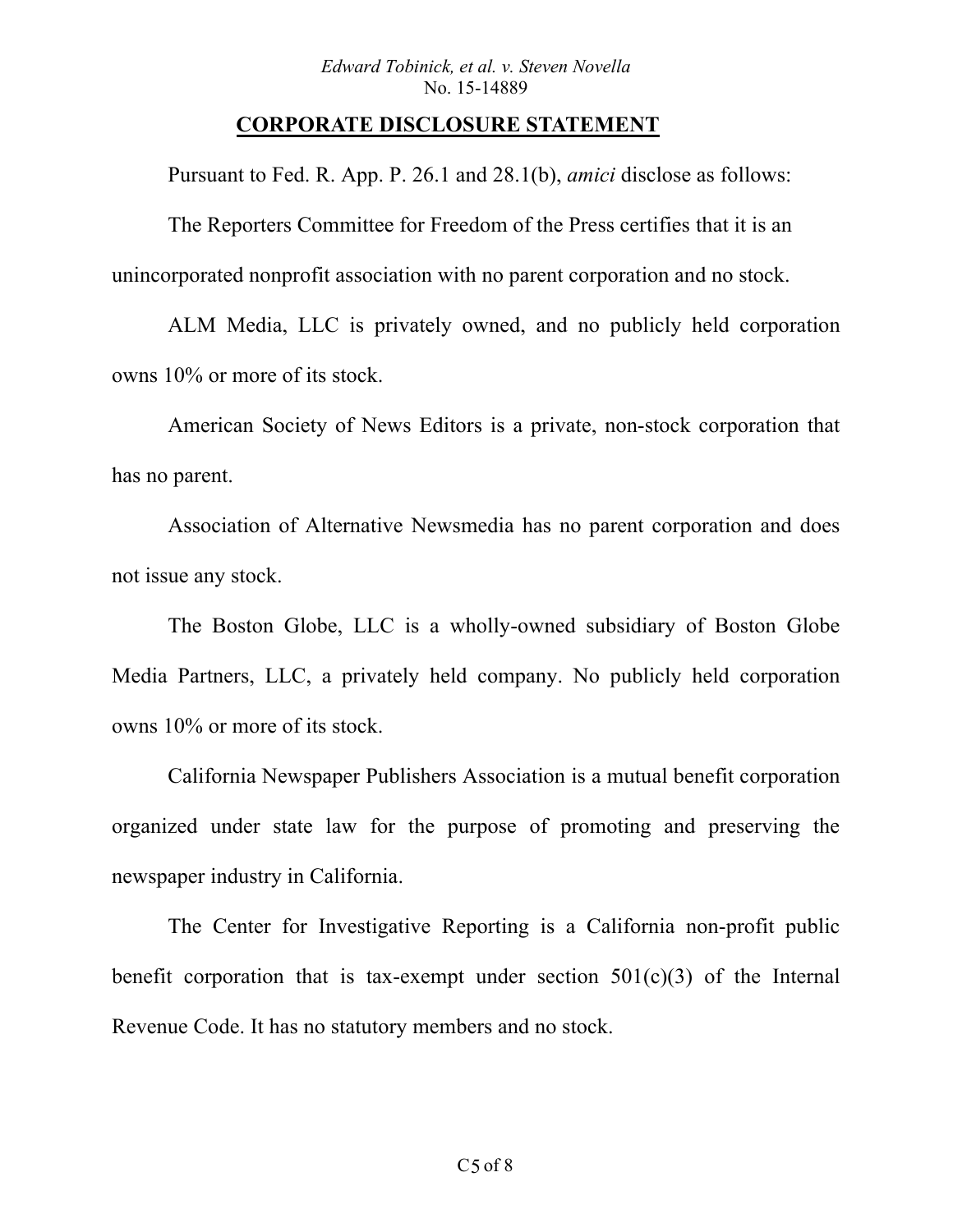#### *Edward Tobinick, et al. v. Steven Novella*  No. 15-14889

Cox Media Group, Inc. is privately owned, and no publicly held corporation owns 10% or more of its stock.

The E.W. Scripps Company is a publicly traded company with no parent company. No individual stockholder owns more than 10% of its stock.

First Amendment Coalition is a nonprofit organization with no parent company. It issues no stock and does not own any of the party's or amicus' stock.

First Look Media, Inc. is a non-profit non-stock corporation organized under the laws of Delaware. No publicly-held corporation holds an interest of 10% or more in First Look Media, Inc.

Gawker Media LLC is privately held and wholly owned by privately held Gawker Media Group, Inc. No publicly held corporation holds an interest of 10% or more in Gawker Media LLC.

The Investigative Reporting Workshop is a privately funded, nonprofit news organization affiliated with the American University School of Communication in Washington. It issues no stock.

The McClatchy Company is publicly traded on the New York Stock Exchange under the ticker symbol MNI. Contrarius Investment Management Limited owns 10% or more of the common stock of The McClatchy Company.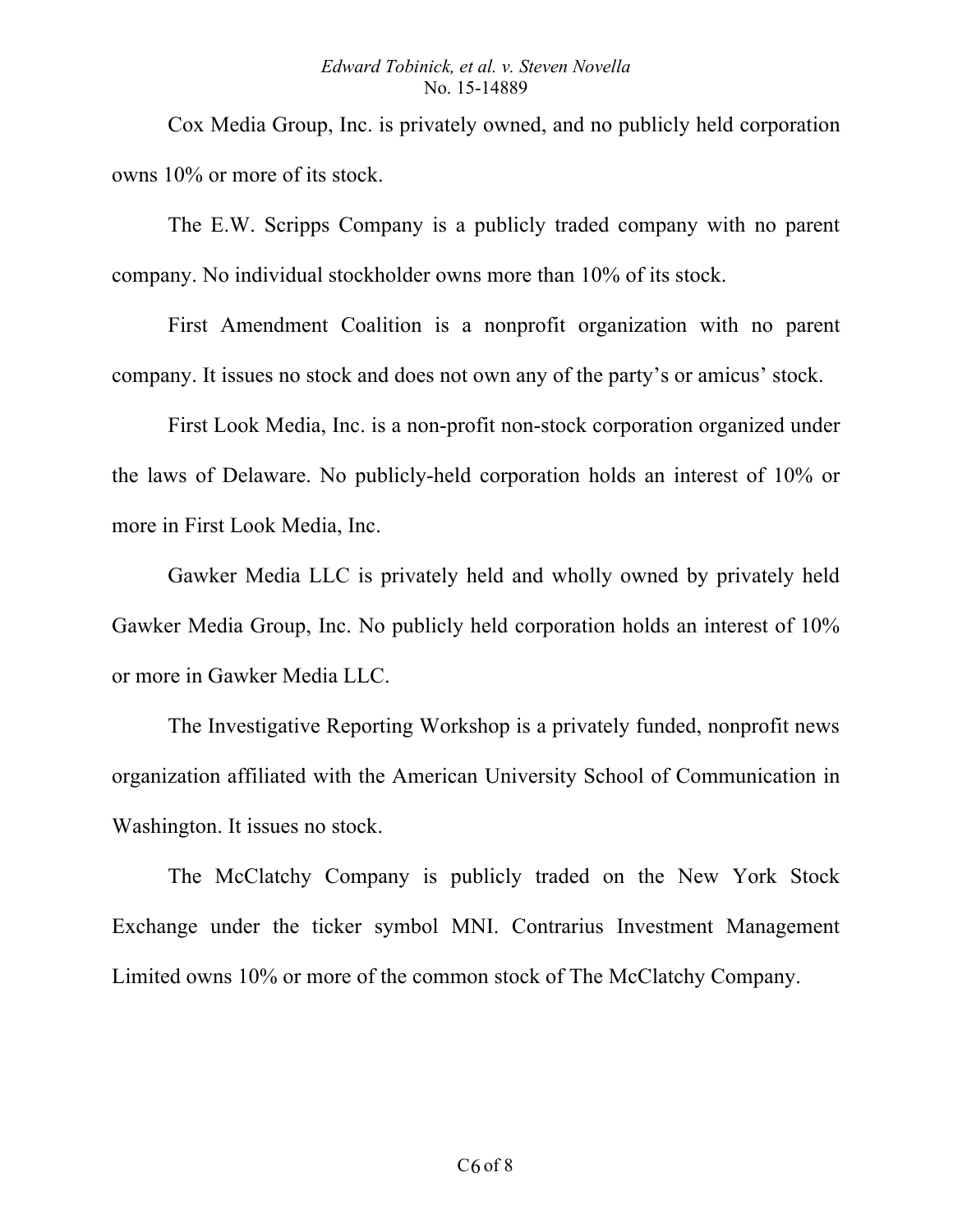MPA – The Association of Magazine Media has no parent companies, and no publicly held company owns more than 10% of its stock.

National Press Photographers Association is a 501(c)(6) nonprofit organization with no parent company. It issues no stock and does not own any of the party's or amicus' stock.

Comcast Corporation and its consolidated subsidiaries own 100% of the common equity interests of NBCUniversal Media, LLC.

The News Guild – CWA is an unincorporated association. It has no parent and issues no stock.

Newspaper Association of America is a nonprofit, non-stock corporation organized under the laws of the commonwealth of Virginia. It has no parent company.

North Jersey Media Group Inc. is a privately held company owned solely by Macromedia Incorporated, also a privately held company.

Online News Association is a not-for-profit organization. It has no parent corporation, and no publicly traded corporation owns 10% or more of its stock.

Sinclair Broadcast Group, Inc. is a Maryland corporation which is publicly traded on NASDAQ under the symbol SBGI.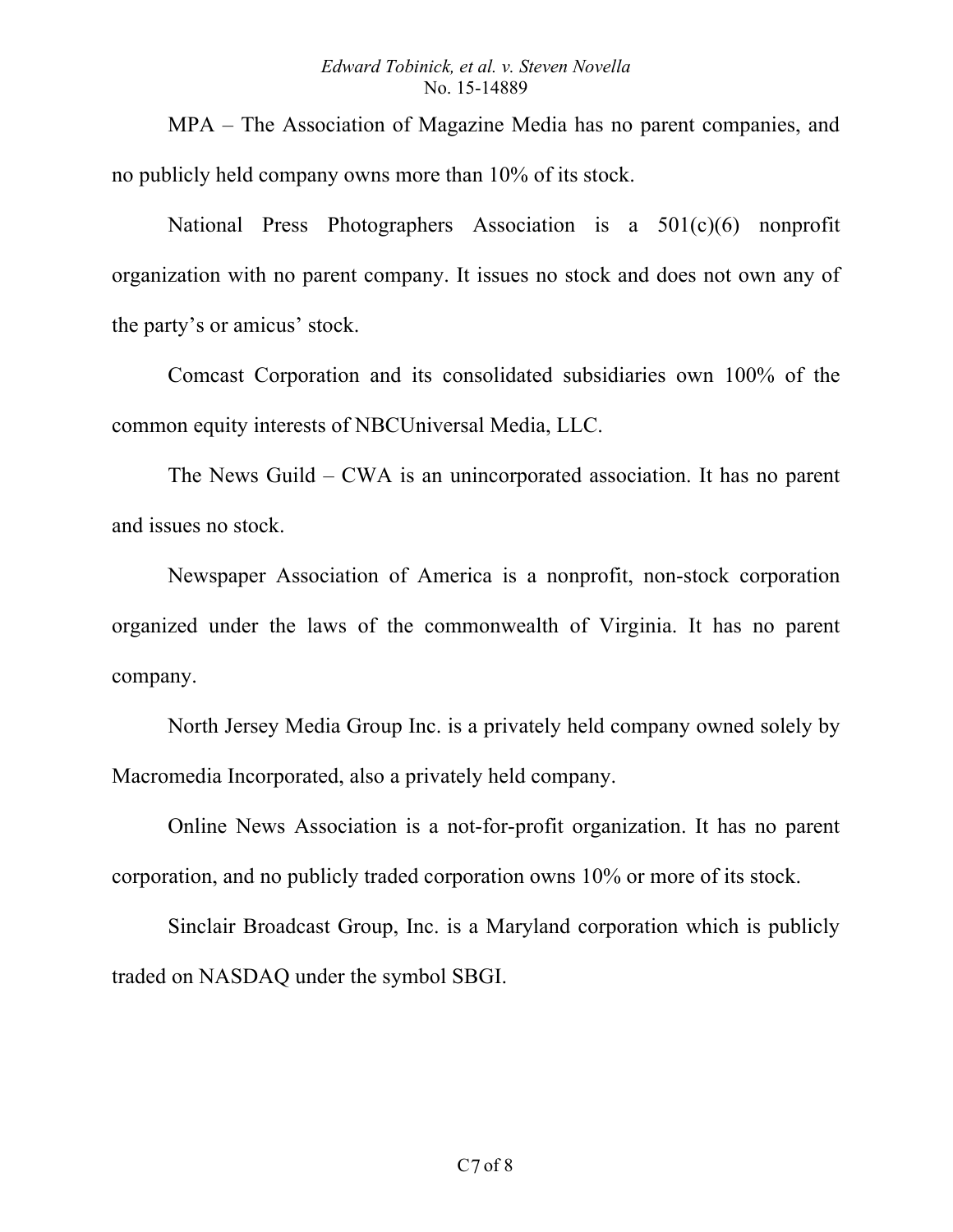#### *Edward Tobinick, et al. v. Steven Novella*  No. 15-14889

Society of Professional Journalists is a non-stock corporation with no parent company.

The Thomas Jefferson Center for the Protection of Free Expression is a

nonprofit organization with no parent corporation and no stock.

The Tully Center for Free Speech is a subsidiary of Syracuse University.

Dated: May 31, 2016 Respectfully submitted,

 */s/ Hannah Bloch-Wehba* Hannah Bloch-Wehba  *Counsel of Record for amici curiae*  The Reporters Committee for Freedom of the Press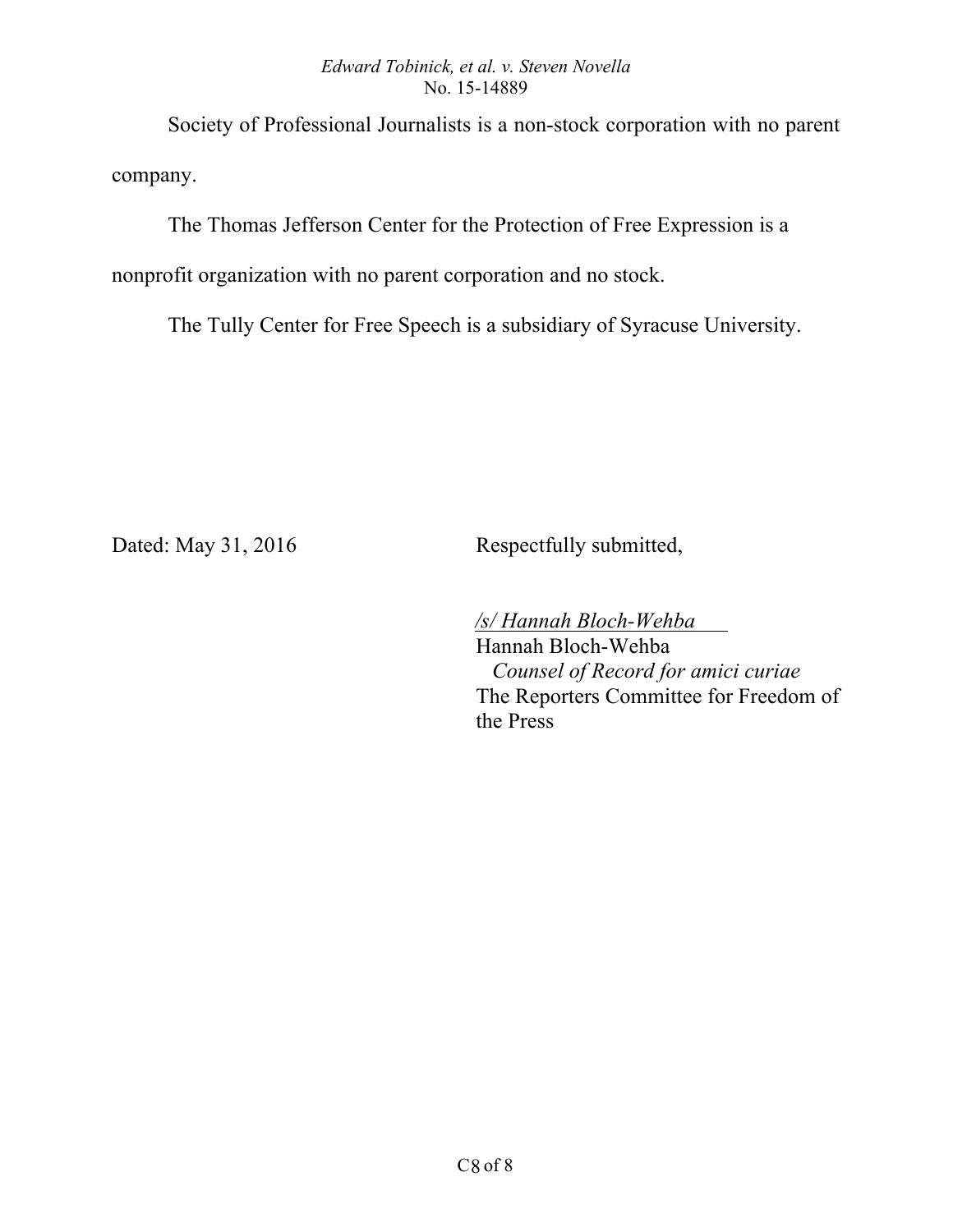## **TABLE OF CONTENTS**

|--|

| I. |                 | Application of state anti-SLAPP statutes by federal<br>district courts advances First Amendment freedoms and |    |
|----|-----------------|--------------------------------------------------------------------------------------------------------------|----|
|    | $\mathsf{A}$ .  | The California anti-SLAPP statute does not<br>conflict with the federal rules and is substantive             |    |
|    | <b>B</b> .      | The ability to utilize anti-SLAPP statutes in federal<br>court protects speakers from frivolous lawsuits and |    |
| Π. |                 | The First Amendment protects noncommercial speech                                                            |    |
|    | A.              | Shielding noncommercial speech from Lanham<br>Act liability ensures a robust marketplace of ideas 19         |    |
|    | B.              | Profit motives do not deprive speech of complete                                                             |    |
|    | $\mathcal{C}$ . | Discussing a competitor and the competitor's<br>products does not deprive speech of complete First           | 26 |
|    |                 |                                                                                                              |    |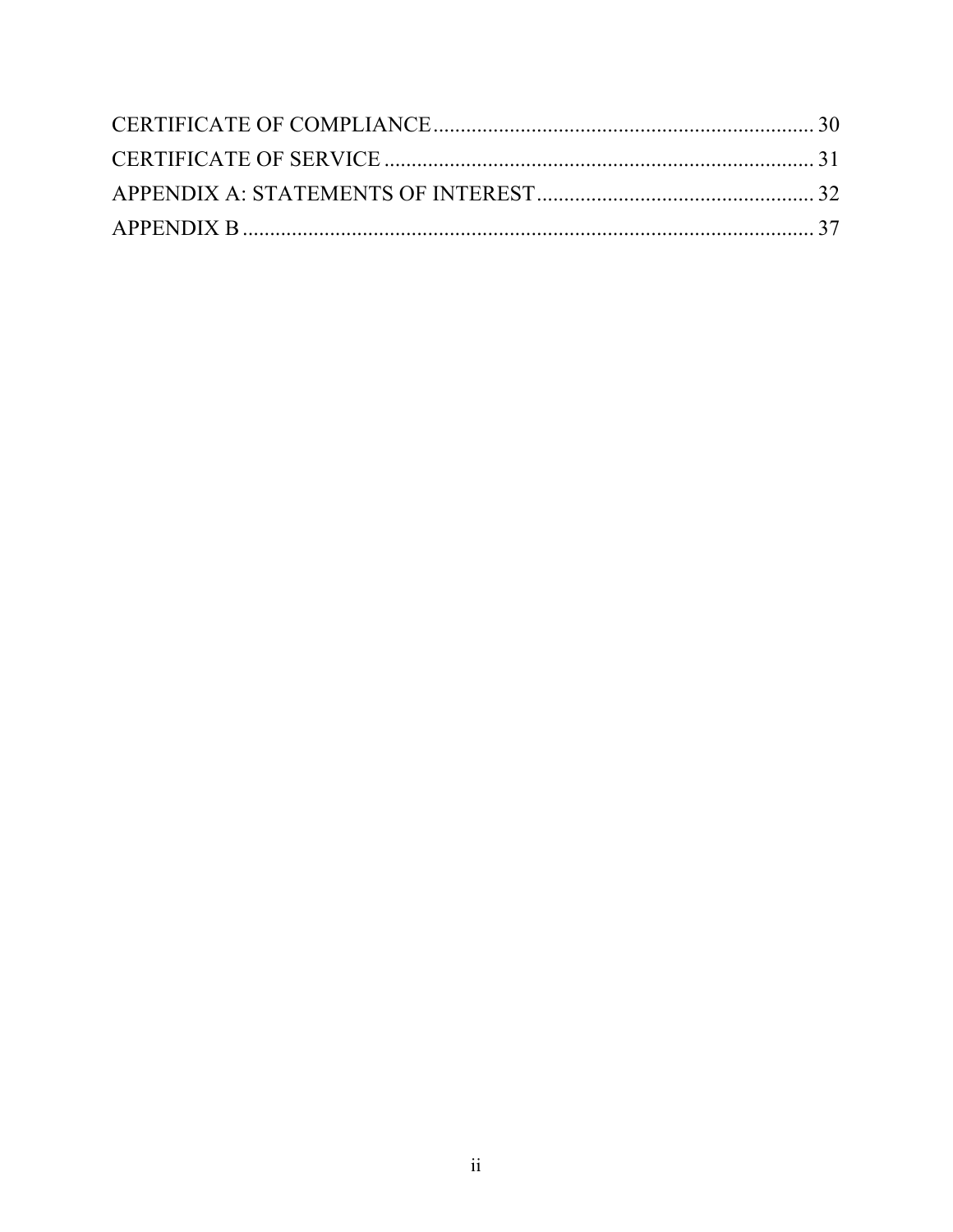# **TABLE OF CITATIONS**

## **Page(s)**

| Cases                                                                 |  |
|-----------------------------------------------------------------------|--|
| Abbas v. Foreign Policy Grp., LLC, 783 F.3d 1328 (D.C. Cir. 2015) 12  |  |
|                                                                       |  |
|                                                                       |  |
|                                                                       |  |
|                                                                       |  |
| Central Hudson Gas and Electric Corp. v. Public Service Commission    |  |
|                                                                       |  |
| DC Comics v. P. Pictures Corp., 706 F.3d 1009 (9th Cir. 2013) 14      |  |
|                                                                       |  |
|                                                                       |  |
| Gordon & Breach Science Publishers v. AIP, 859 F. Supp. 1521          |  |
| Gordon v. Marrone, 590 N.Y.S.2d 649 (N.Y. Sup. Ct. 1992) aff'd, 616   |  |
|                                                                       |  |
|                                                                       |  |
|                                                                       |  |
|                                                                       |  |
|                                                                       |  |
| Henry v. Lake Charles Am. Press, LLC, 566 F.3d 164 (5th Cir. 2009) 15 |  |
|                                                                       |  |
| Minneapolis Star & Tribune Co. v. Minnesota Comm'r of Revenue,        |  |
|                                                                       |  |
|                                                                       |  |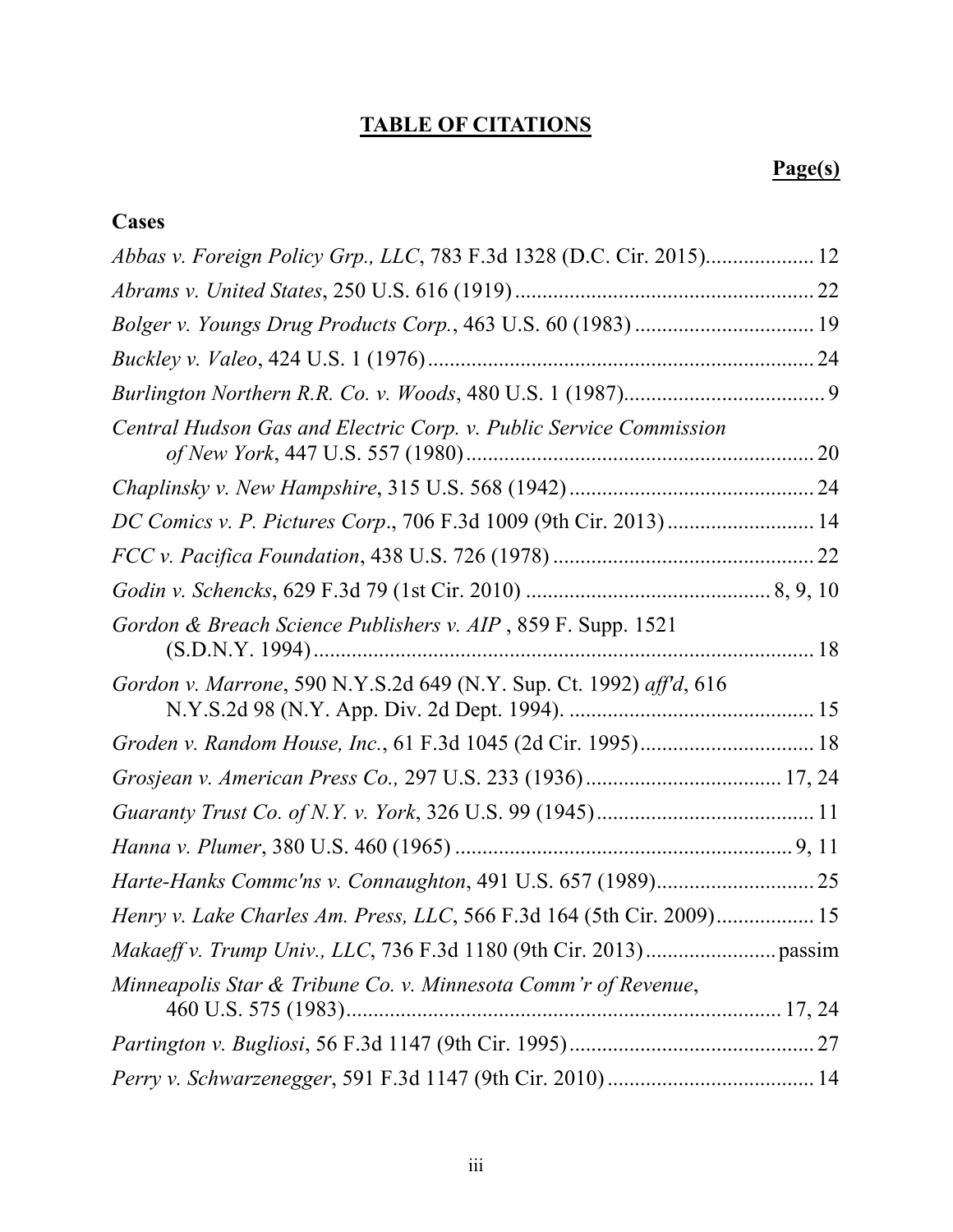| Pittsburgh Press Co. v. Pittsburgh Com. on Human Relations,           |  |
|-----------------------------------------------------------------------|--|
| Radiance Fdn., Inc. v. NAACP, 2015 U.S. App. LEXIS 8203               |  |
|                                                                       |  |
|                                                                       |  |
| Shady Grove Orthopedic Assocs., P.A. v. Allstate Ins. Co., 559 U.S.   |  |
|                                                                       |  |
|                                                                       |  |
|                                                                       |  |
| United States ex rel. Newsham v. Lockheed Missiles & Space Co., Inc., |  |
| Va. State Bd. of Pharmacy v. Va. Citizens Consumer Council, Inc., 425 |  |
|                                                                       |  |
|                                                                       |  |
| $\Gamma$ <i>taturkaa</i>                                              |  |

#### **Statutes**

## **Other Authorities**

| A. Meiklejohn,                                       |                |
|------------------------------------------------------|----------------|
|                                                      |                |
| In Defense of the First Amendment, Knight Foundation |                |
|                                                      | $\frac{15}{2}$ |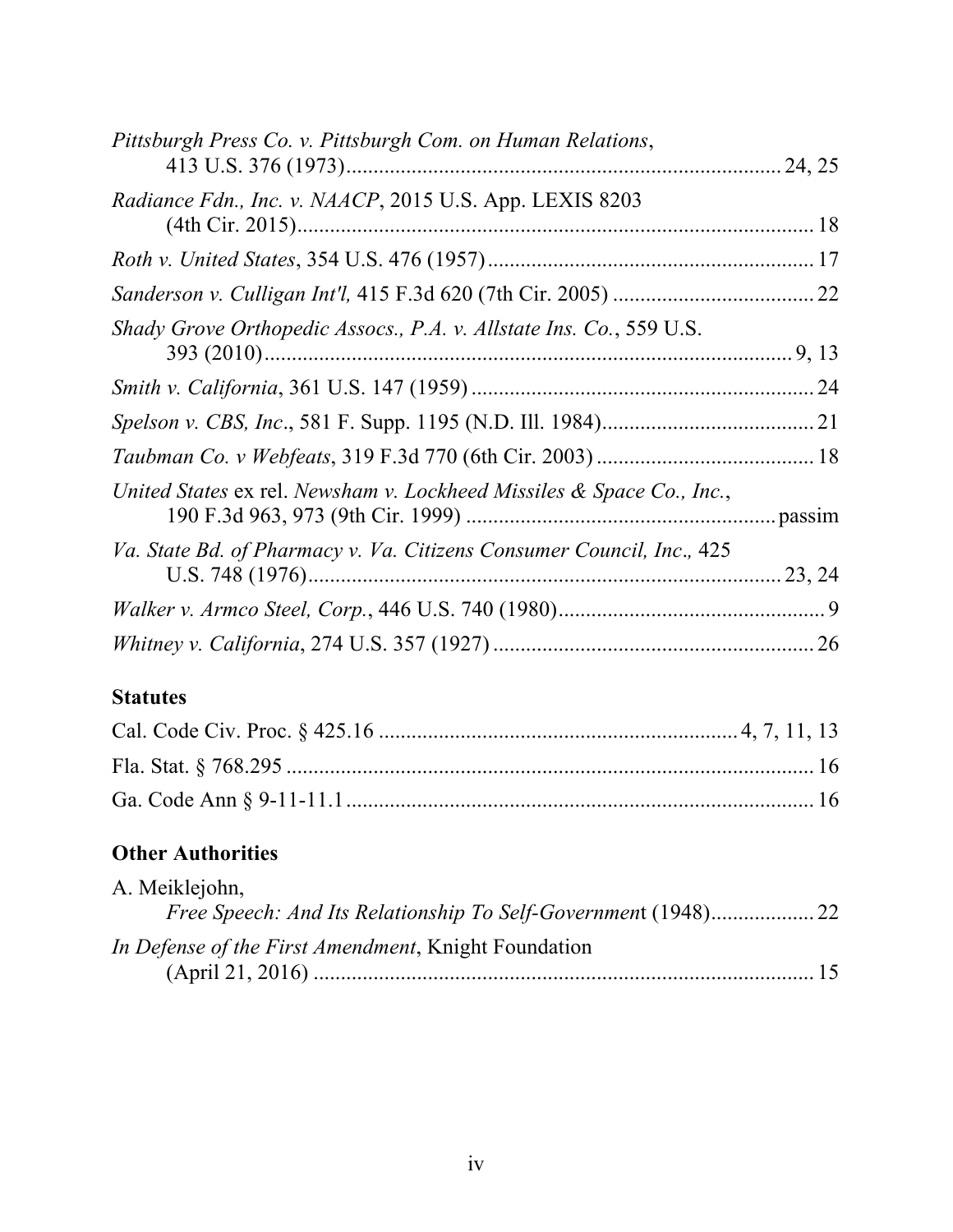#### **RULE 29(C)(5) CERTIFICATION**

Pursuant to Fed. R. App. P. 29(c)(5), *amici* states that no party's counsel authored this brief in whole or in part; no party or party's counsel contributed money that was intended to fund preparing or submitting the brief; and no person — other than the *amici*, their members, or their counsel — contributed money that was intended to fund preparing or submitting the brief.

## **SOURCE OF AUTHORITY TO FILE BRIEF**

Pursuant to Fed. R. App. 29(b) and 11th Cir. R. 29-1, *amici* submitted a motion for leave to file brief. Appellees have consented to the filing of this brief, but Appellants have refused consent.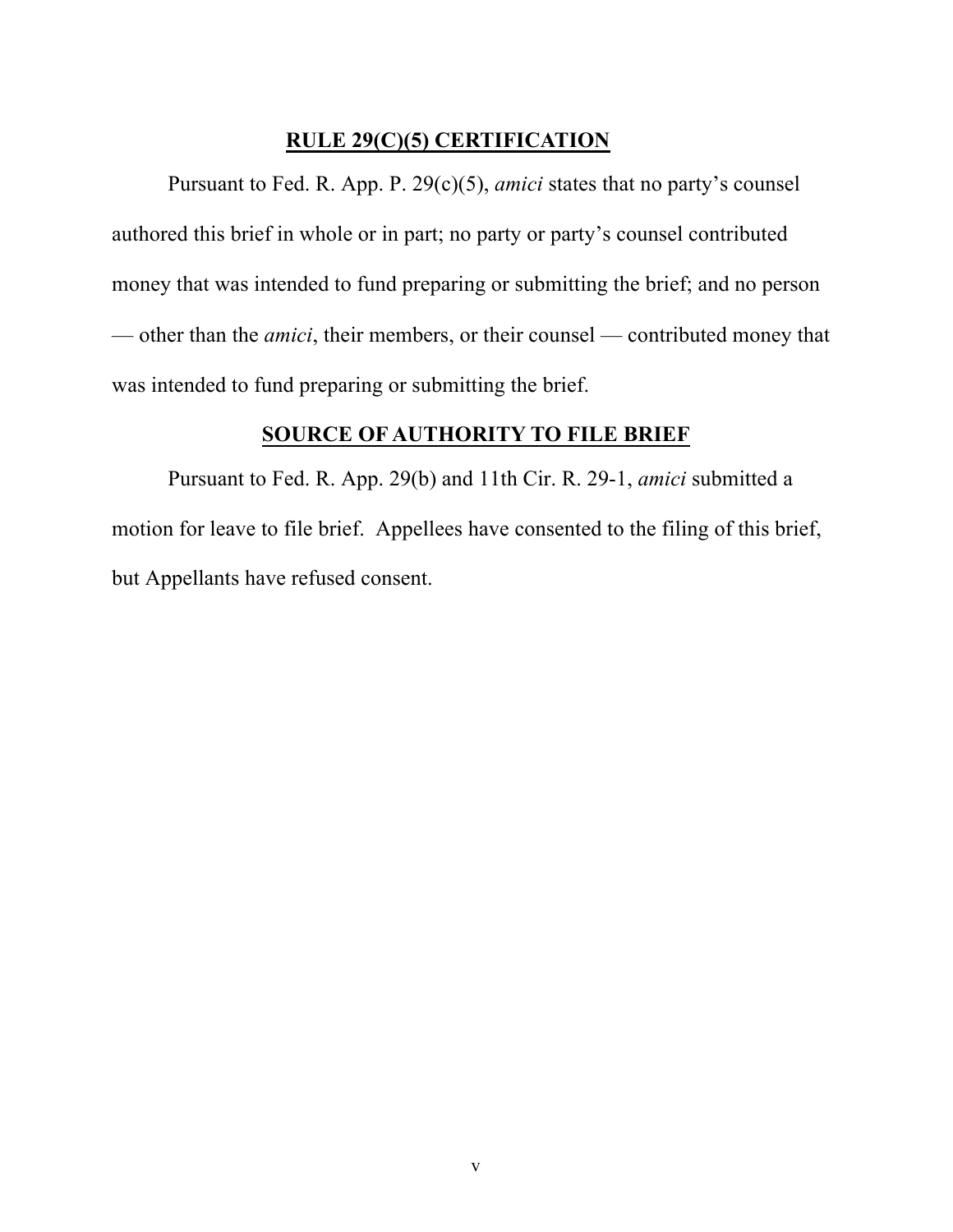#### **STATEMENT OF INTEREST OF** *AMICI CURIAE*

*Amici*, all of whom are engaged in newsgathering or represent the interests of journalists and publishers, have an interest in the application of state anti-SLAPP statutes in federal courts, and the scope of liability under the Lanham Act.

The issues presented in this case — whether a state anti-SLAPP statute may be applied in federal court and whether noncommercial speech can be subject to liability under the Lanham Act — have potentially broad ramifications for *amici*.

*Amici* depend on anti-SLAPP protections to avoid the costs and burden of litigating meritless claims challenging their constitutional rights. *Amici* have experience using the safeguards of anti-SLAPP statutes and believe they can provide a unique understanding of the need their broad application. The application of these laws in federal court would ensure defendants sued for exercising their rights of speech are not forced to litigate claims not viable as a matter of law.

*Amici* also write to discuss the impact of Lanham Act claims against media defendants. The Lanham Act was enacted and has been interpreted by courts to regulate only commercial speech. Upholding this principle would permit speakers to continue freely exercising their speech rights and contributing to a robust marketplace of ideas.

The Reporters Committee for Freedom of the Press ("Reporters Committee") is joined in this brief by ALM Media, LLC, American Society of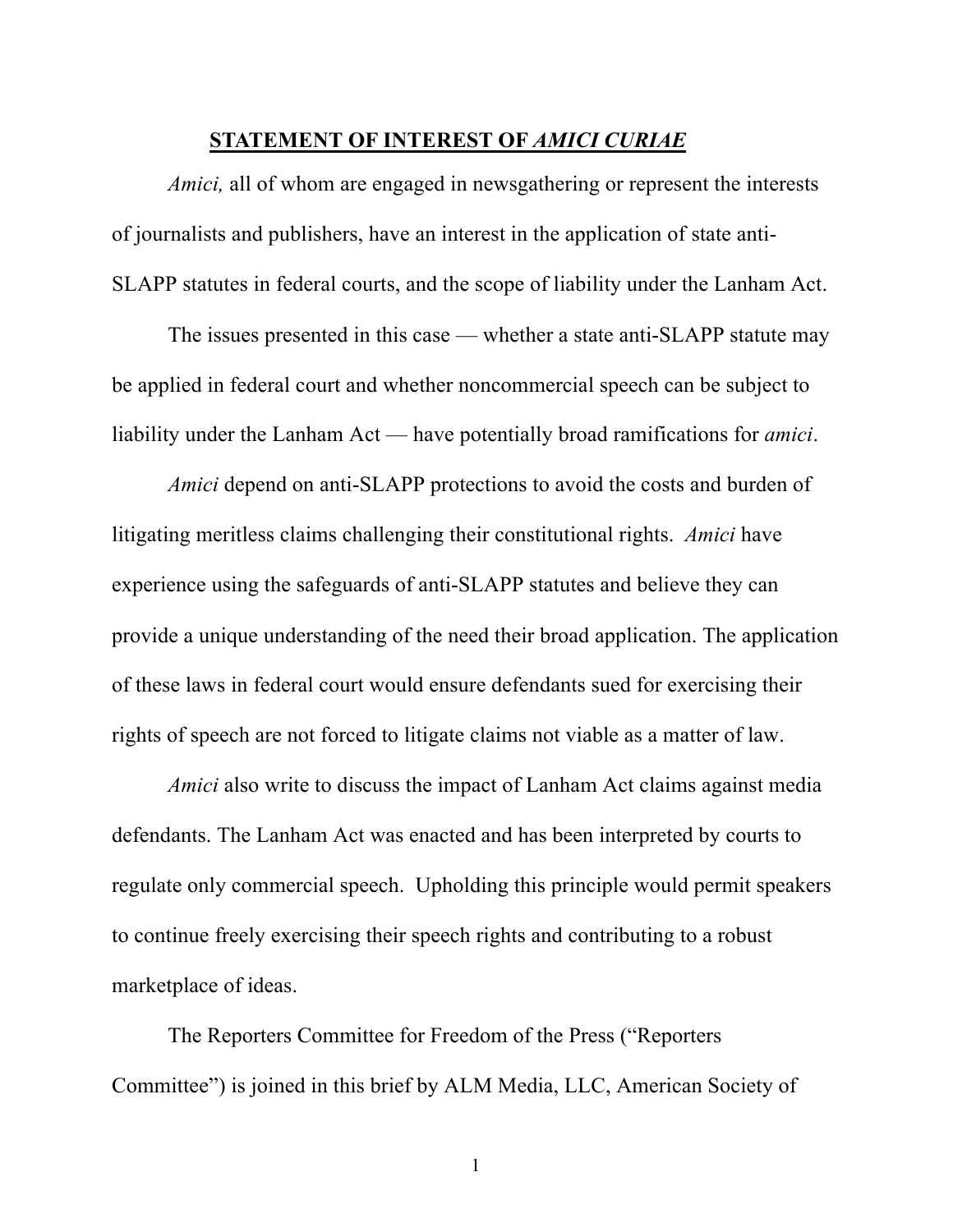News Editors, Association of Alternative Newsmedia, The Boston Globe, LLC, California Newspaper Publishers Association, The Center for Investigative Reporting, Cox Media Group, Inc., The E.W. Scripps Company, First Amendment Coalition, First Look Media Works, Inc., Gawker Media LLC, Investigative Reporting Workshop at American University, The McClatchy Company, MPA – The Association of Magazine Media, National Press Photographers Association, NBCUniversal Media, LLC, The News Guild - CWA, Newspaper Association of America, North Jersey Media Group Inc., Online News Association, Sinclair Broadcast Group, Inc., Society of Professional Journalists, The Thomas Jefferson Center for the Protection of Free Expression, and Tully Center for Free Speech. Descriptions of all parties to this brief are given more fully in Appendix A. Parties' counsel are listed in Appendix B.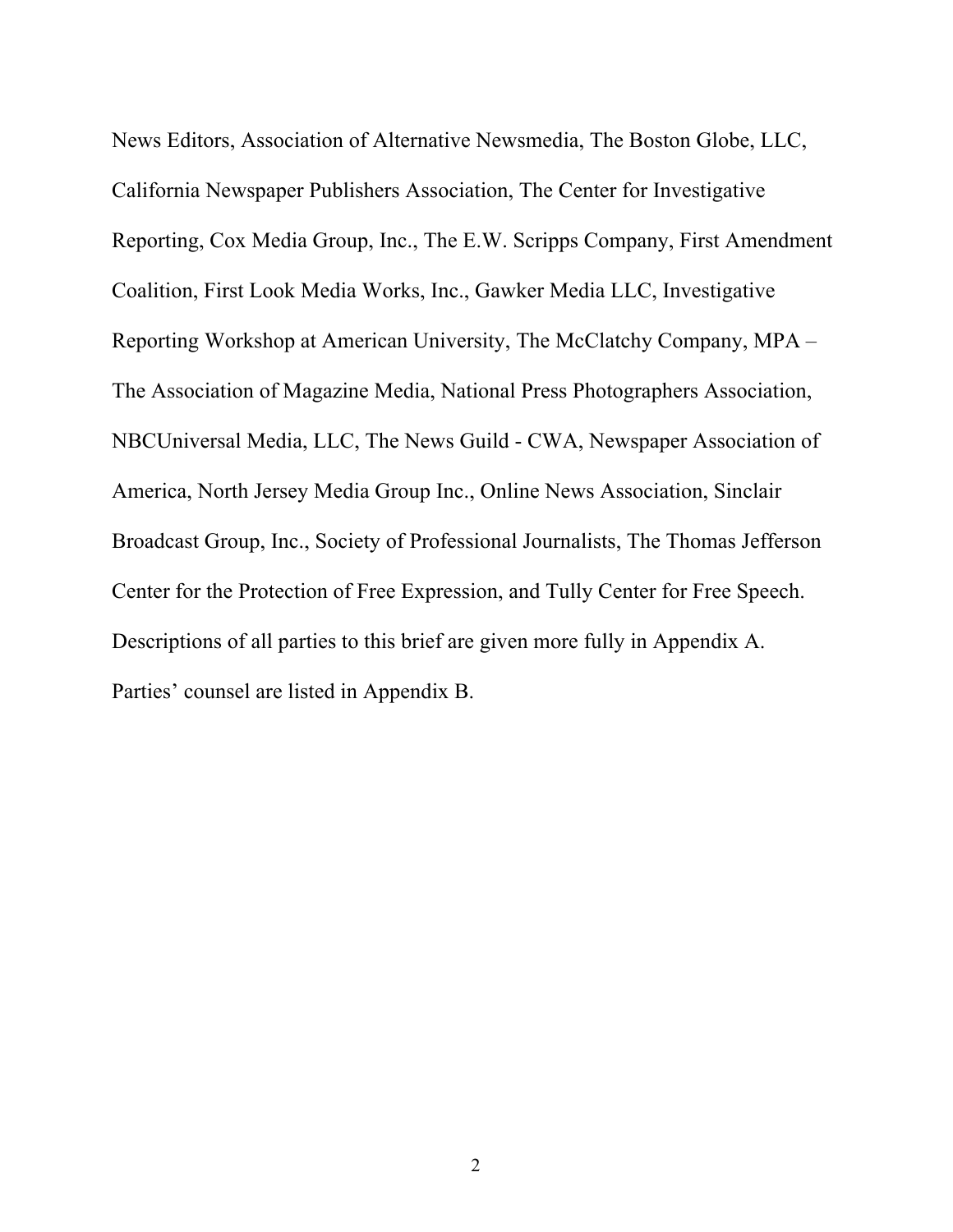### **STATEMENT OF THE ISSUES**

*Amici* adopt the statement of the issues submitted by Appellee-Defendant Steven Novella. However, our brief specifically addresses:

- (1) Whether it was plain error for the district court to strike the California Appellant's state law claims under the California anti-SLAPP statute, where Appellant conceded the statute applied;
- (2) Whether summary judgment was properly awarded where the articles were non-commercial and neither false nor deceptive.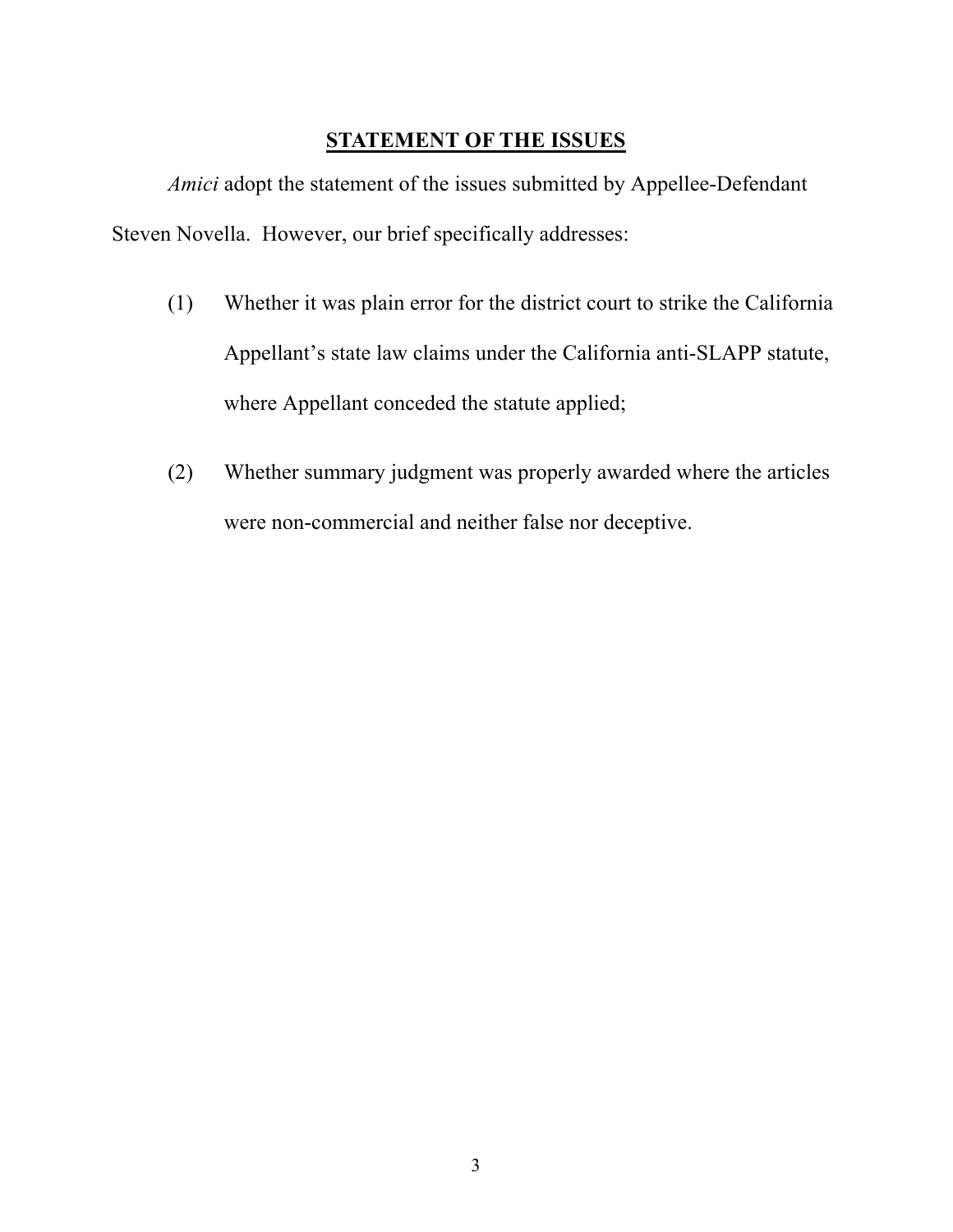#### **INTRODUCTION**

*Amici*, filing in support of Defendant-Appellee Steven Novella, M.D., urge this Court to affirm the district court's order granting Novella's special motion to strike under the California anti-SLAPP statute and order granting Novella's motion for summary judgment.

Plaintiff-Appellant Edward Tobinick, M.D., sued Novella for unfair competition, trade libel, and libel per se after Novella wrote and publicly disseminated two online articles about what Novella believed were Tobinick's unproven medical practices — specifically, using the drug Embrel to treat Alzheimer's disease and strokes. *See* DE-26-2. In response to this suit, Novella filed a special motion to strike under California's anti-SLAPP statute, Cal. Code Civ. Proc. § 425.16. Anti-SLAPP statutes, enacted in 29 states, the District of Columbia, and the territory of Guam (including Georgia and Florida in the Eleventh Circuit), provide mechanisms for defendants who have invoked their constitutionally guaranteed speech rights to swiftly resolve "Strategic Lawsuits Against Public Participation" ("SLAPPs") brought to punish and intimidate speakers into silence. The district court appropriately granted Novella's motion to strike after finding that California's anti-SLAPP statute applied in federal court and that Tobinick could not meet his burden under that statute of establishing "a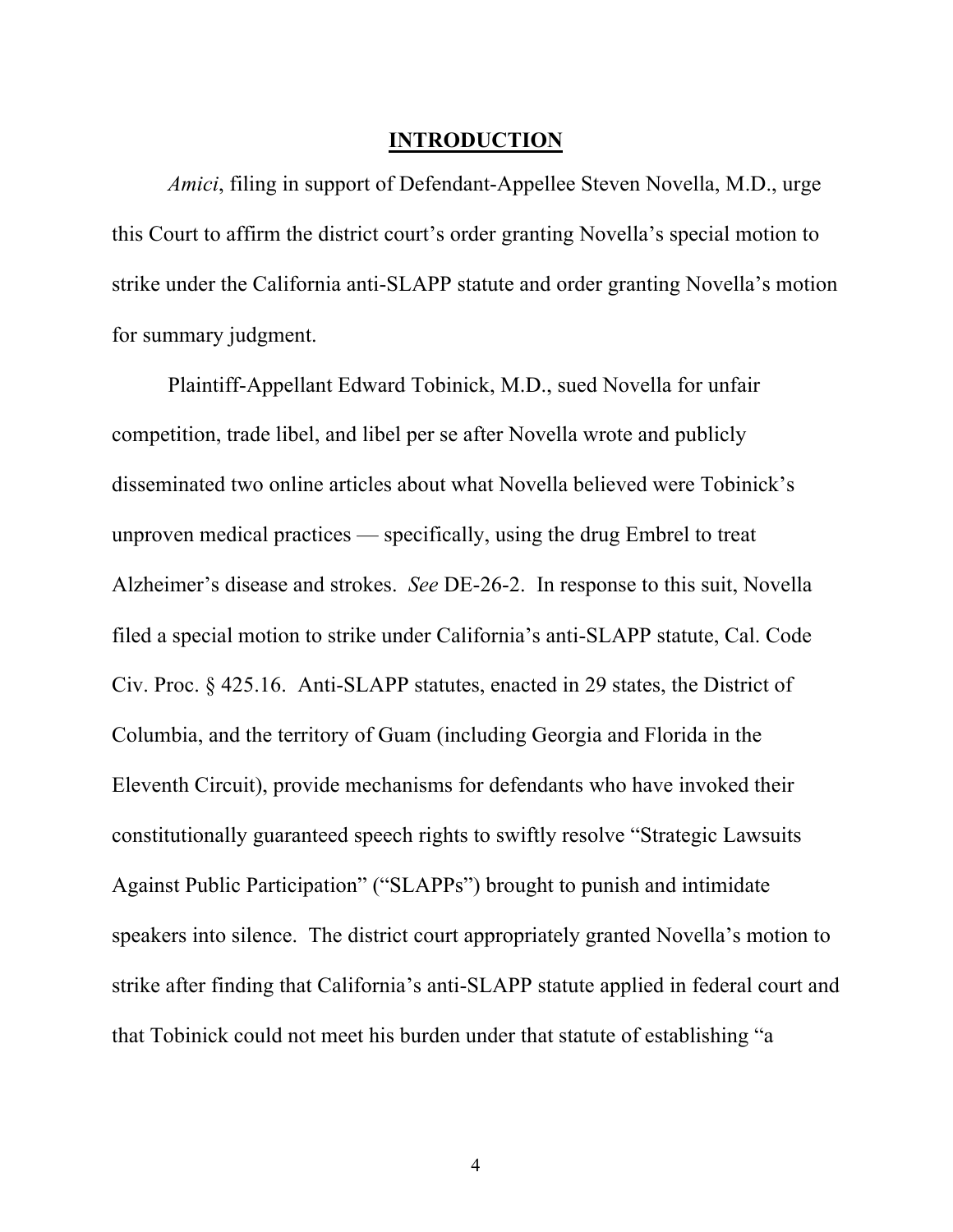probability that [he] will prevail on the claim[s]." Cal. Code Civ. Proc. §  $425.16(b)(1)$ .

Tobinick also brought claims against Novella for unfair competition and false advertising under the Lanham Act, 15 U.S.C. § 1125(a). The district court properly granted Novella's motion for summary judgment and dismissed those claims after determining Novella's articles are not commercial speech and thus cannot be punished under the Lanham Act.

#### **SUMMARY OF ARGUMENT**

This case is about the exercise of fundamental speech rights. Finding California's anti-SLAPP statute applicable in federal court and noncommercial speech shielded from liability under the Lanham Act will ensure that speakers, including members of the news media, can exercise their constitutional rights without fear of unjustified litigation.

Applying anti-SLAPP statutes in diversity actions in federal court will allow subjects of meritless lawsuits aimed at stifling speech to quickly resolve the claims, and will discourage forum-shopping among libel plaintiffs who would otherwise seek to avoid state anti-SLAPP laws by bringing federal actions. The application of these statutes in federal court has been upheld by three circuit courts, which have found they do not conflict with the Federal Rules of Civil Procedure and provide substantive rights. The interests in allowing anti-SLAPP remedies in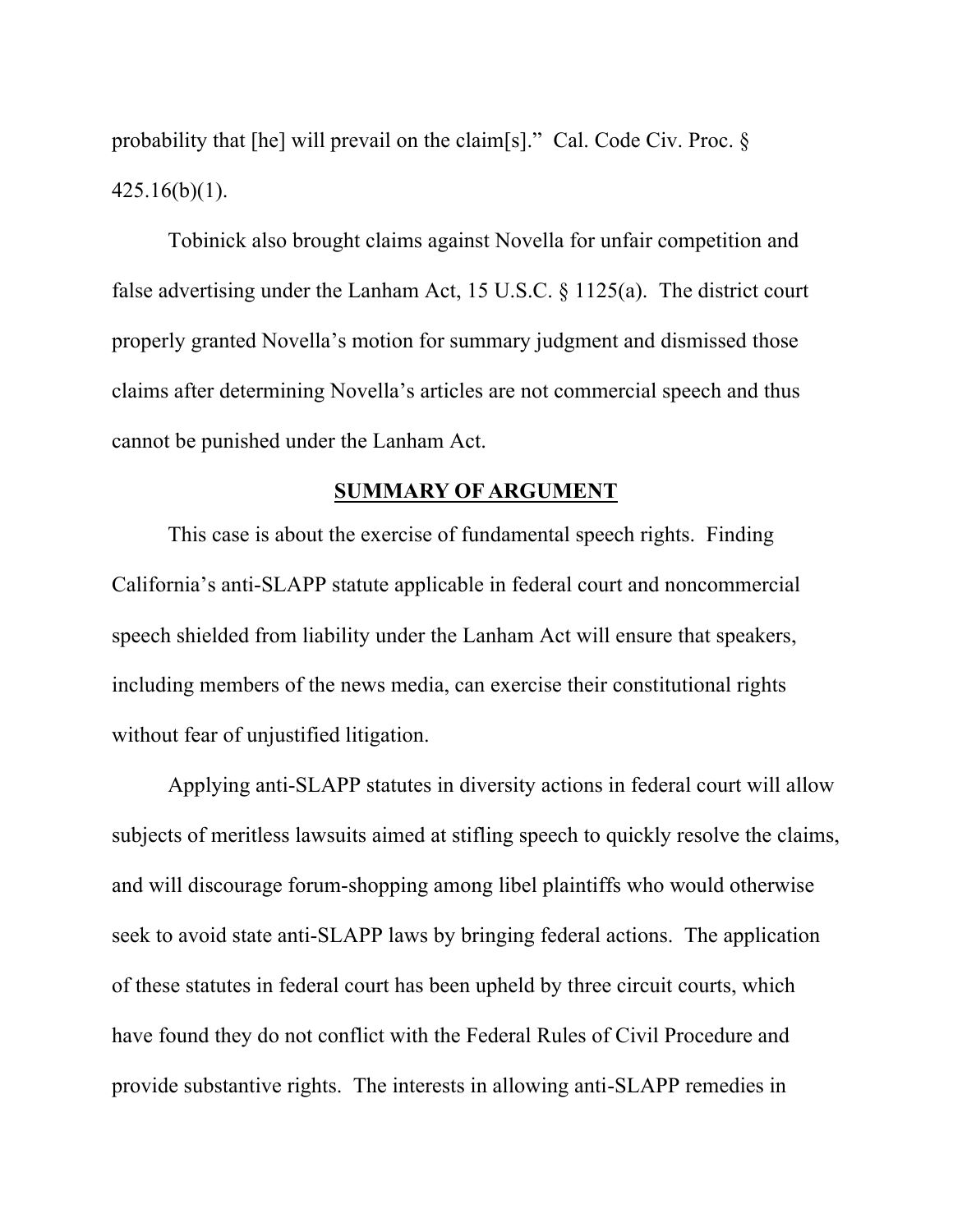federal diversity actions is significant: Plaintiffs bring SLAPPs against speakers to silence their speech and force them to spend valuable time and resources defending meritless lawsuits, while anti-SLAPP statutes provide members of the news media and other speakers a mechanism to expedite the resolution of lawsuits and, in most cases, avoid or minimize the burdens of discovery.

*Amici* also emphasize the importance of protecting noncommercial speech from Lanham Act claims. Tobinick appealed the district court's dismissal of his Lanham Act and unfair competition claims on the grounds that Novella's speech was commercial in nature and thus subject to Lanham Act liability merely because the website Novella used to publish his articles contained profit-generating elements, and the speech discussed a member of the same profession. Tobinick's erroneous premise, which was properly rejected by the district court, is unsupported by law and irreconcilable with First Amendment values. As courts have repeatedly made clear, the Lanham Act is not intended to regulate noncommercial speech.

#### **ARGUMENT**

## **I. Application of state anti-SLAPP statutes by federal district courts advances First Amendment freedoms and comports with** *Erie* **and its progeny.**

Tobinick's unfair competition, trade libel, and libel per se claims arising from Novella's articles about an issue of public health is precisely the type of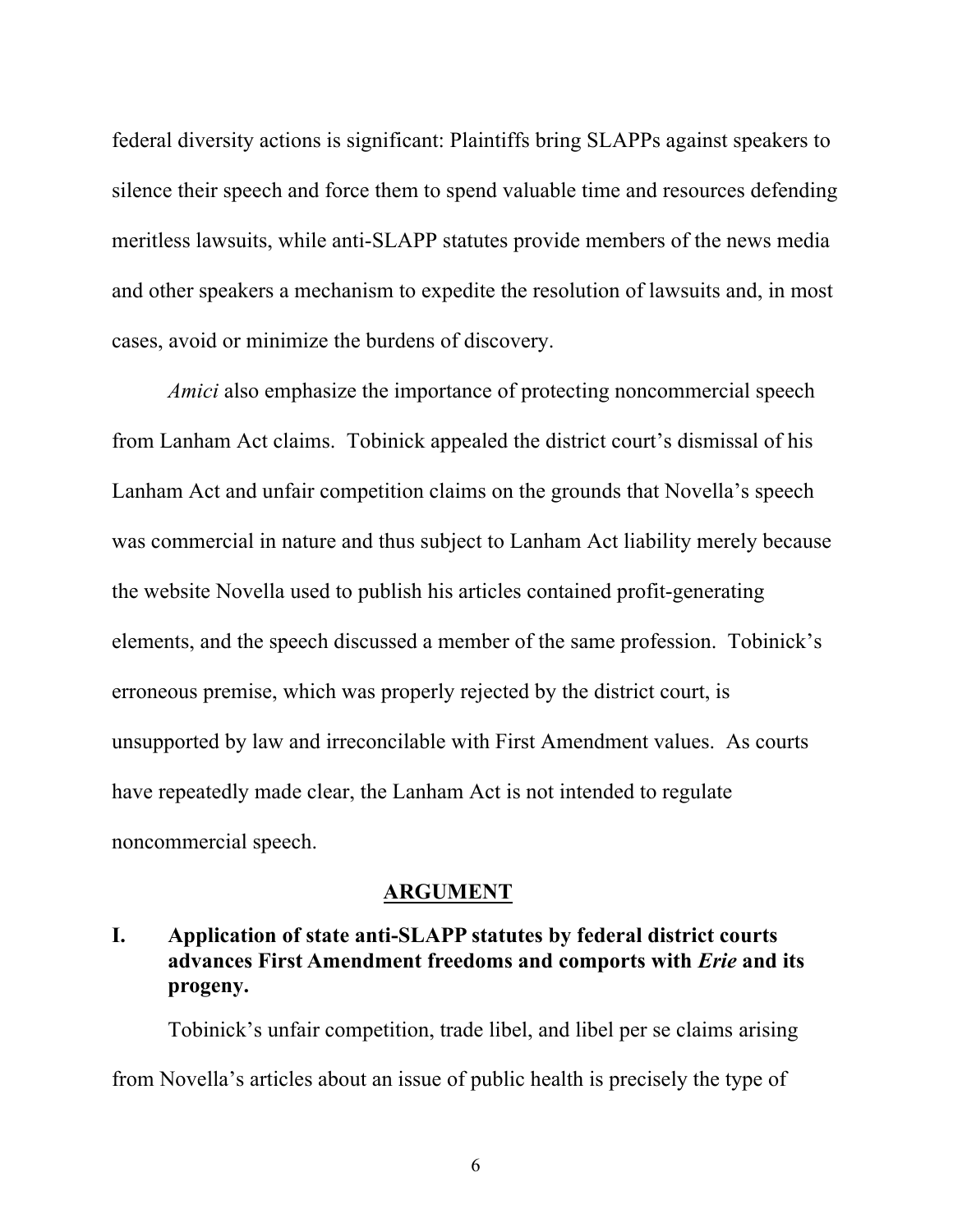punitive lawsuit contemplated by the California Legislature when it enacted California's anti-SLAPP statute. The legislature intended for the anti-SLAPP statute to "encourage continued participation in matters of public significance" by providing speakers a mechanism through which they could have meritless suits more promptly dismissed. Cal. Code Civ. Proc. § 425.16(a).

In this case, Novella brought a motion to strike under the California anti-SLAPP statute. The district court followed the guidance of the Ninth Circuit and two other circuit courts of appeals and applied the state anti-SLAPP law to this diversity action. Finding that the lawsuit arose from Novella's discussion of a public issue — namely, the public health concerns raised by a doctor's unverified practices — and that Tobinick was unable to establish a probability of prevailing on his claims, the district court properly dismissed Tobinick's unfair competition, trade libel, and libel per se claims.

The district court did not, as Tobinick asserts, violate his constitutional rights, any Federal Rule of Civil Procedure, or the *Erie* doctrine. Rather, the district court confirmed Novella's First Amendment right to speak freely about a matter of public concern, consistent with the interests at the heart of the California anti-SLAPP statute and all anti-SLAPP statutes. The protections afforded the news media and other speakers by the California anti-SLAPP statute are valuable in enhancing the marketplace of ideas. Defendants in meritless suits should not be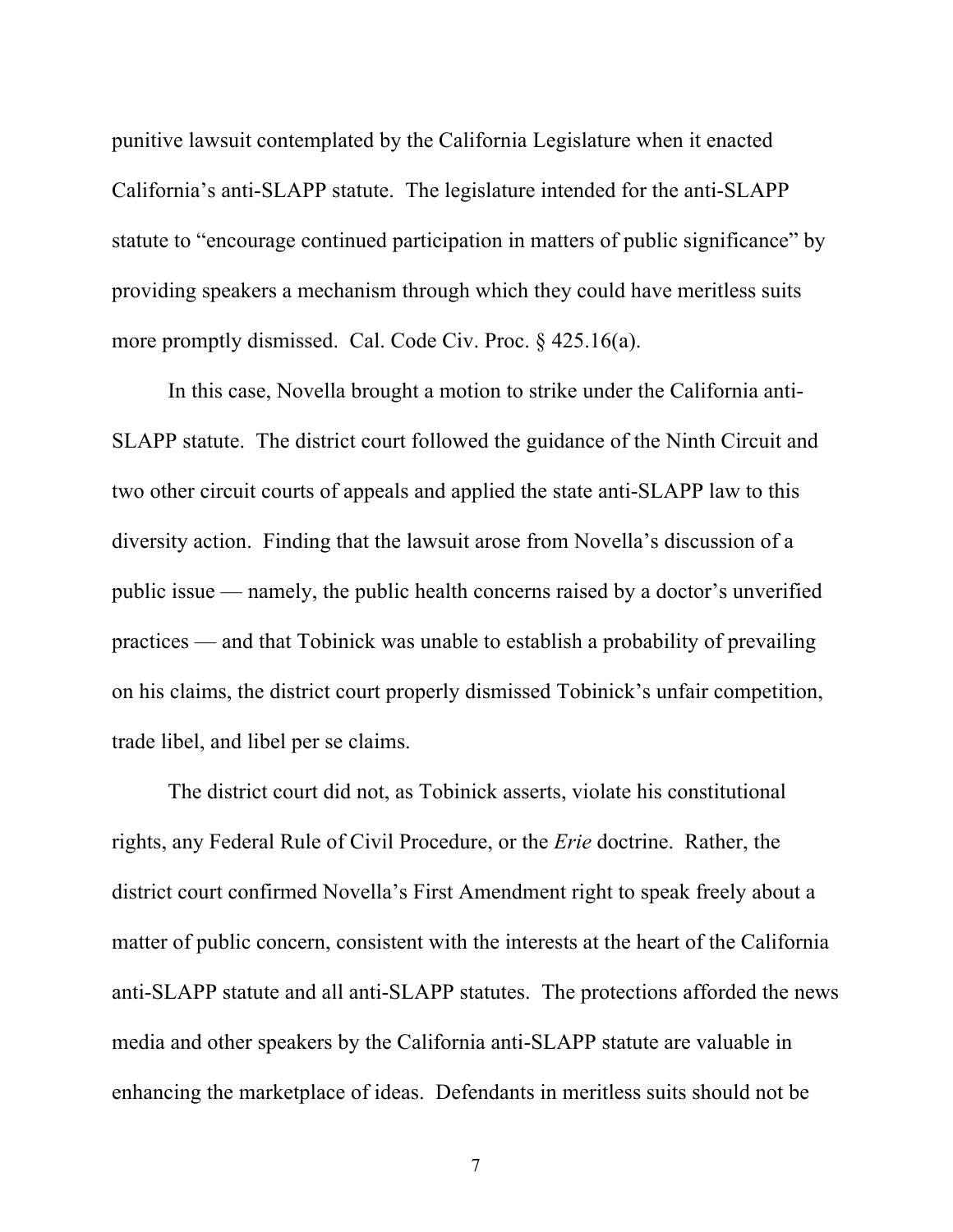precluded from availing themselves of the protections of anti-SLAPP statutes merely because a plaintiff elects to file in federal rather than state court.

#### **A. The California anti-SLAPP statute does not conflict with the federal rules and is substantive under** *Erie***.**

Tobinick asserts the district court dismissed his claims under the California anti-SLAPP statue in violation of various Federal Rules of Civil Procedure and the *Erie* Doctrine. The crux of these contentions is that the district court improperly dismissed his claims by applying the California anti-SLAPP statute. However, after a choice of law analysis determined California law governs Tobinick's claims, the district court looked to decisions from three federal circuit courts in deciding to apply the California anti-SLAPP statute, particularly the Ninth Circuit, which has interpreted the applicability of the California statute. *See* Order Granting Defendant's Special Motion to Strike at 5, fn. 4 (June 4, 2014). The Ninth Circuit has held that California's anti-SLAPP statute applies in federal court. *United States* ex rel. *Newsham v. Lockheed Missiles & Space Co., Inc.*, 190 F.3d 963, 973 (9th Cir. 1999); *Makaeff v. Trump Univ., LLC*, 736 F.3d 1180 (9th Cir. 2013). The Fifth and First Circuits have concurred with the Ninth Circuit in applying state anti-SLAPP statutes in federal court. *Godin v. Schencks*, 629 F.3d 79, 89 (1st Cir. 2010); *Henry v. Lake Charles Am. Press LLC*, 566 F.3d 164, 168- 69 (5th Cir. 2009).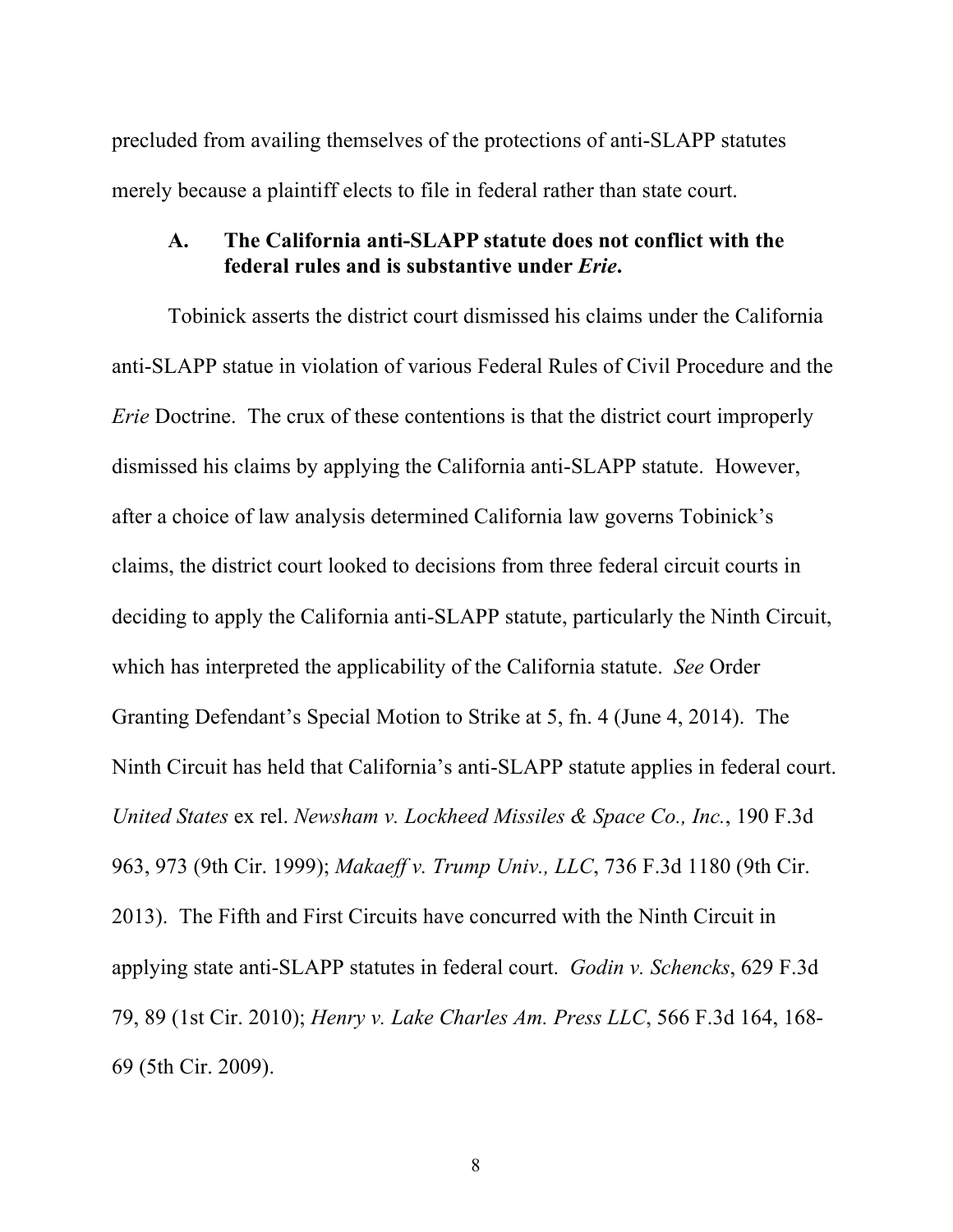In deciding whether a state law applies in a federal court sitting in diversity, courts first ask if there is a conflict between a state law and federal rule, determining whether there is a "direct collision" between the state law and federal rule that "leave[s] no room for the operation of [the state] law." *Walker v. Armco Steel, Corp.*, 446 U.S. 740, 749-50 (1980); *Burlington Northern R.R. Co. v. Woods*, 480 U.S. 1, 4-5 (1987); *see also Shady Grove Orthopedic Assocs., P.A. v. Allstate Ins. Co.*, 559 U.S. 393, 398 (2010). If there is no direct collision, courts then examine whether the state law confers substantive or procedural rights under *Erie*. *Erie R.R. v. Tompkins*, 304 U.S. 64 (1938); *Hanna v. Plumer*, 380 U.S. 460, 471 (1965). In order to make this substantive or procedural classification, courts look to the substantive state interests furthered by the state law and the twin purposes of *Erie* — "discouragement of forum-shopping and avoidance of inequitable administration of the law." *Newsham*, 190 F.3d at 973 (citing *Hanna*, 380 U.S. at 468).

The First, Fifth, and Ninth Circuits have concluded state anti-SLAPP laws do not "directly collide" with Federal Rules of Civil Procedure 12 and 56. *See Godin*, 629 F.3d at 86-91; *Henry*, 566 F.3d at 168-69; *Newsham*, 190 F.3d at 973; *Makaeff*, 736 F.3d at 1182. In *Makaeff*, the Ninth Circuit used the U.S. Supreme Court's analysis in *Shady Grove* to determine if the laws collided, asking whether the state statute at issue "attempts to answer the same question" as the Federal

<sup>9</sup>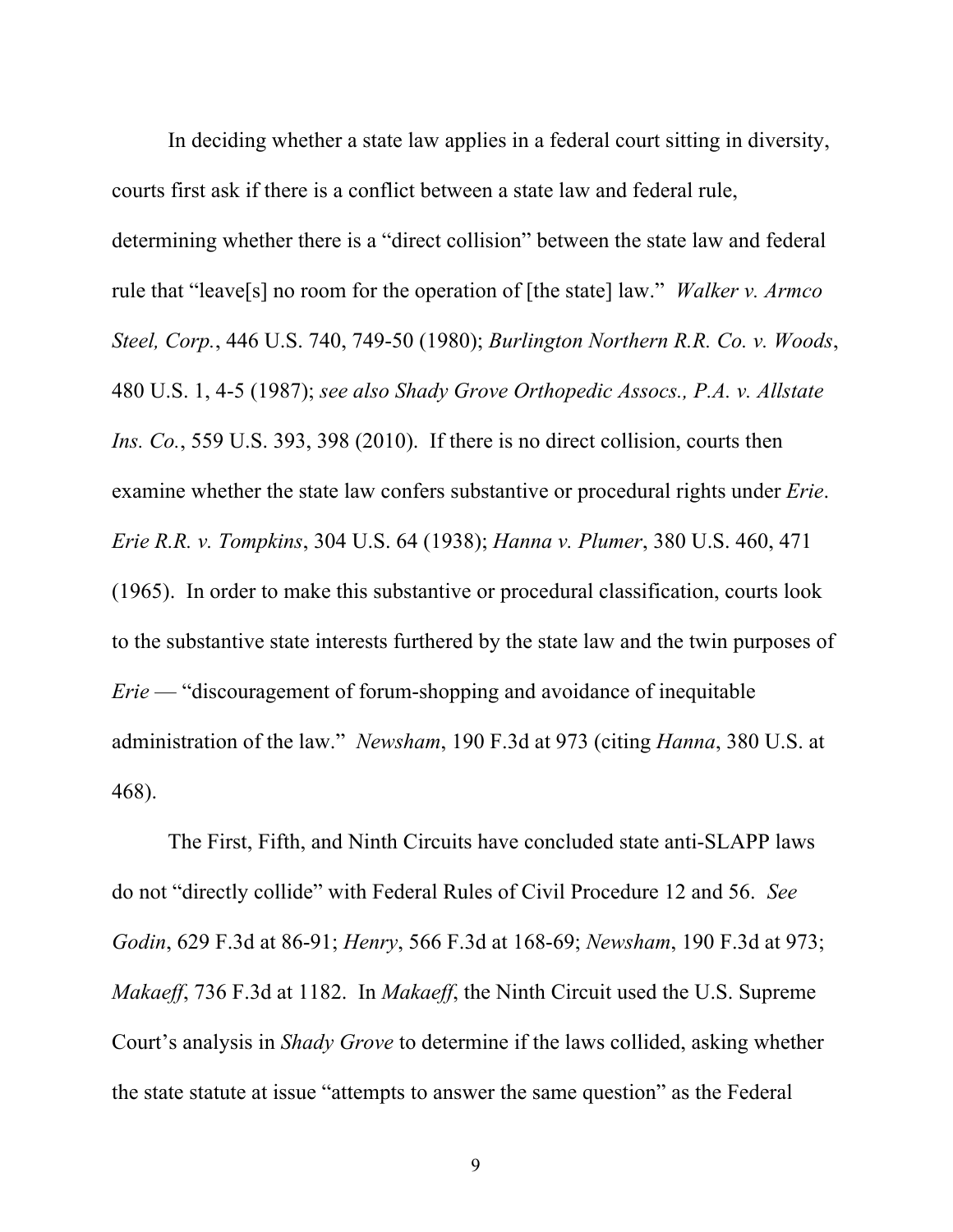Rule. *Makaeff*, 736 F.3d at 1182 (citing *Shady Grove*, 559 U.S. at 393). The Ninth Circuit confirmed that there is no direct collision in light of *Shady Grove* because California's anti-SLAPP statute "supplements rather than conflicts" with the Federal Rules by creating a "separate and additional theory upon which certain kinds of suits may be disposed of before trial." *Makaeff*, 736 F.3d at 1182. The First and Fifth Circuits have agreed there is no direct collision between state anti-SLAPP statutes and the federal rules. *Godin*, 629 F.3d at 88 ("In contrast to the state statute in *Shady Grove*, section 566 does not seek to displace the Federal Rules or have Rules 12(b)(6) and 56 cease to function."); *Henry*, 566 F.3d at 168- 69 ("Louisiana law, including the nominally-procedural [anti-SLAPP statute] . . . governs this diversity case."). In addition to finding that state law does not conflict with federal law because the anti-SLAPP statute supplements the Federal Rules, the Ninth Circuit found California's interest in the speech rights of its citizens "cautions against finding a direct collision." *Makaeff*, 736 F.3d at 1182 (writing that a majority of Justices in *Shady Grove* recognized state interests are significant in determining whether there is a conflict).

After determining there is no "direct collision" between the state law and Federal Rules, the inquiry turns to whether the state law in question is procedural or substantive under *Erie* and its progeny. Courts ask if it "significantly affect[s] the result of a litigation for a federal court to disregard a law of a State that would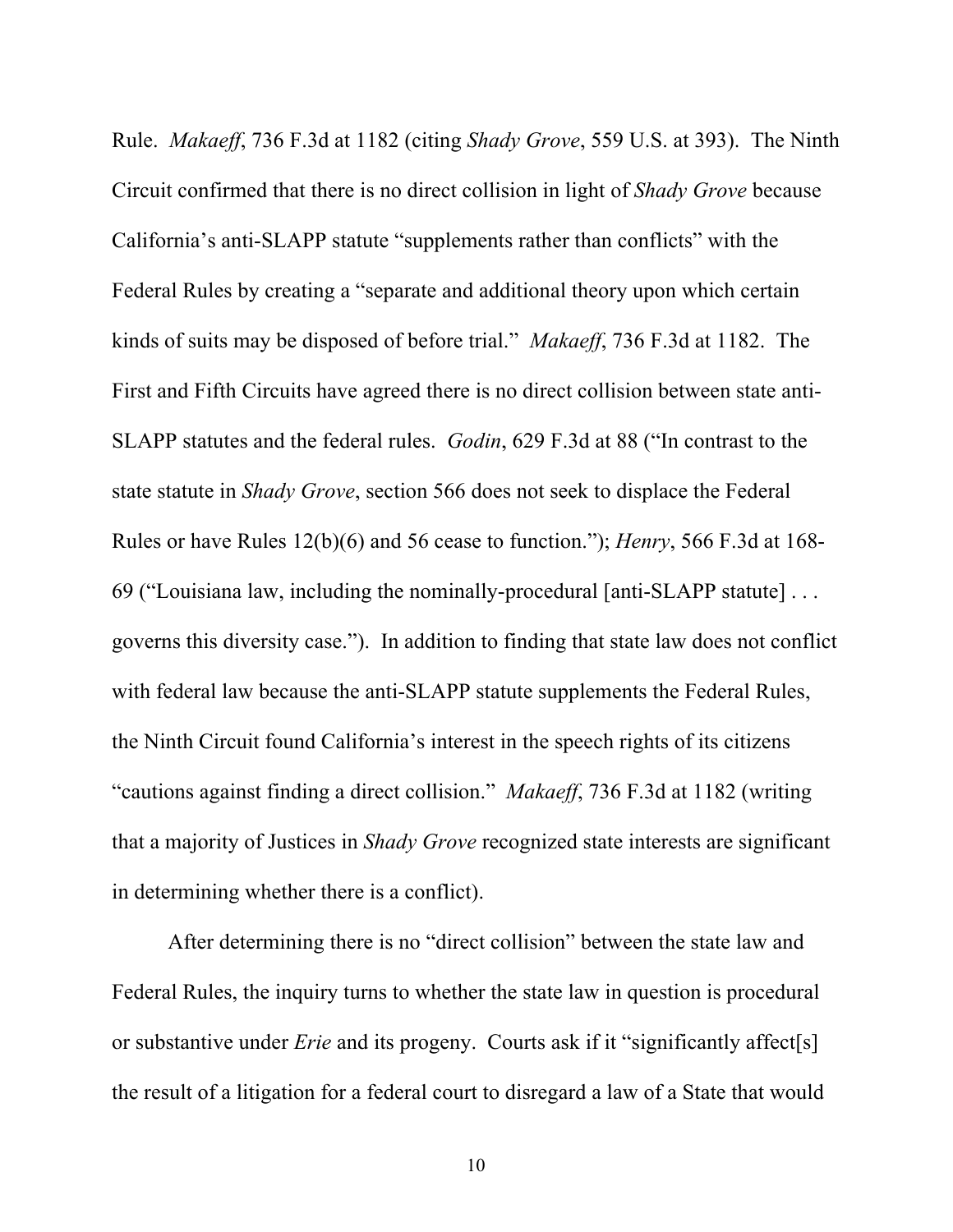be controlling in an action upon the same claim by the same parties in a State court. . . ." *Hanna*, 380 U.S. at 466 (quoting *Guaranty Trust Co. of N.Y. v. York*, 326 U.S. 99, 109 (1945)). Under this test, California's anti-SLAPP statute provides substantive protection. California's anti-SLAPP statute constitutes "an additional, unique weapon to the pretrial arsenal [of Rules 12 and 56], a weapon whose sting is enhanced by an entitlement to fees and costs." *Newsham*, 190 F.3d at 973. Unlike the Federal Rules of Civil Procedure, the California anti-SLAPP statute is specifically designed to protect a defendant's substantive, constitutional rights of freedom of speech and petition for redress of grievances. Cal. Code Civ. Proc.  $\frac{6}{7}$  425.16(a). In the words of the Ninth Circuit:

That the California legislature enacted both an analog to Rule 12 and, additionally, an anti-SLAPP statute is strong evidence that the provisions are intended to serve different purposes. Moreover, the anti-SLAPP statute asks an *entirely different question*: whether the claims rest on the SLAPP defendant's protected First Amendment activity and whether the plaintiff can meet the substantive requirements California has created to protect such activity from strategic, retaliatory lawsuits.

*Makaeff*, 736 F.3d at 1182 (emphasis added).

Courts also analyze the twin purposes of *Erie* — forum shopping and the inequitable administration of the law — to settle the substantive-procedural dispute. *Newsham*, 190 F.3d at 973. These considerations weigh in favor of applying anti-SLAPP statutes in federal court. If California's anti-SLAPP statute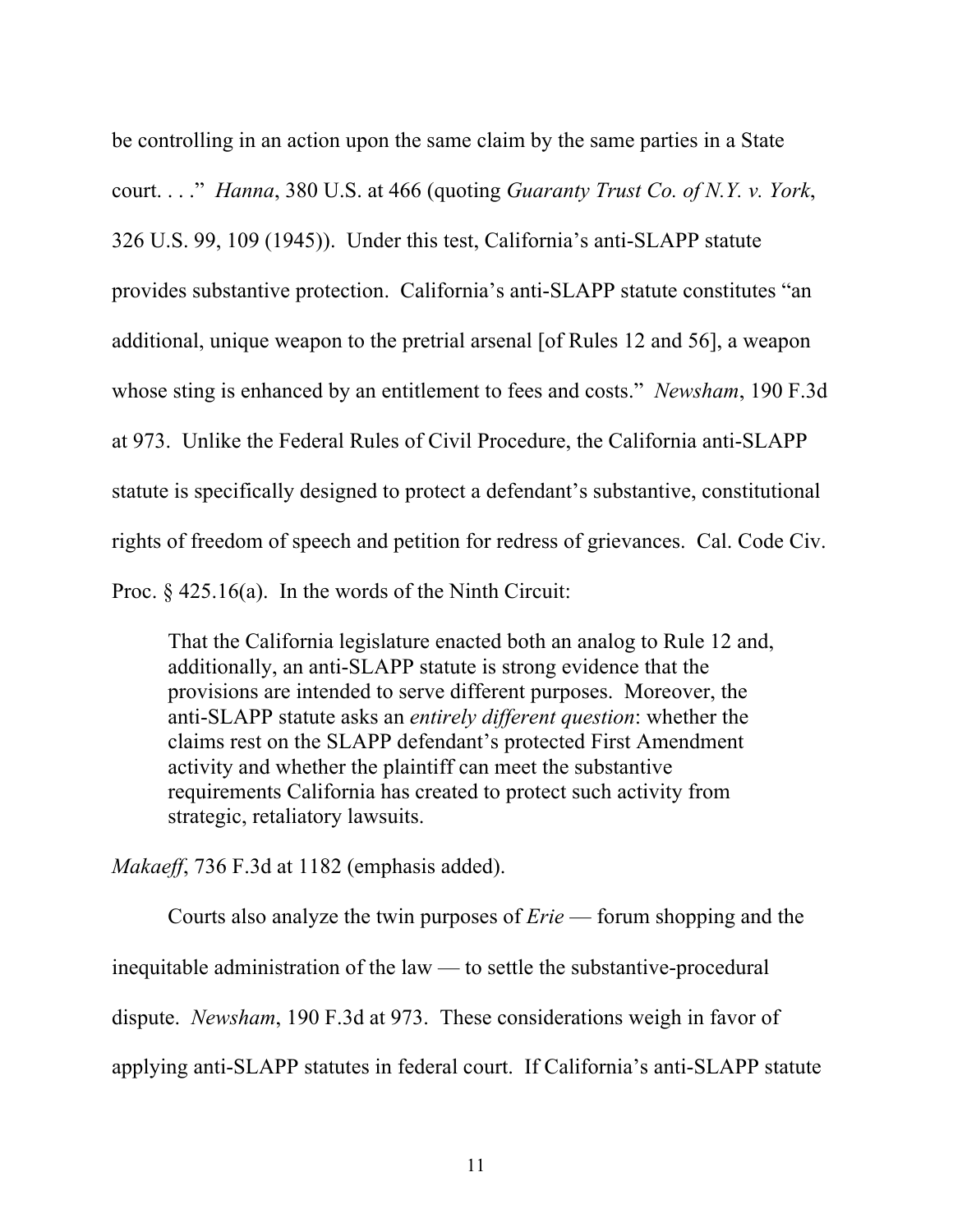only applied in state and not federal court, a SLAPP litigant seeking to suppress the speech of a defendant would have a significant incentive to bring his suit to federal court where the provisions of the anti-SLAPP statute could not reach him. There, a SLAPP defendant would suffer from a considerable disadvantage, unable to dismiss a meritless claim as quickly as in state court and unable to escape the fees and costs associated with defending a SLAPP suit. Additionally, not recognizing anti-SLAPP statutes in federal court would "flush away state legislatures' considered decisions on matters of state law" and "put[s] the federal courts at risk of being swept away in a rising tide of frivolous state actions." *Makaeff*, 736 F.3d at 1187. Applying the federal rules instead of the state law would increase forumshopping and create inequitable administration of the law. Such a result encouraging litigants to shop for a federal forum and disadvantage defendants entitled to anti-SLAPP protections in federal proceedings "run[s] squarely against the 'twin aims' of the *Erie* doctrine." *Newsham,* 190 F.3d at 973.

As the lower court acknowledged, *see* Order Granting Motion to Strike at 5, fn. 4, the D.C. Circuit found that the D.C. anti-SLAPP statute is inapplicable in federal court. *Abbas v. Foreign Policy Grp., LLC*, 783 F.3d 1328, 1337 (D.C. Cir. 2015). The D.C. Circuit concluded the D.C. anti-SLAPP statute conflicted with Federal Rules of Civil Procedure 12 and 56 because the Rules "answer the same question" as the state law. *Abbas*, 793 F.3d at 1333-34 (citing *Shady Grove*, 559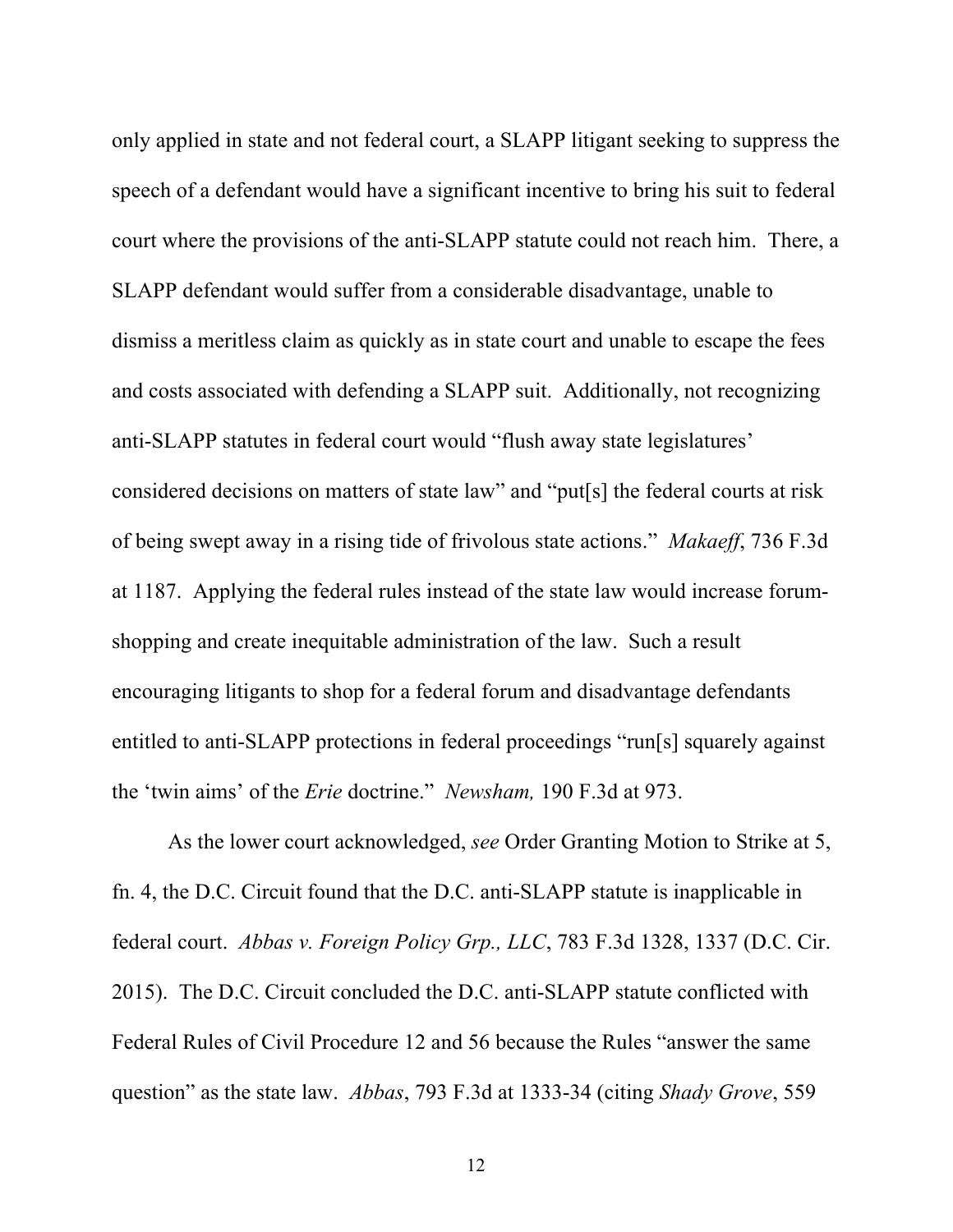U.S. at 398-99). However, the Federal Rules and the California anti-SLAPP statutes ask different questions. While Rules 12 and 56 *uniformly* provide defendants theories for disposing of suits before trial, California's anti-SLAPP statute creates a "separate and additional theory" for disposing of suits for a *particular* type of defendant — one acting "in furtherance of the person's right of petition or free speech under the United States Constitution or the California Constitution in connection with a public issue." Cal. Code Civ. 425.16(b)(1). The question asked when assessing a special motion to strike under the California anti-SLAPP statute involves an inquiry into the defendant's actions not present under a Rule 12 or 56 analysis. Thus, the Federal Rules and the California anti-SLAPP statute do not conflict.

Because the California anti-SLAPP statute does not directly conflict with the Federal Rules of Civil Procedure and is substantive under *Erie*, this Court should join the First, Fifth, and Ninth Circuits in finding the anti-SLAPP statute applies in federal court.

### **B. The ability to utilize anti-SLAPP statutes in federal court protects speakers from frivolous lawsuits and reduces chilling effects.**

The application of state anti-SLAPP statutes by federal courts sitting in diversity is consistent with fundamental constitutional liberties. For defendants who have validly exercised their speech rights, the statutes provide an invaluable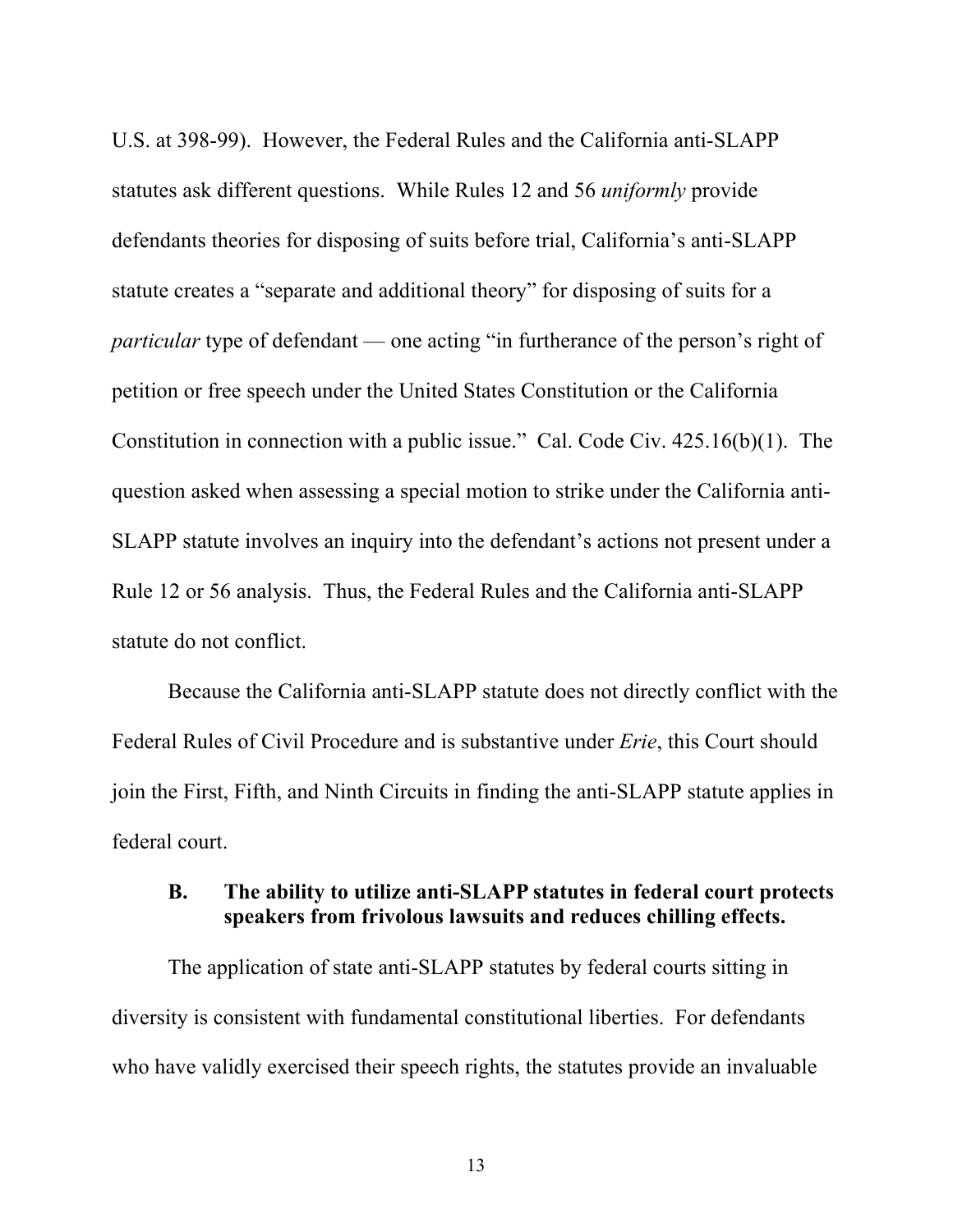shield, allowing them to dismiss meritless claims promptly while avoiding unnecessary legal expense. The statutes are also a sword, discouraging unscrupulous litigants who might bring claims with the threat of fees and costs. These features are critically important because many SLAPP litigants are not motivated primarily by a desire to win the litigation. Instead, they wish to increase the legal costs to such an extent that a defendant will be forced to abandon the case and refrain from exercising his or her constitutional rights in the future. *See U.S. ex rel. Newsham v. Lockheed Missiles & Space Co., Inc.*, 190 F.3d 963, 970–71 (9th Cir. 1999). The Ninth Circuit has noted the gravity of the interests at stake: "It would be difficult to find a value of a 'high[er] order' than the constitutionallyprotected rights to free speech and petition that are at the heart of California's anti-SLAPP statute." *DC Comics v. P. Pictures Corp*., 706 F.3d 1009, 1015–16 (9th Cir. 2013) (quoting *Perry v. Schwarzenegger*, 591 F.3d 1147, 1155–56 (9th Cir. 2010)).

A refusal to apply anti-SLAPP statutes in federal court would significantly affect members of the news media and others who regularly engage in public debate and speech on matters of public concern. Those currently protected under anti-SLAPP statutes would be forced to carefully consider the risks of voicing opinions on controversial topics. This would result in a chilling effect upon expression inconsistent with the First Amendment. *See Henry v. Lake Charles Am.*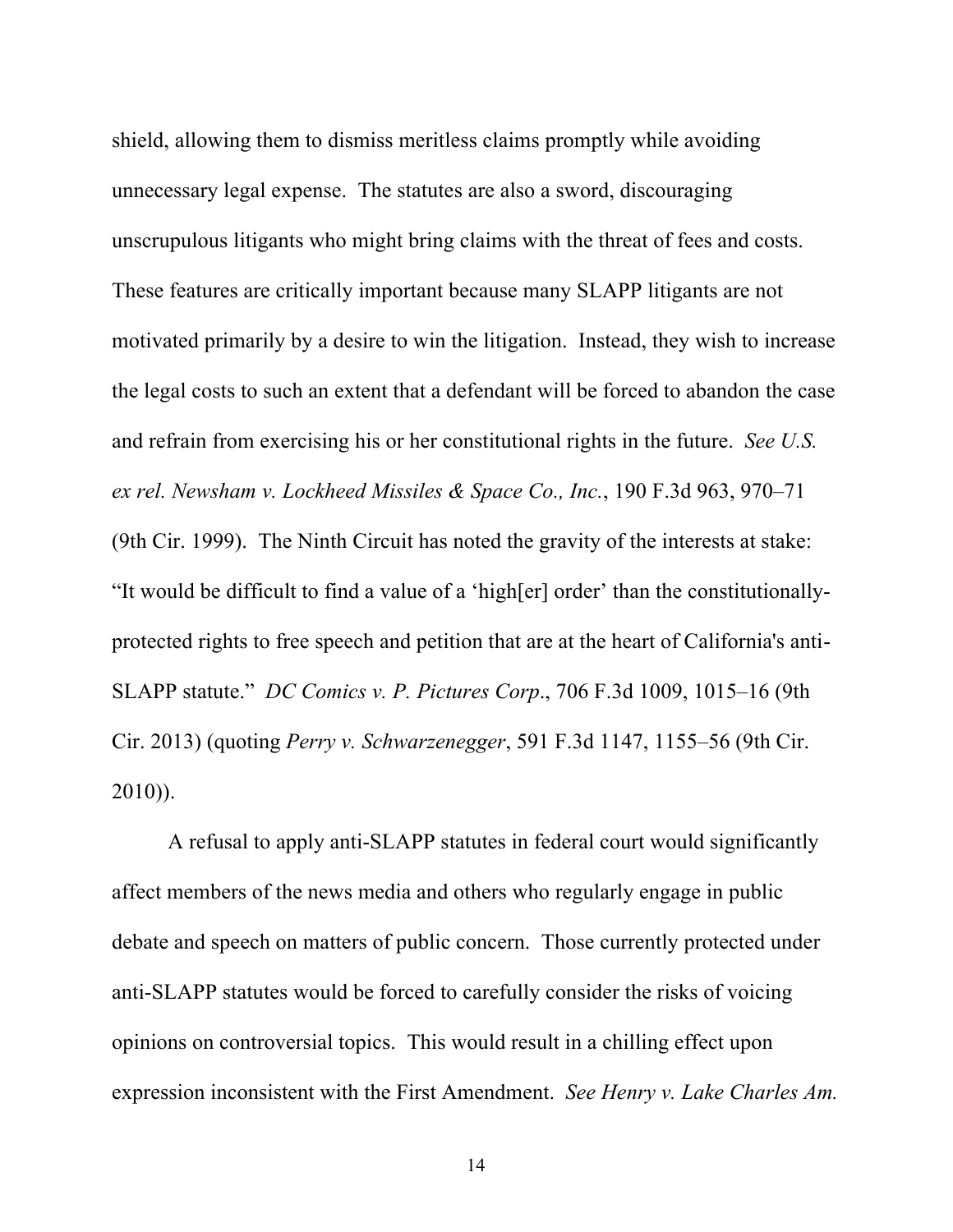*Press, LLC*, 566 F.3d 164, 177 (5th Cir. 2009) ("[The anti-SLAPP statute] aims to serve the substantial public interest of protecting those exercising their First Amendment rights from the chilling effect of defending meritless and abusive tort suits."). Some speakers would be silent to avoid the risk of expensive and timeconsuming litigation: "Persons who have been outspoken on issues of public importance targeted in such [SLAPP] suits or who have witnessed such suits will often choose in the future to stay silent. Short of a gun to the head, a greater threat to First Amendment expression can scarcely be imagined." *Gordon v. Marrone*, 590 N.Y.S.2d 649, 656 (N.Y. Sup. Ct. 1992) *aff'd*, 616 N.Y.S.2d 98 (N.Y. App. Div. 2d Dept. 1994).

The chilling effects would be most profound for speakers with reduced financial support who may not have the backing of legal counsel to defend against lawsuits. If anti-SLAPP statutes were to be found inapplicable in federal court, the advantages of bringing an anti-SLAPP motion and forcing a court to assess the merits of a plaintiff's suit before litigation costs surge would be eliminated. The press is already facing reduced resources to contest lawsuits. *See In Defense of the First Amendment*, Knight Foundation (April 21, 2016), http://www.knight foundation.org/media/uploads/publication\_pdfs/KF-editors-survey-final\_1.pdf. Such a narrowed application of anti-SLAPP statutes would impose additional monetary burdens upon media defendants, vitiating state legislators' desire to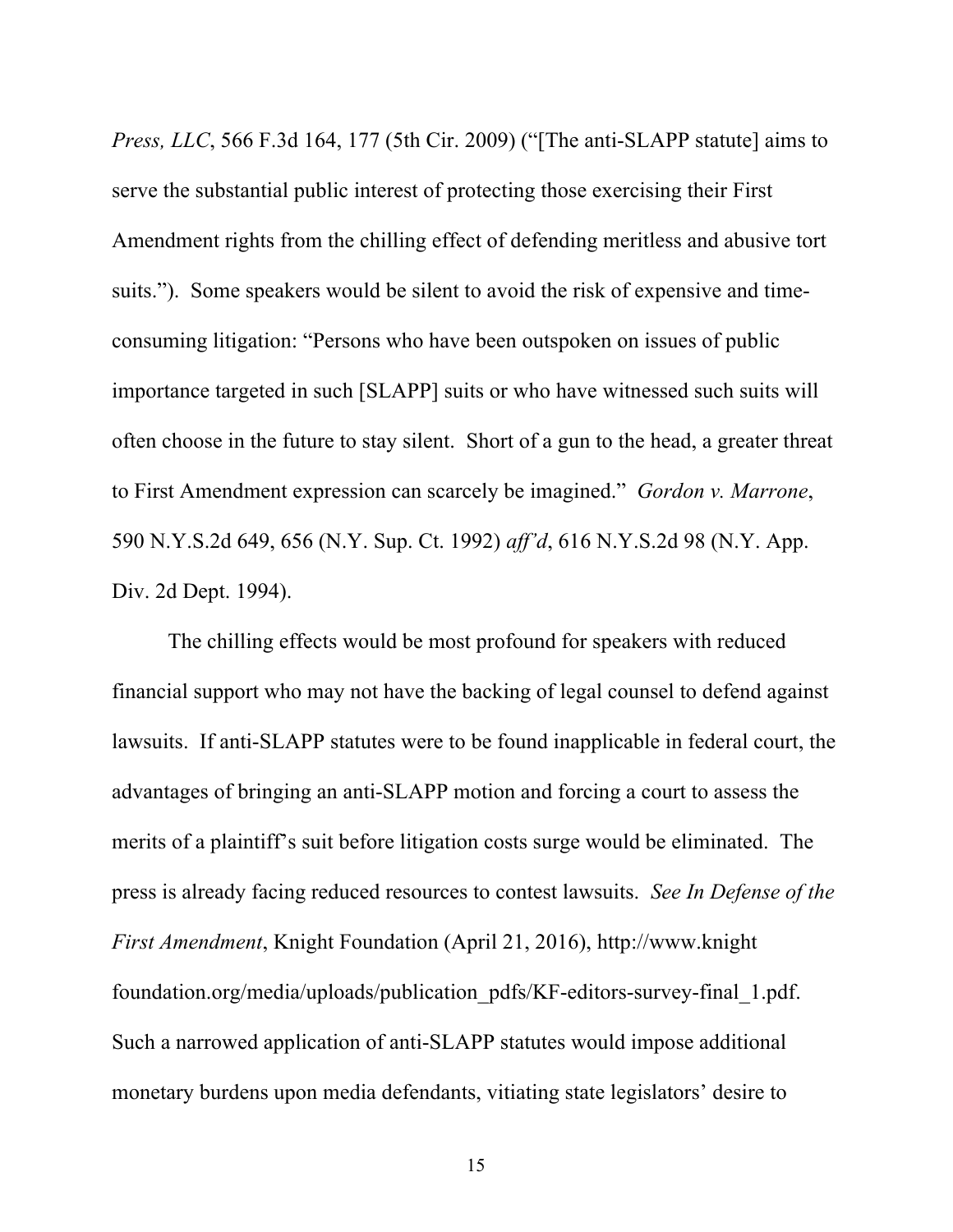eliminate "needless increase[s] in the cost of litigation." Ga. Code Ann § 9-11-  $11.1(b)$ .

Two Eleventh Circuit states, Florida and Georgia, have enacted anti-SLAPP statutes to safeguard speakers. Georgia's anti-SLAPP statute, Ga. Code Ann § 9- 11-11.1, protects acts "in furtherance of the right of free speech or the right to petition government for a redress of grievances under the Constitution of the United States or the Constitution of the State of Georgia in connection with an issue of public interest or concern." The Georgia law applies to statements made in relation to official proceedings, including legislative, executive, or judicial proceedings. Ga. Code Ann § 9-11-11.1(c). The Florida Legislature valued speech rights to such an extent it amended its anti-SLAPP statute in 2015 to provide for even broader coverage than the previous version. Florida's anti-SLAPP statute, Fla. Stat. § 768.295, allows for "an expeditious resolution of a claim" brought against a person for exercising the "constitutional right of free speech in connection with a public issue." "Free speech in connection with public issues" is defined expansively to include a vast array of expression, including statements made before a governmental entity or statements made in a "play, movie, television program, radio broadcast, audiovisual work, book, magazine article, musical work, news report, or other similar work." Fla. Stat. § 768.295(2)(a). In order for these and other state anti-SLAPP laws to effectively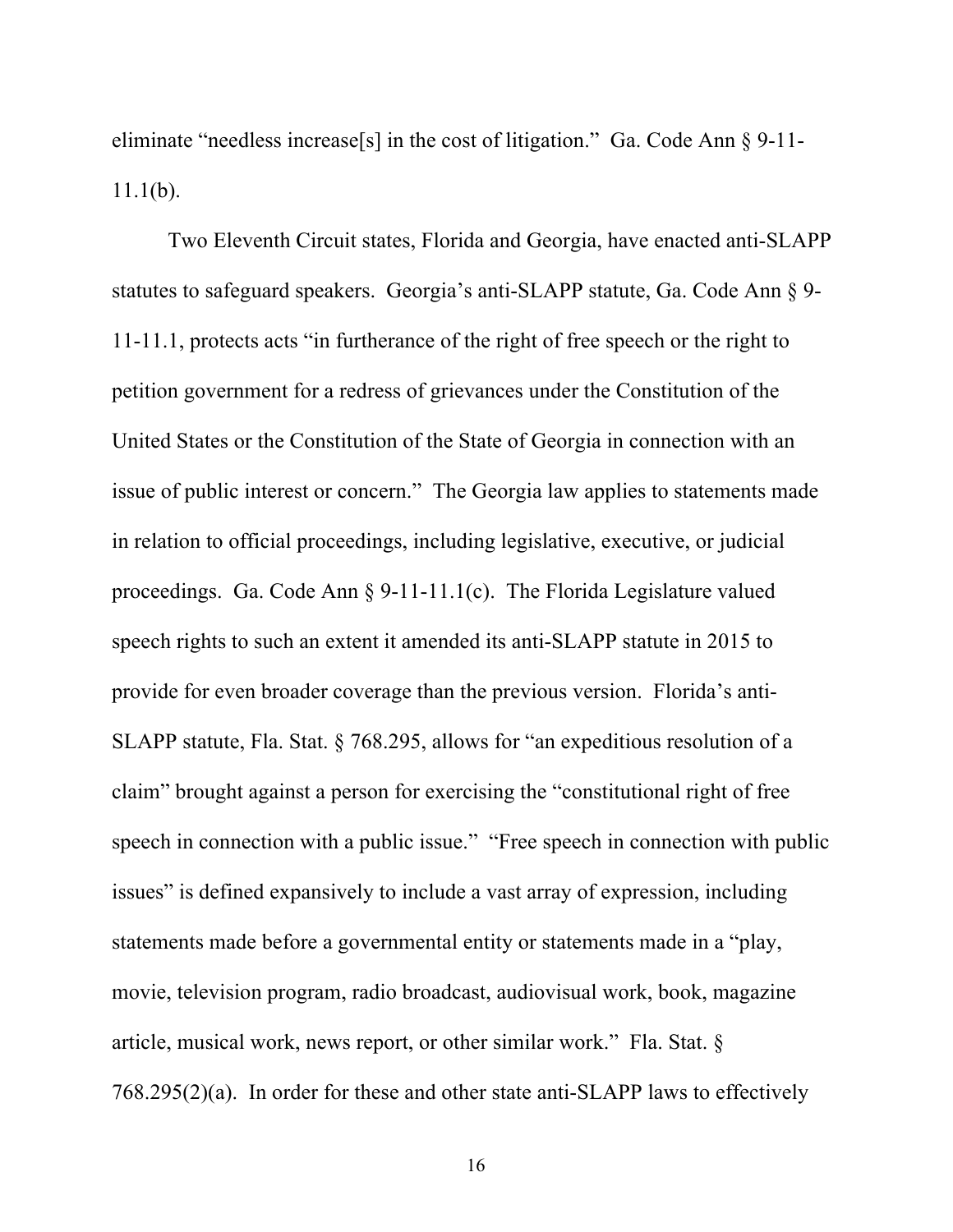and comprehensively secure constitutional rights they must be applied by federal courts sitting in diversity.

A contrary ruling could have damaging, unintended consequences. In order to avoid the application of an anti-SLAPP law, a plaintiff could shift their litigation to federal court. *See Newsham*, 190 F.3d 973 ("Plainly, if the anti-SLAPP provisions are held not to apply in federal court, a litigant interested in bringing meritless SLAPP claims would have a significant incentive to shop for a federal forum."). A disparity in constitutional safeguards between state and federal courts would not only encourage such forum shopping, it would contradict our nation's history of robust protections for speech and a free press. *See Roth v. United States*, 354 U.S. 476, 484 (1957) ("The protection given speech and press was fashioned to assure unfettered interchange of ideas for the bringing about of political and social changes desired by the people."); *Minneapolis Star & Tribune Co. v. Minnesota Comm'r of Revenue*, 460 U.S. 575, 585 (1983) (quoting *Grosjean v. American Press Co.,* 297 U.S. 233, 250 (1936) (An "'untrammeled press [is] a vital source of public information,' . . . and an informed public is the essence of working democracy."). Recognizing the substantive protections afforded speakers by state anti-SLAPP laws to promptly dismiss speech-suppressing lawsuits in federal court would ensure libel plaintiffs do not choose a federal court instead of a state one merely to avoid these statutes.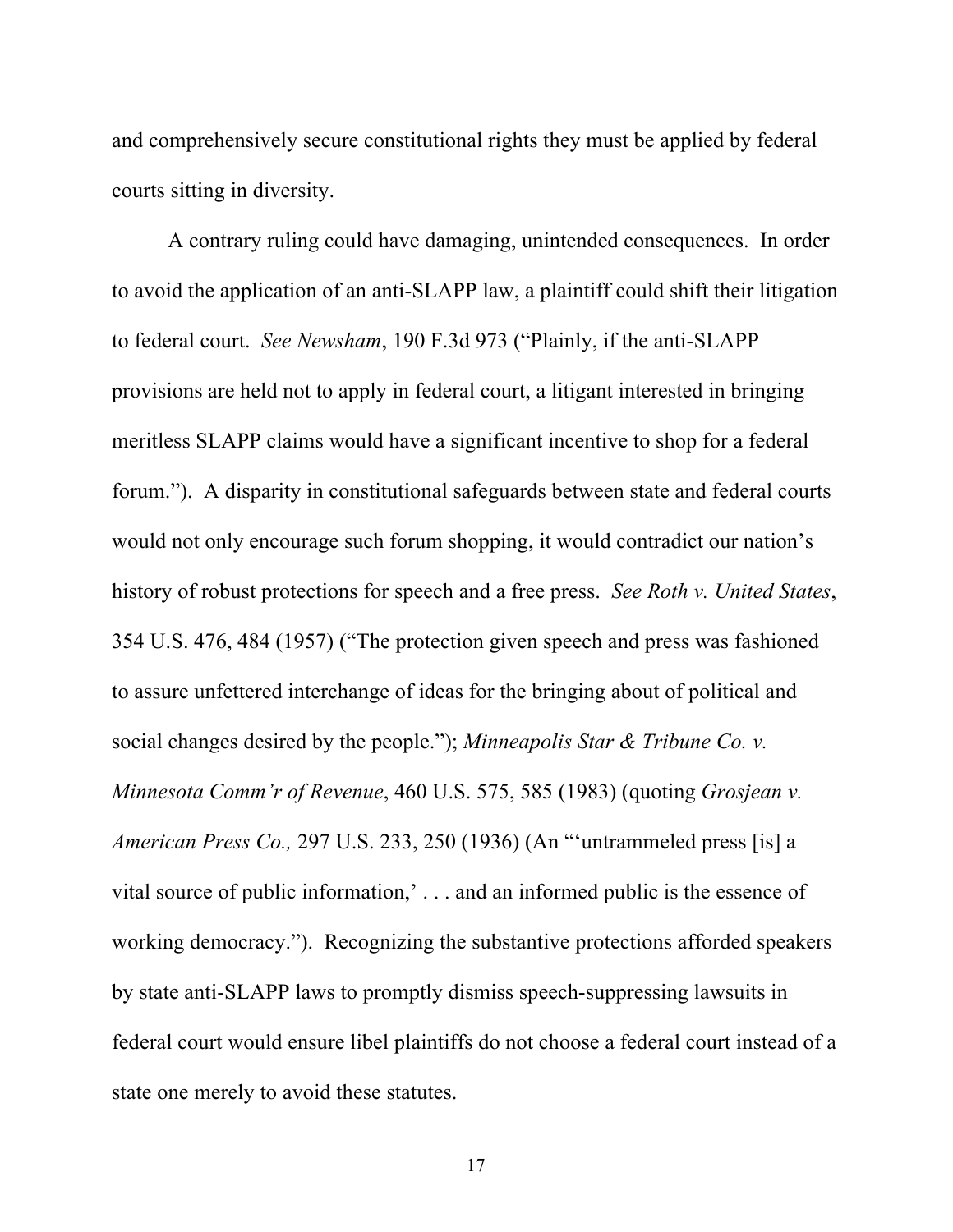#### **II. The First Amendment protects noncommercial speech from Lanham Act claims.**

Allowing Tobinick's unfair competition and false advertising claim under the Lanham Act to proceed would violate the First Amendment rights of many speakers. A false advertising claim under the Lanham Act only prescribes liability to "commercial advertising or promotion." 15 U.S.C.  $\S$  1125(a)(1)(B). This is because commercial speech "is entitled to a lesser degree of protection than other forms of constitutionally guaranteed expression." *Gordon & Breach Science Publishers v. AIP* , 859 F. Supp. 1521, 1536 (S.D.N.Y. 1994)*.* On the other hand, noncommercial speech receives full constitutional protection and cannot constitutionally be subjected to a Lanham Act suit. *See Taubman Co. v Webfeats*, 319 F.3d 770, 774 (6th Cir. 2003) ("Lanham Act is constitutional because it only regulates commercial speech."); *Radiance Fdn., Inc. v. NAACP*, 2015 U.S. App. LEXIS 8203, \*12 (4th Cir. 2015) ("Courts have uniformly understood that imposing liability under the Lanham Act for [speech on political and social issues] is rife with the First Amendment problems."); *Groden v. Random House, Inc.*, 61 F.3d 1045, 1052 (2d Cir. 1995) ("[W]e have been careful not to permit overextension of the Lanham Act to intrude on First Amendment values.").

Although courts have clearly stated the First Amendment shields noncommercial speech from Lanham Act claims, Tobinick sued Novella for false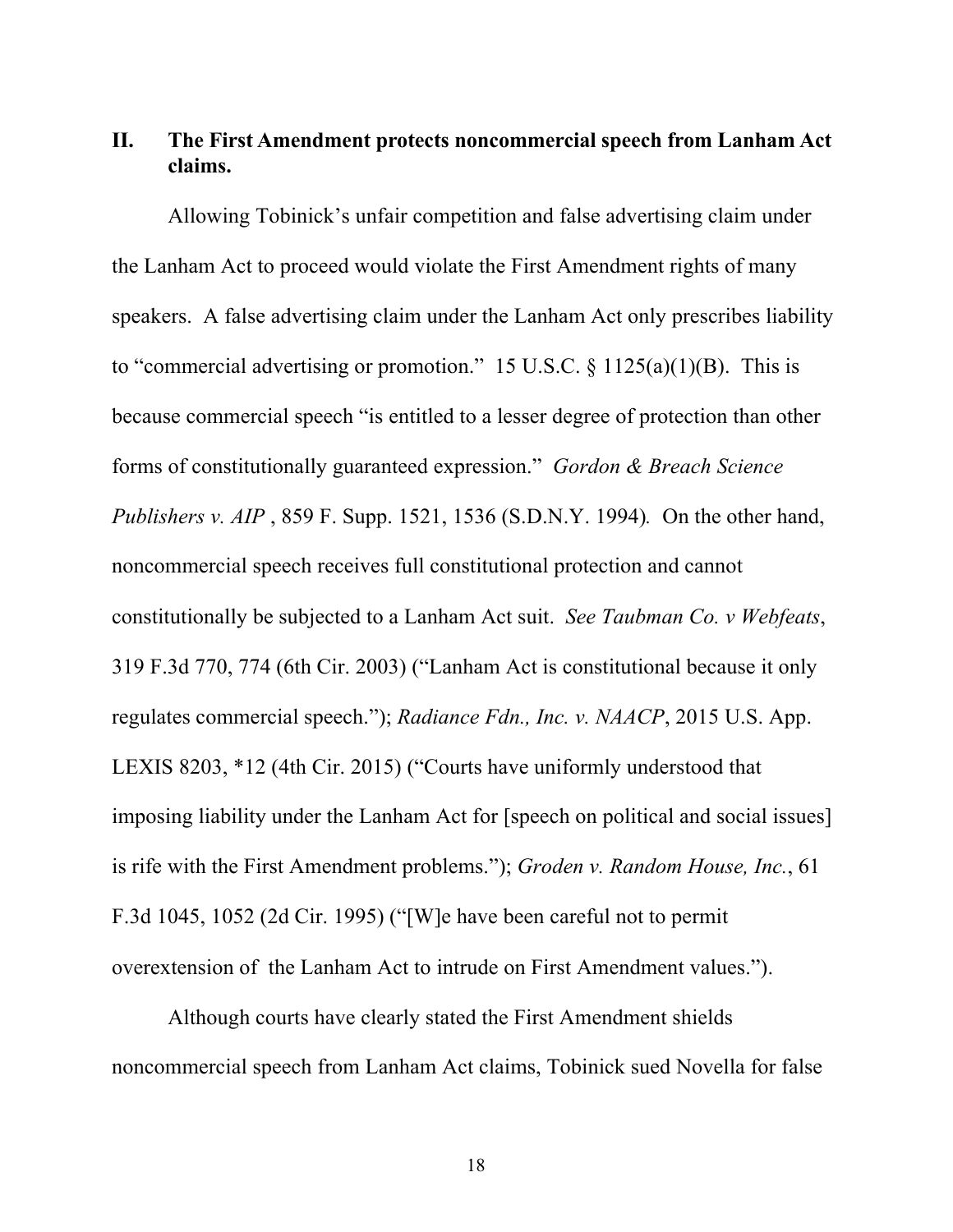advertising and unfair competition, attempting to punish Novella for his constitutionally protected speech. Tobinick argues Novella's articles are commercial speech both because Novella received tangential financial gains from the website and because the articles concerned a member of the same profession. *See* Appellant's Brief at 1-4. These propositions cannot withstand First Amendment review and would threaten the strength of speech and press rights. The First Amendment protects Novella's noncommercial speech about healthcare treatment, a matter of public concern, regardless of the profit motives and occupation of the speaker. Thus, the district court correctly granted summary judgment for Novella, dismissing Tobinick's false advertising and unfair competition claims.

#### **A. Shielding noncommercial speech from Lanham Act liability ensures a robust marketplace of ideas.**

As the trial court concluded, Novella's articles are noncommercial speech under U.S. Supreme Court jurisprudence and are immune from a Lanham Act false advertising claim. Novella's speech does not fall within the "core notion of commercial speech" because it does more than propose a commercial transaction by raising awareness about a healthcare issue. *Bolger v. Youngs Drug Products Corp.*, 463 U.S. 60, 66 (1983) (citing *Virginia State Board of Pharmacy v. Virginia Citizens Consumer Council, Inc*.*,* 425 U.S. 748, 762 (1976)); *see also Central*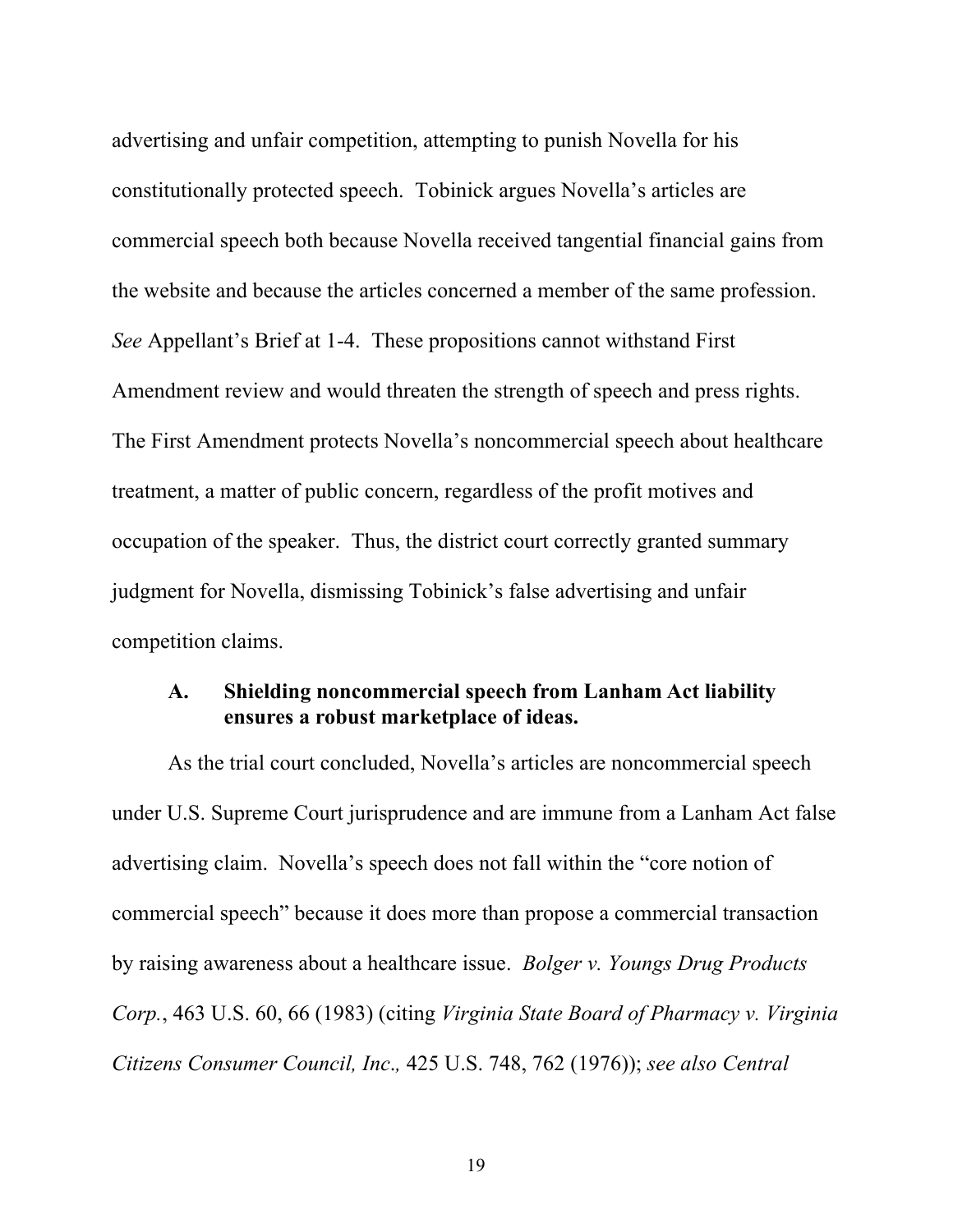*Hudson Gas and Electric Corp. v. Public Service Commission of New York*, 447 U.S. 557, 561 (1980) (defining commercial speech as "expression related solely to the economic interests of the speaker and its audience"). If speech is not within the *core notion* of commercial speech, courts consider three factors to determine whether it is nonetheless commercial speech: (1) whether the speech is an advertisement; (2) whether the speech refers to a specific product; and (3) whether the speaker has an economic motivation for the speech. *Bolger v. Youngs Drug Products Corp.*, 463 U.S. 60, 66 (1983). Novella's speech is also noncommercial under this evaluation. Novella's articles were not advertisements, did not independently promote his medical practice, and was not motivated by an economic interest. As a clinical neurologist at the Yale University School of Medicine, Novella furthered the conversation initiated by a *Los Angeles Times* article about Tobinick's controversial use of the drug Embrel to treat Alzheimer's. *See* DE-26-2. Novella published the articles to discuss what he deemed a questionable medical practice and assist the public in making an informed healthcare decision. *See* DE-55-1.

Dismissing Tobinick's attempt to leverage the Lanham Act to punish speech about a matter of public importance protects the liberties at the core of the First Amendment. The U.S. Supreme Court has declared that protecting speech on matters of public concern, defined as speech relating to "any matter of political,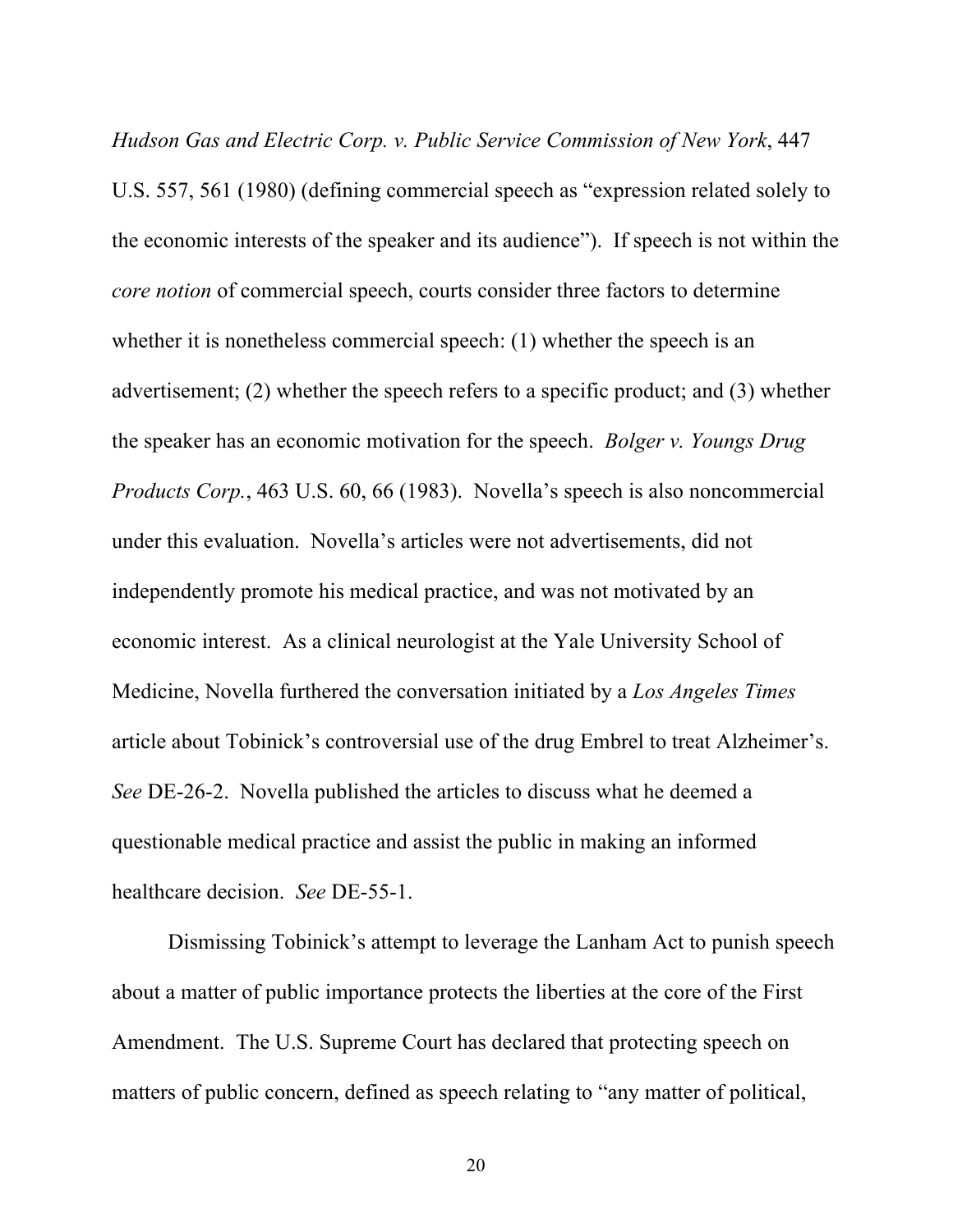social, or other concern to the community," is critically important under the First Amendment. *Connick v. Myers*, 461 U.S. 138, 146 (1983); *see also Synder v. Phelps*, 562 U.S. 443, 451-52 (2011) ("Speech on matters of public concern . . . is at the heart of the First Amendment's protection."). In this case, Novella exercised his speech rights on a matter of health and safety concern to the community — the consequences and legitimacy of a doctor's unproven medical practices. *Spelson v. CBS, Inc*., 581 F. Supp. 1195, 1206 (N.D. Ill. 1984) ("There may be no more serious or critical issue extant today than the health of human beings. Given the frailty of human existence, any controversy on the subject must be afforded wide open discussion and criticism so that individuals may make well educated health care choices."). As speech of public concern, Novella's articles are precisely "the kind of speech the First Amendment was primarily designed to keep within the area of free discussion." *New York Times Co. v. Sullivan*, 376 U.S. 254, 296-97 (1964).

The First Amendment encourages more — not less — speech on a wide array of subjects to ensure a spirited environment where the truth can ultimately be determined. Justice Holmes emphasized this when writing about how the First Amendment helps foster a robust marketplace of ideas: "[T]he ultimate good desired is better reached by free trade in ideas -- that the best test of truth is the power of the thought to get itself accepted in the competition of the market . . .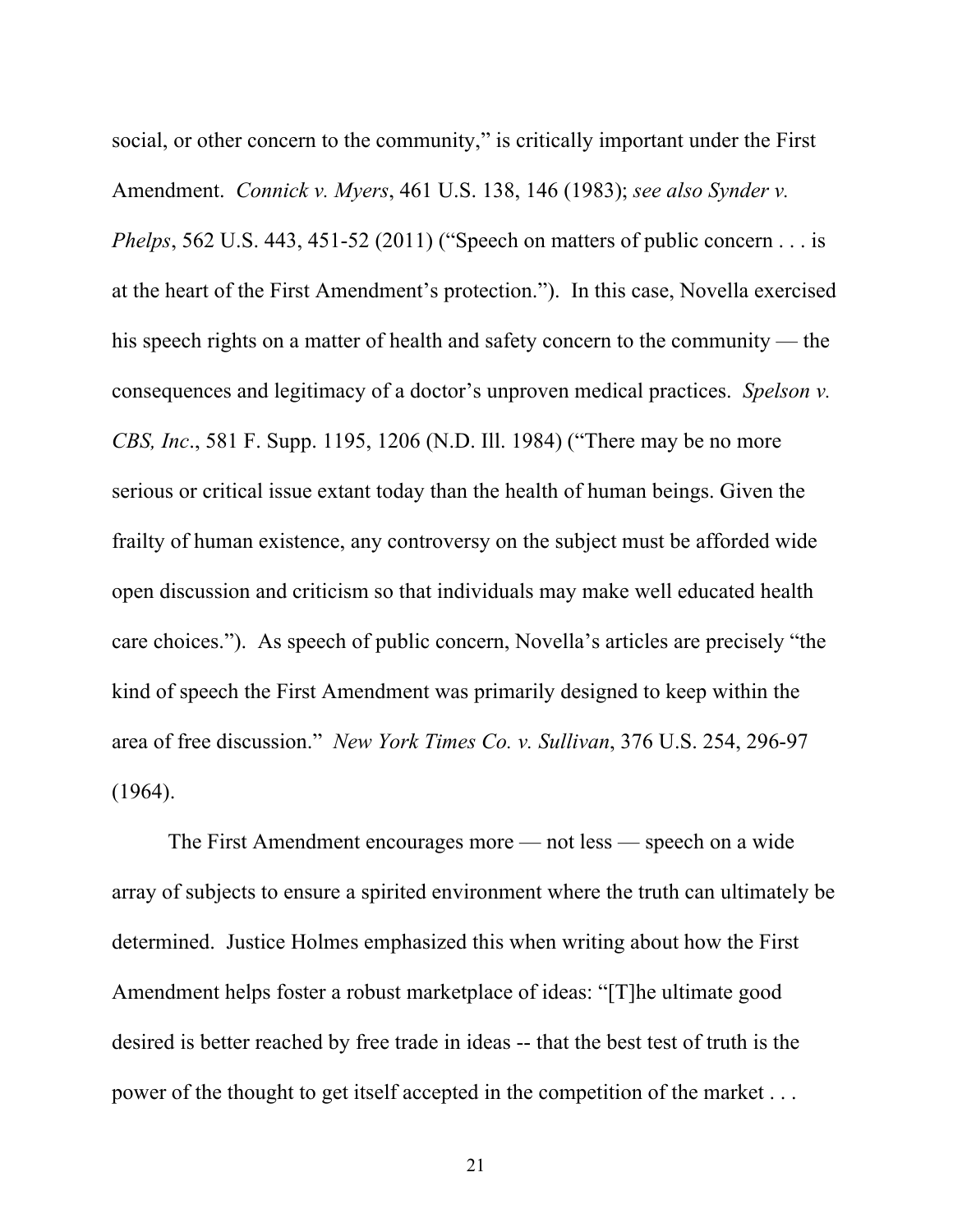That at any rate is the theory of our Constitution." *Abrams v. United States*, 250 U.S. 616, 630 (1919) (Holmes, J., dissenting). In order to reach the best conclusions, speech like Novella's must be allowed in the marketplace. The ability of Novella's opinion on Tobinick's practices to gain support and be accepted as true will be determined over time. Until then, courts should not inject themselves into the marketplace and punish protected speech.

Although Tobinick may disagree with Novella's views, the law should not be used to settle this dispute. Litigation is not the proper means in which to combat critical speech. The guarantee of free speech and a free press is rooted in the notion that society benefits from robust speech free of unwarranted governmental and legal restrictions. *See* A. Meiklejohn*, Free Speech: And Its Relationship To Self-Government*, 88-89 (1948) ("The primary purpose of the First Amendment is, then, that all the citizens shall, so far as possible, understand the issues which bear upon our common life. That is why no idea, no opinion, no doubt, no counter-belief, no relevant information, may be kept from them."). In order to protect against making subjective views about the value of certain speech, the government remains "neutral in the marketplace of ideas." *FCC v. Pacifica Foundation*, 438 U.S. 726, 745-46 (1978). A disagreement with how to safely treat a health concern should be argued in the public sphere, not through courts. *See Sanderson v. Culligan Int'l,* 415 F.3d 620, 624 (7th Cir. 2005) ("[T]he Lanham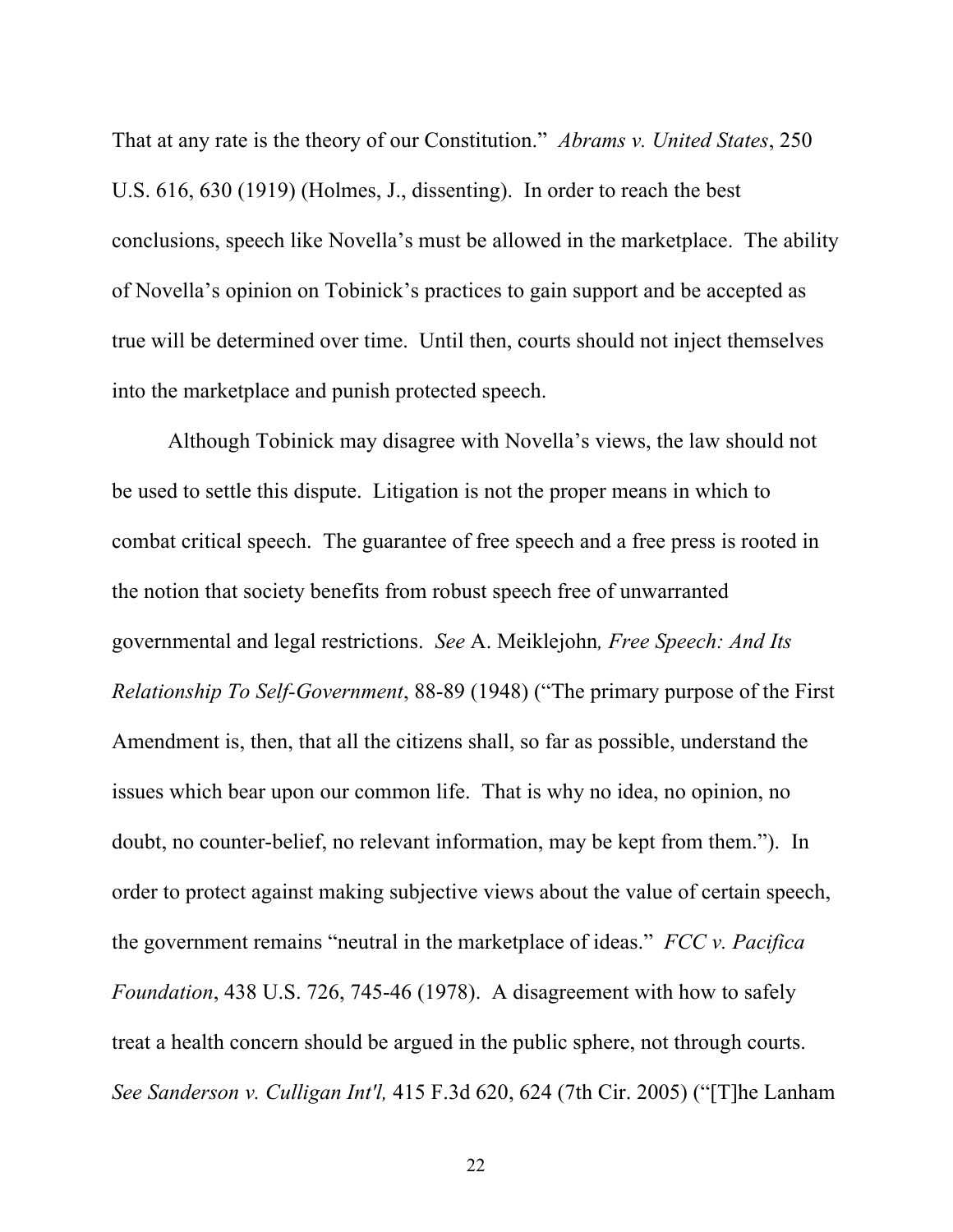Act is [not] designed to throw into federal courts all disputes about the efficacy of competing products . . . . [S]cientific disputes must be resolved by scientific means."). This Court should affirm the dismissal of Tobinick's Lanham Act and unfair competition claims to allow for the marketplace of ideas to take its course and determine truth without unnecessary governmental interference.

### **B. Profit motives do not deprive speech of complete First Amendment protection.**

Contrary to Tobinick's assertion, generating revenue from speech does not deprive the expression of full First Amendment protection. Tobinick argues Novella's online articles are commercial speech and thus subject to liability under the Lanham Act because Novella had "goals of making money and selfpromotion." Appellant Br., at 3-4, 54-63, Jan. 13, 2016. Tobinick concludes Novella had this narrow purpose in publishing the articles on sciencebasedmedicine.org because the website contained advertisements for paid memberships, offers to purchase t-shirts and podcasts, and ways to donate to SGU Productions, a for-profit company controlled by Novella. *Id*. This is incorrect. In *Virginia State Board of Pharmacy v. Virginia Citizens Consumer Council, Inc*.*,* 425 U.S. 748, 761 (1976), the U.S. Supreme Court reiterated a position it characterized as "settled or beyond serious dispute" — "speech does not lose its First Amendment protection because money is spent to project it" or because "it is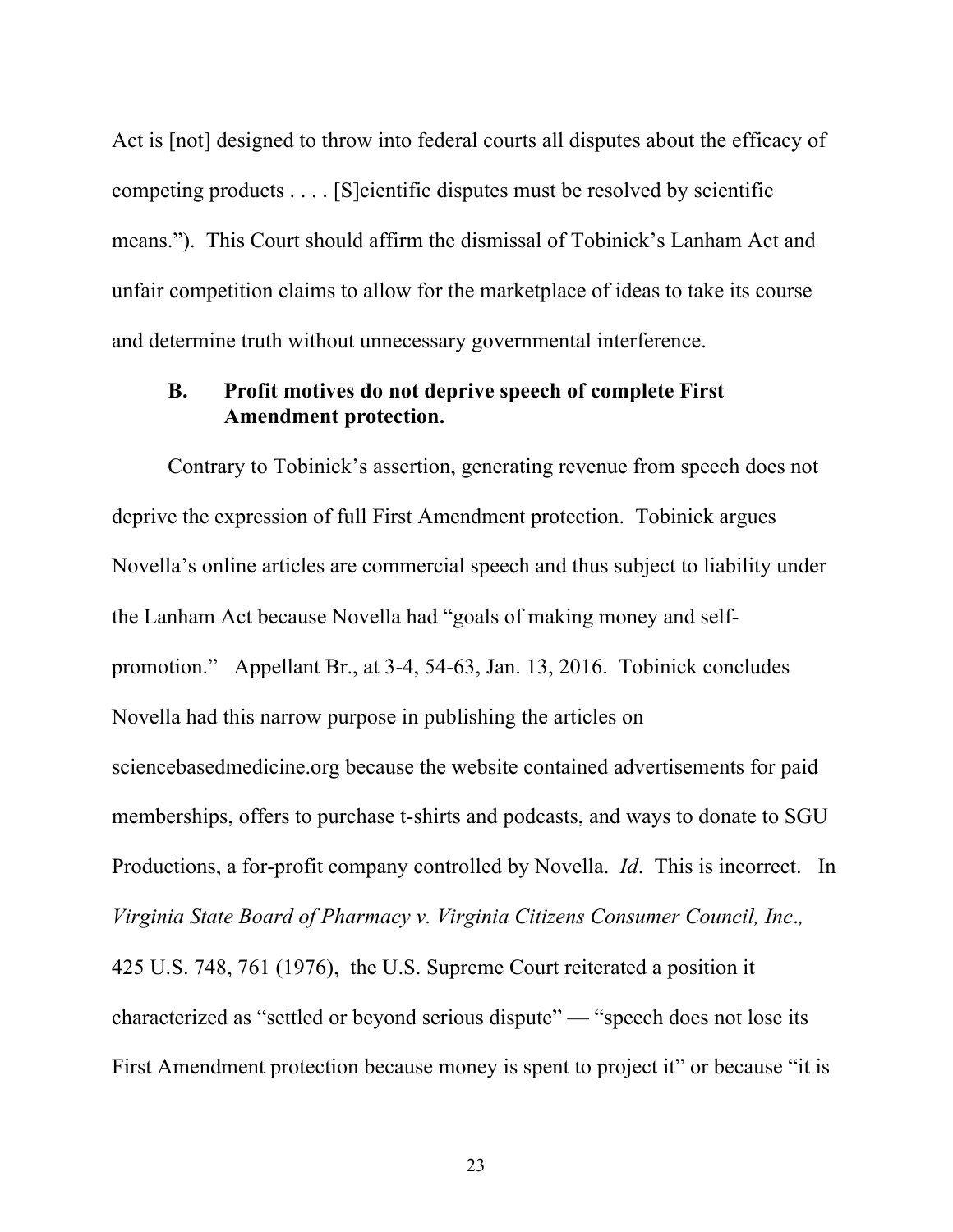carried in a form that is 'sold' for profit" and "even though it may involve a solicitation to purchase or otherwise pay or contribute money." (citing *Buckley v. Valeo*, 424 U.S. 1, 35-59 (1976); *Smith v. California*, 361 U.S. 147, 150 (1959); *New York Times Co. v. Sullivan*, 376 U.S. 254, 266 (1964)). Rather, the line between commercial and noncommercial speech is drawn by asking if the speech does "no more than propose a commercial transaction" and lacks any "exposition of ideas." *Virginia Board of Pharmacy*, 425 U.S. at 761 (citing *Pittsburgh Press Co. v. Pittsburgh Comm'n on Human Relations*, 413 U.S. 376, 385 (1973); *Chaplinsky v. New Hampshire*, 315 U.S. 568, 572 (1942)). Here, in publishing the articles at the subject of this litigation, Novella sought to expose what he believed to be a "dubious medical practice" and foster debate about unproven medical tactics affecting health decisions of the public.

If economic remunerations were determinative of whether speech is commercial, as Tobinick suggests, then any newspaper or website article with advertisements or accessible only through a paid subscription would fall within the ambit of the Lanham Act and be subject to liability. This would restrain a free press from serving as a "'vital source of public information' and the essence of working democracy." *Minneapolis Star & Tribune Co. v. Minnesota Comm'r of Revenue*, 460 U.S. 575, 585 (1983) (quoting *Grosjean v. American Press Co*., 297 U.S. 233 (1936)). For example, *The Washington Post*'s website requires a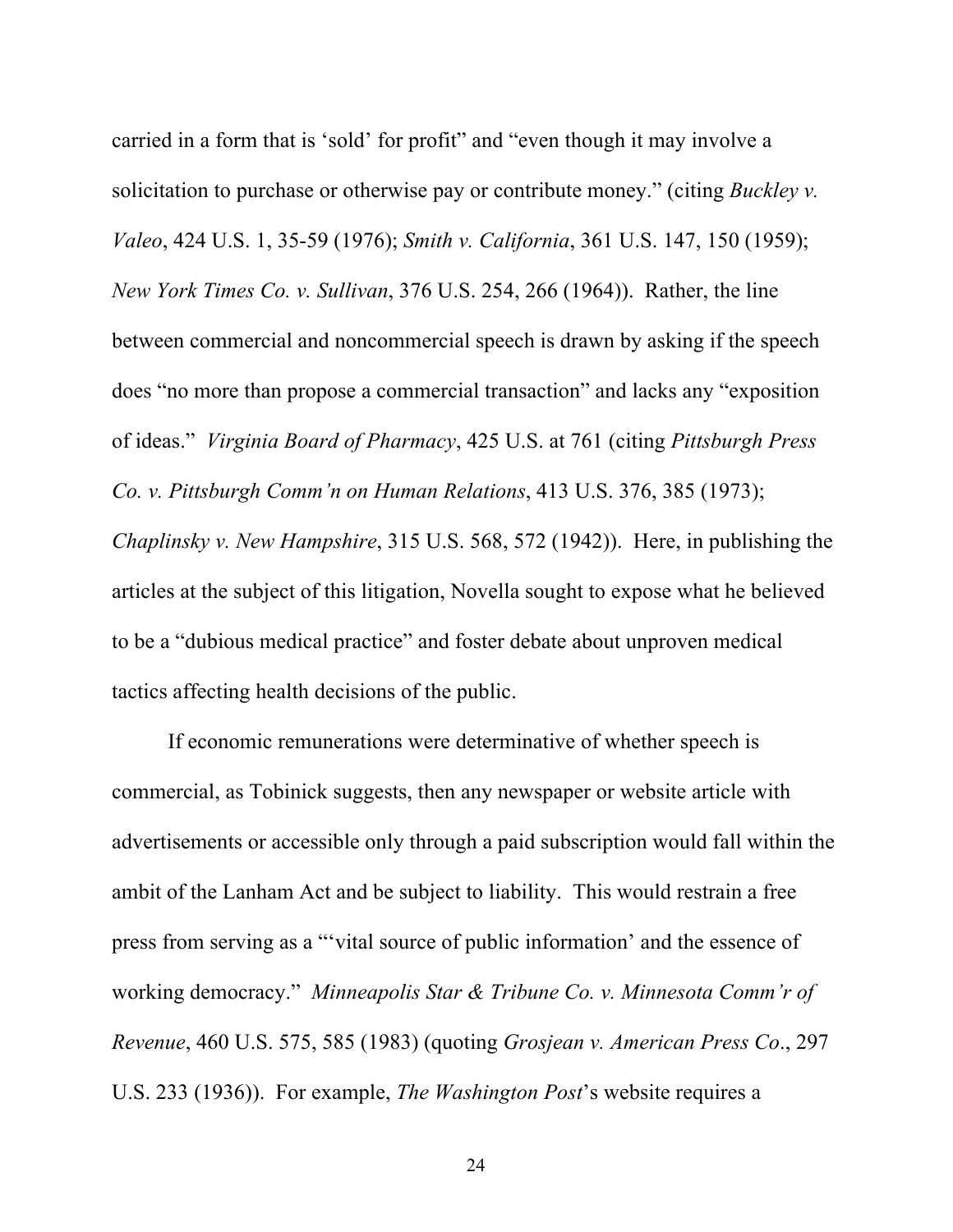subscription to access its full content. Under Tobinick's reasoning, because *The Washington Post* profits from charging a subscription fee to access the articles, this revenue-generating "toll" would convert all of the articles on washingtonpost.com from fully protected speech into commercial speech. In a similar way, articles in the print edition of *The New York Times* would also qualify as commercial speech because they appear beside paid advertisements.

In sum, equating commercial speech with economic motivation would reclassify virtually every piece of journalism as commercial speech. This cannot and would not be tolerated under the First Amendment. The U.S. Supreme Court's refusal to give economic interest or motivation a talismanic power to transform protected speech into commercial speech is critical to maintaining flourishing First Amendment freedoms. *See Pittsburgh Press Co. v. Pittsburgh Com. on Human Relations*, 413 U.S. 376, 385 (1973) ("If a newspaper [or website]'s profit motive was determinative, all aspects of its operations . . . would be subject to regulation if it could be established that they were conducted with a view toward increased sales. Such a basis for regulation clearly would be incompatible with the First Amendment."); *Harte-Hanks Commc'ns v. Connaughton*, 491 U.S. 657, 667 (1989) ("If a profit motive could somehow strip communications of the otherwise available constitutional protection, our cases from *New York Times* to *Hustler Magazine* would be little more than empty vessels.").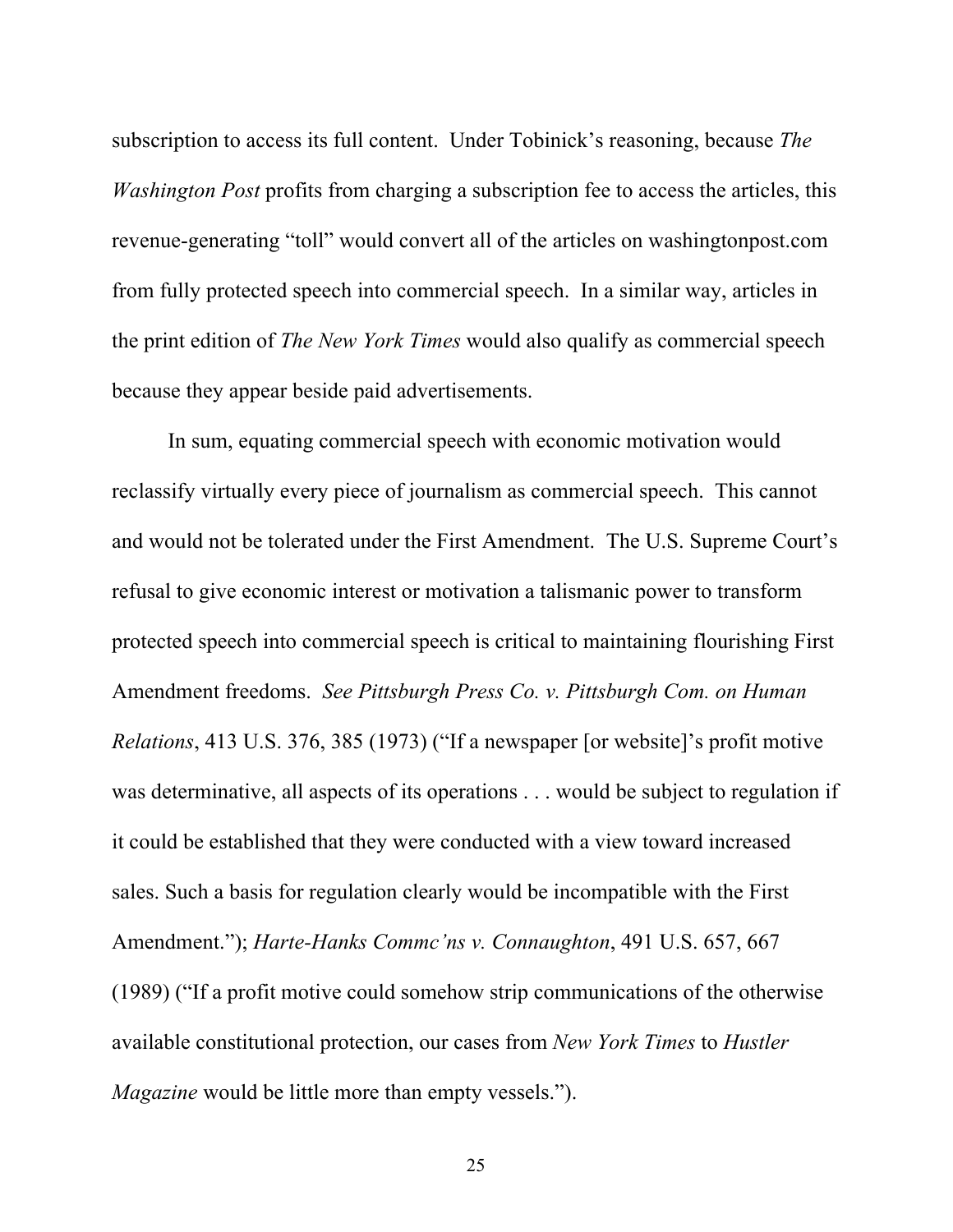#### **C. Discussing a competitor and the competitor's products does not deprive speech of complete First Amendment protection.**

Tobinick also argues Novella's speech is commercial because Novella is a "businessman and a commercial competitor" who spoke about Tobinick's services and products. Appellant Br., at 2, 63. Tobinick contends that because Novella competes with him as a doctor, his articles are commercial speech. *Id.* However, Tobinick's unprecedented perspective would choke speech critical to the First Amendment. Justice Brandeis, in a historic defense of free speech, declared:

Those who won our independence . . . believed that freedom to think as you will and to speak as you think are means indispensable to the discovery and spread of political truth; that without free speech and assembly discussion would be futile; . . . that public discussion is a political duty; and that this should be a fundamental principle of the American government.

*Whitney v. California*, 274 U.S. 357, 375 (1927) (Brandeis, J., concurring).

In keeping with that principle, a publication evaluating a current medical treatment practiced by a particular doctor receives full First Amendment protection. Because the speaker at issue is a doctor himself, the critique is especially important for an uninformed party making a decision about whether to receive the treatment. The law encourages, rather than discourages, those with knowledge of a particular field to engage in a public discussion about best practices within it. Speaking about a business competitor does not reduce the afforded First Amendment protection. In fact, those best suited to making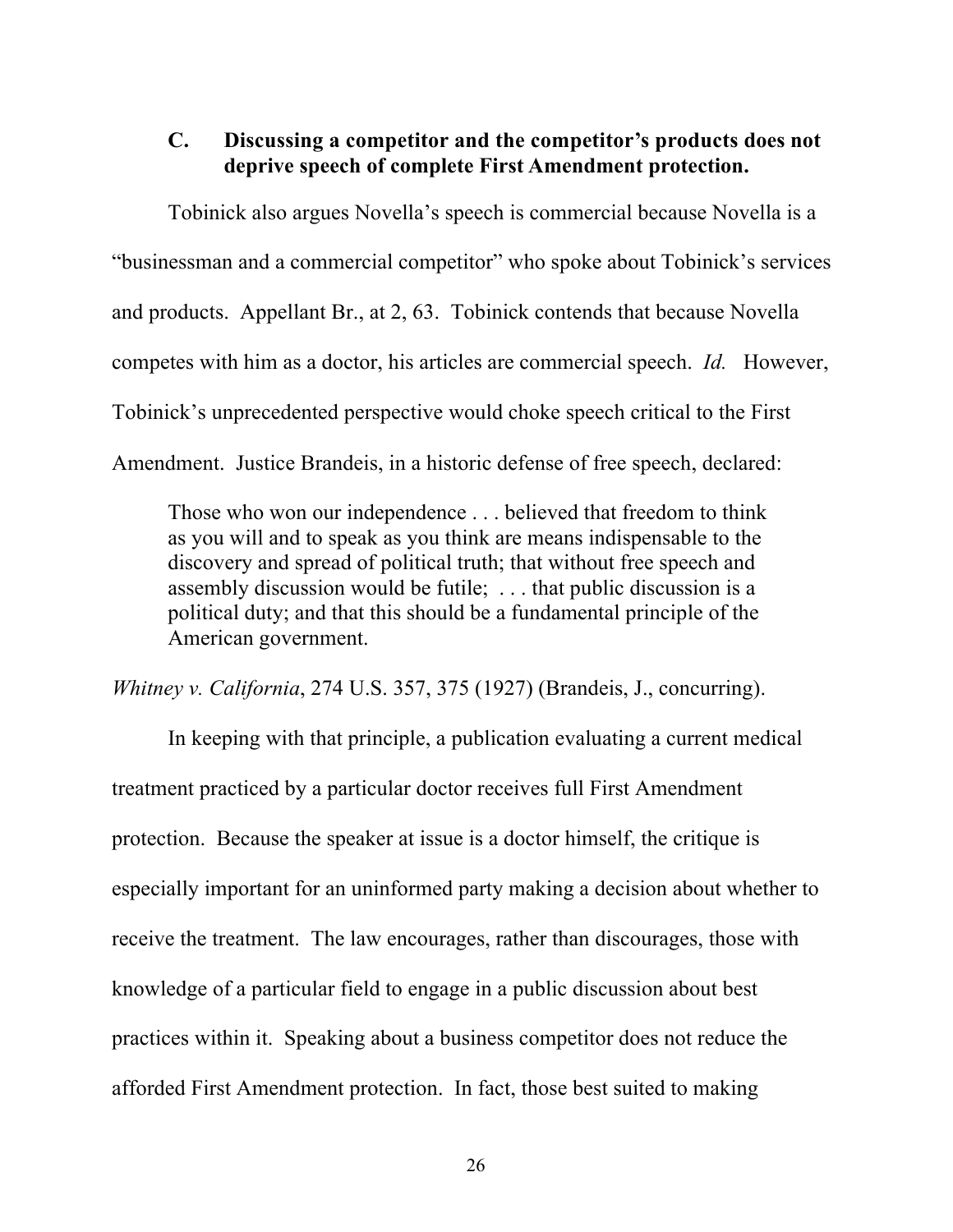educated criticisms about a topic are often those who work in a certain field because they possess the relevant knowledge and experience. A contrary holding would be harmful to the vitality of journalism.

Under Tobinick's argument, any person evaluating colleagues would be engaging in commercial speech. For example, the articles of acclaimed food writer Ruth Reichl would be considered commercial speech when writing about any restaurant because of her work as a chef. CNN's television program *Reliable Sources* would be deemed commercial speech because it involves reporters and others involved in the press industry discussing and evaluating media outlets. Tobinick's logic would transform the speech of every op-ed responding to a publication, every politician questioning her opponent's views, and every church criticizing another denomination into commercial speech. These forms of critical commentary must be fully protected by the First Amendment. *See New York Times Co. v. Sullivan*, 376 U.S. 254, 296-97 (1964) ("[T]he pall of fear and timidity imposed upon those who would give voice to public criticism is an atmosphere in which the First Amendment freedoms cannot survive."). Without allowing for expansive dialogue on controversial occurrences, the "robust debate among people with different viewpoints that is a vital part of our democracy would surely be hampered." *Partington v. Bugliosi*, 56 F.3d 1147, 1154 (9th Cir. 1995). Thus, Novella's freedom to speak his mind about another doctor must be shielded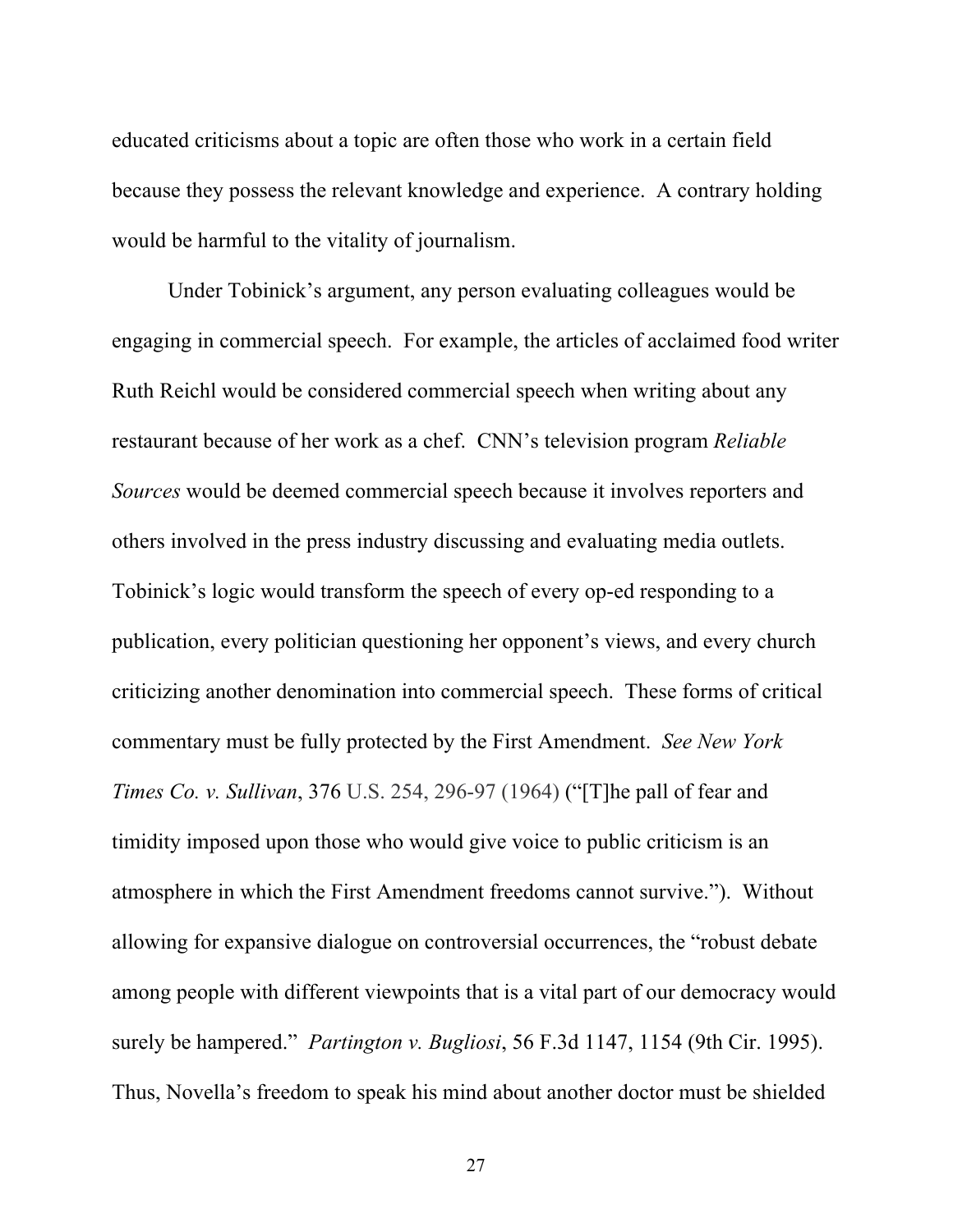to uphold the First Amendment's commitment to "uninhibited, robust, and wideopen" debate on public issues. *Sullivan*, 376 U.S. at 270.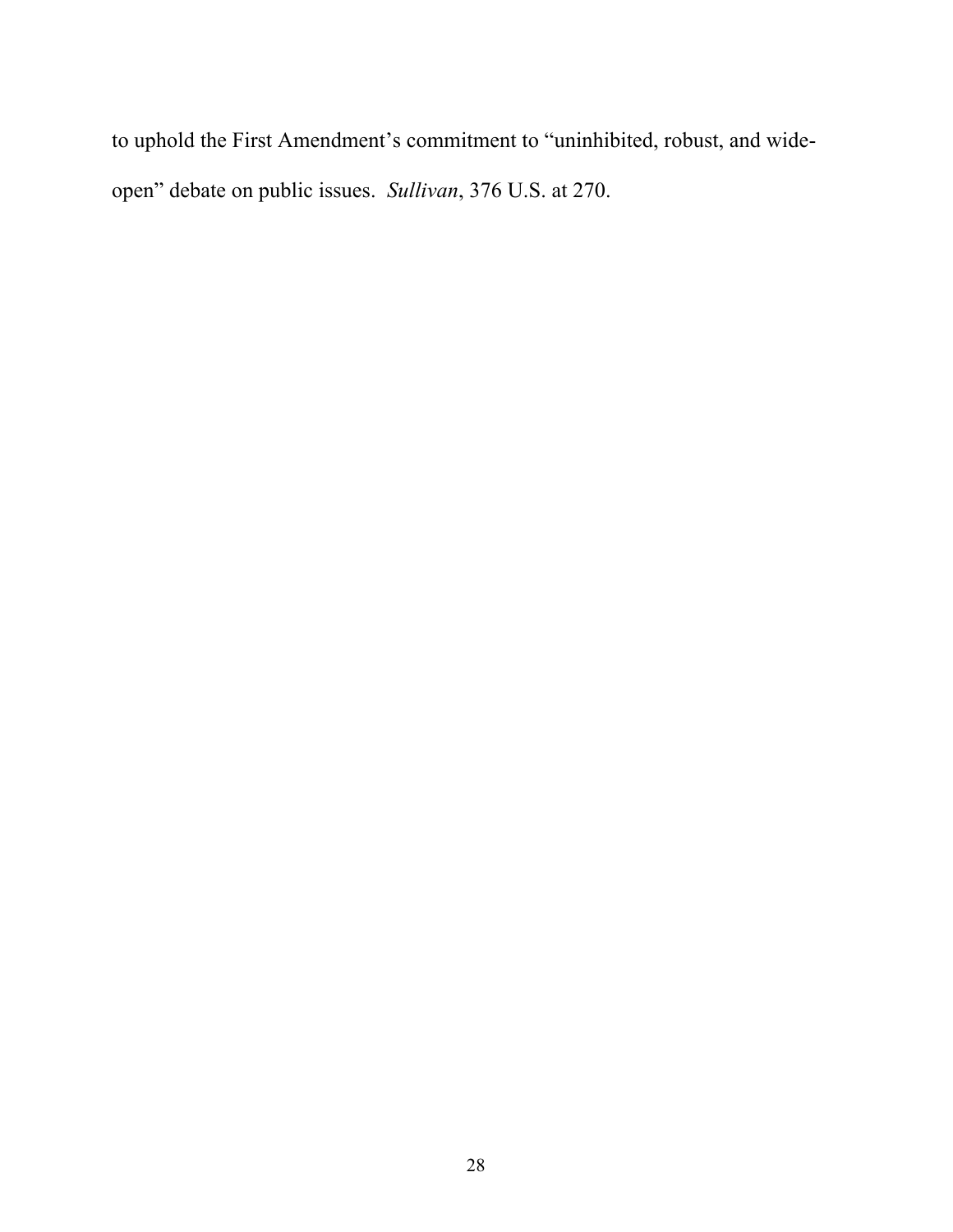## **CONCLUSION**

For the foregoing reasons, *amici curiae* respectfully urge this Court to uphold the district court's rulings.

Dated: May 31, 2016 Respectfully submitted,

 */s/ Hannah Bloch-Wehba*

Hannah Bloch-Wehba  *Counsel of Record for amici curiae*  The Reporters Committee for Freedom of the Press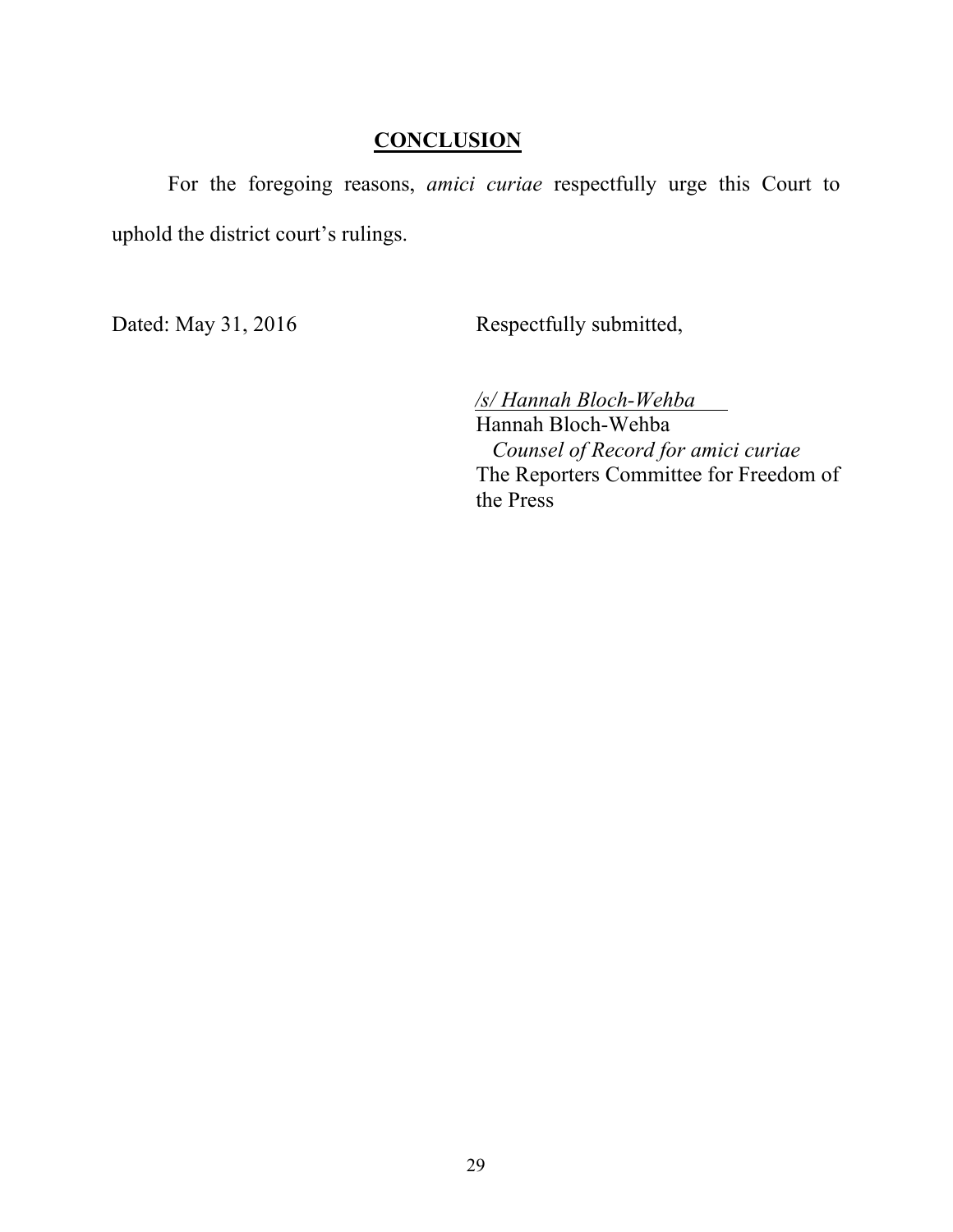## **CERTIFICATE OF COMPLIANCE**

I certify that this brief complies with the type-volume limitation set forth in Fed. R. App. P. 32(a)(7)(B). The brief's type size and type face comply with Fed. R. App. P.  $32(a)(5)$  and (6). Pursuant to Fed. R. App. P.  $32(a)(7)(C)$ , the attached brief is proportionally spaced, has a typeface of 14 points or more, and contains 6,028 words.

Dated: May 31, 2016 Respectfully submitted,

 */s/ Hannah Bloch-Wehba* Hannah Bloch-Wehba  *Counsel of Record for amici curiae*  The Reporters Committee for Freedom of the Press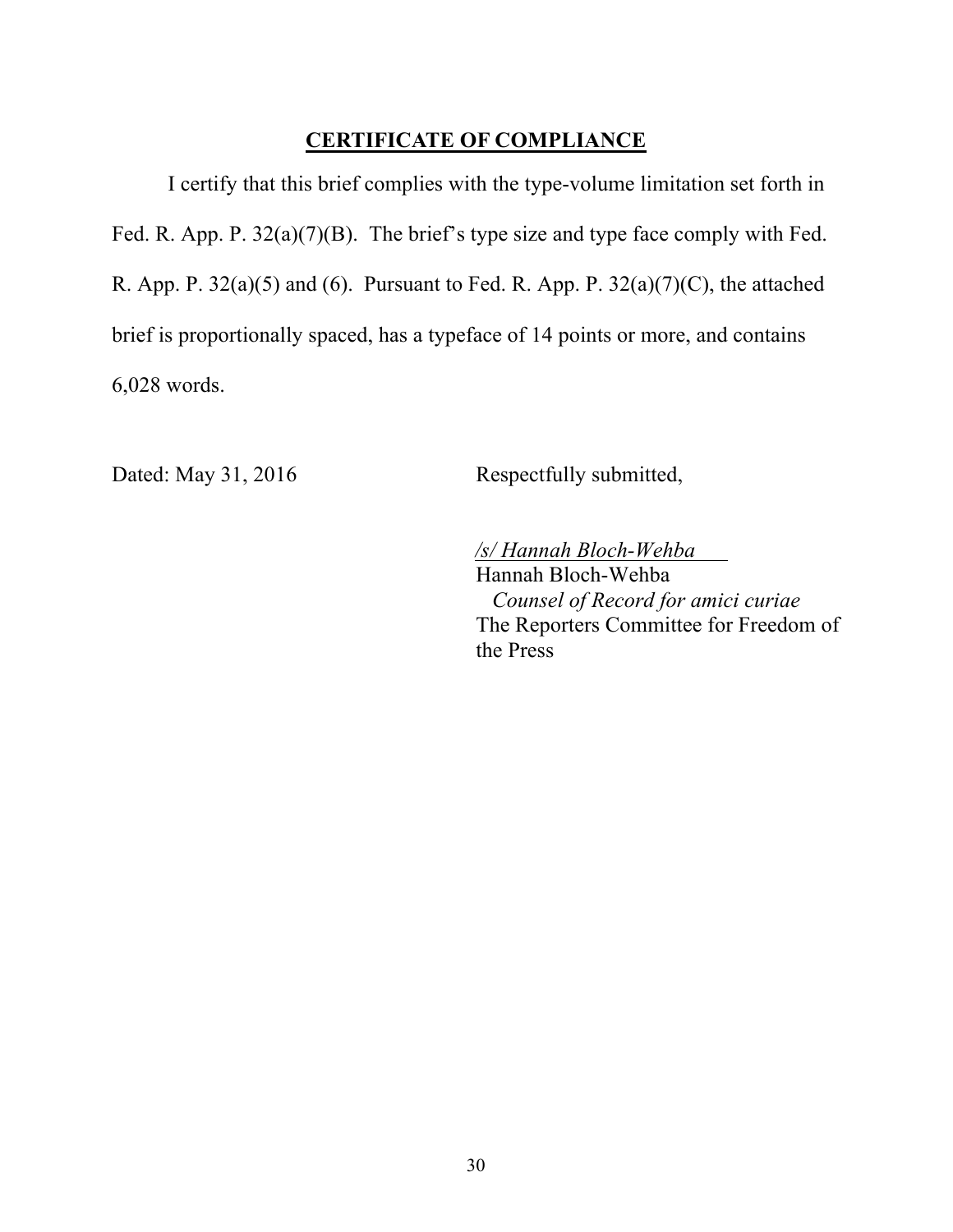## **CERTIFICATE OF SERVICE**

I hereby certify that on May 31, 2016, an electronic copy of the foregoing Brief was filed electronically through the Court's CM/ECF system. Notice of this filing will be sent by e-mail to all parties by operation of the Court's electronic filing system.

Dated: May 31, 2016 Respectfully submitted,

 */s/ Hannah Bloch-Wehba* Hannah Bloch-Wehba  *Counsel of Record for amici curiae*  The Reporters Committee for Freedom of the Press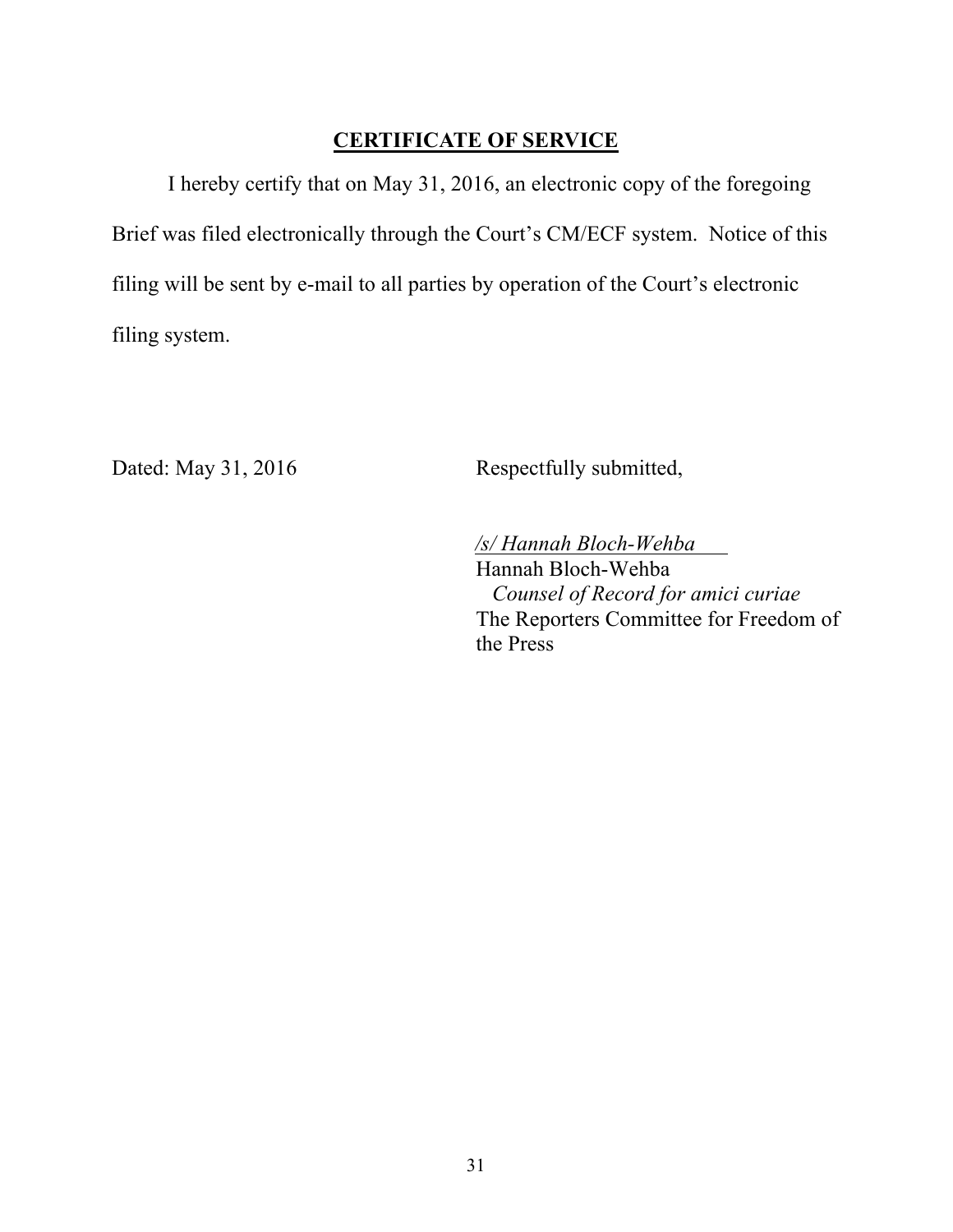## **APPENDIX A: STATEMENTS OF INTEREST**

ALM Media, LLC publishes over 30 national and regional magazines and newspapers, including The American Lawyer, The National Law Journal, New York Law Journal and Corporate Counsel, as well as the website Law.com. Many of ALM's publications have long histories reporting on legal issues and serving their local legal communities. ALM's The Recorder, for example, has been published in northern California since 1877; New York Law Journal was begun a few years later, in 1888. ALM's publications have won numerous awards for their coverage of critical national and local legal stories, including many stories that have been later picked up by other national media.

With some 500 members, American Society of News Editors ("ASNE") is an organization that includes directing editors of daily newspapers throughout the Americas. ASNE changed its name in April 2009 to American Society of News Editors and approved broadening its membership to editors of online news providers and academic leaders. Founded in 1922 as American Society of Newspaper Editors, ASNE is active in a number of areas of interest to top editors with priorities on improving freedom of information, diversity, readership and the credibility of newspapers.

Association of Alternative Newsmedia ("AAN") is a not-for-profit trade association for 130 alternative newspapers in North America, including weekly papers like The Village Voice and Washington City Paper. AAN newspapers and their websites provide an editorial alternative to the mainstream press. AAN members have a total weekly circulation of seven million and a reach of over 25 million readers.

The Boston Globe, LLC publishes The Boston Globe, the largest daily newspaper in New England.

The California Newspaper Publishers Association ("CNPA") is a nonprofit trade association representing the interests of nearly 850 daily, weekly and student newspapers throughout California. For over 130 years, CNPA has worked to protect and enhance the freedom of speech guaranteed to all citizens and to the press by the First Amendment of the United States Constitution and Article 1, Section 2 of the California Constitution. CNPA has dedicated its efforts to protect the free flow of information concerning government institutions in order for newspapers to fulfill their constitutional role in our democratic society and to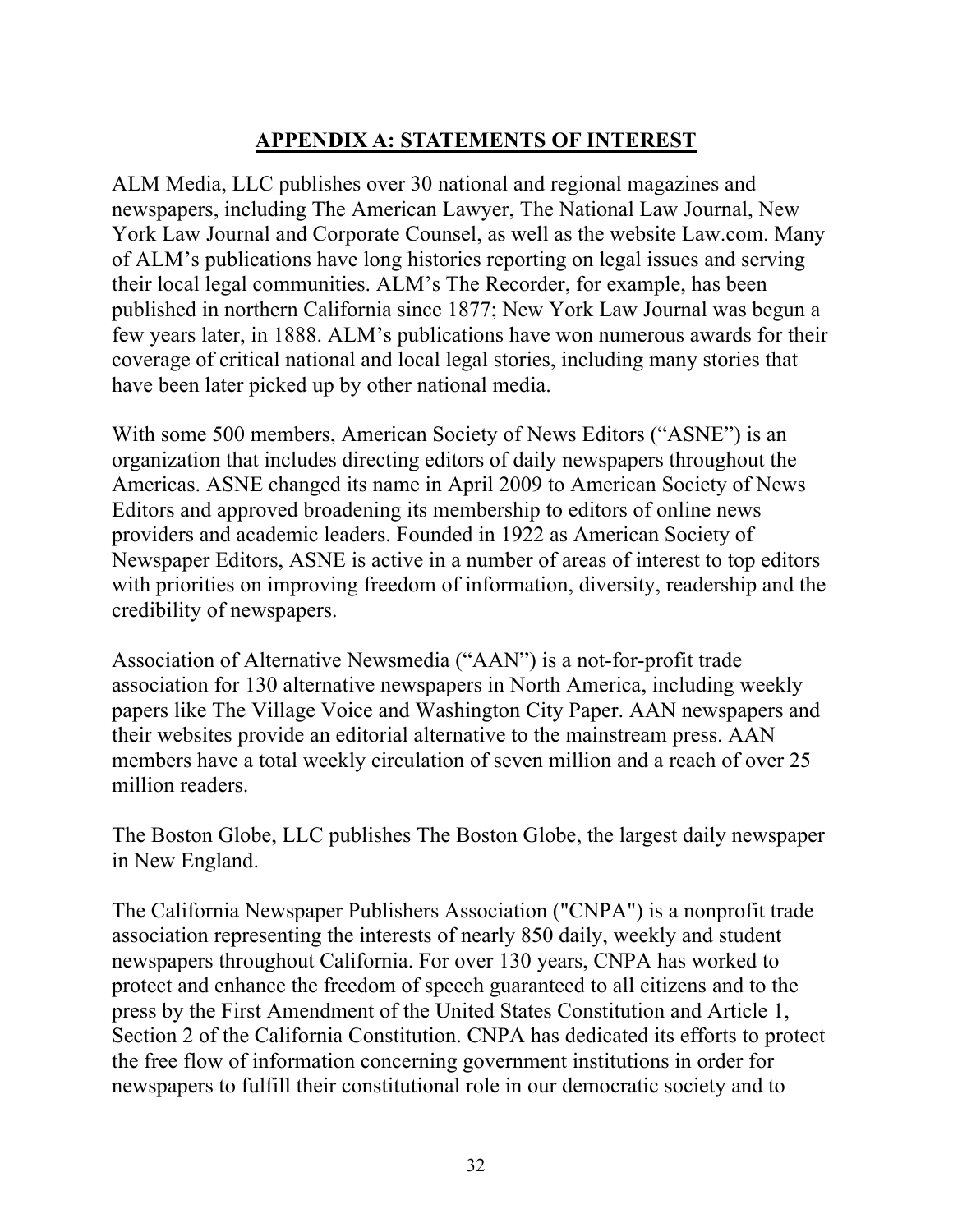advance the interest of all Californians in the transparency of government operations.

The Center for Investigative Reporting (CIR) believes journalism that moves citizens to action is an essential pillar of democracy. Since 1977, CIR has relentlessly pursued and revealed injustices that otherwise would remain hidden from the public eye. Today, we're upholding this legacy and looking forward, working at the forefront of journalistic innovation to produce important stories that make a difference and engage you, our audience, across the aisle, coast to coast and worldwide.

Cox Media Group, Inc. is an integrated broadcasting, publishing, direct marketing and digital media company. Its operations include 15 broadcast television stations, a local cable channel, a leading direct marketing company, 85 radio stations, eight daily newspapers and more than a dozen non-daily print publications and more than 100 digital services.

The E.W. Scripps Company serves audiences and businesses through television, radio and digital media brands, with 33 television stations in 24 markets. Scripps also owns 34 radio stations in eight markets, as well as local and national digital journalism and information businesses, including mobile video news service Newsy and weather app developer WeatherSphere. Scripps owns and operates an award-winning investigative reporting newsroom in Washington, D.C. and serves as the long-time steward of the nation's largest, most successful and longestrunning educational program, the Scripps National Spelling Bee.

First Amendment Coalition is a nonprofit public interest organization dedicated to defending free speech, free press and open government rights in order to make government, at all levels, more accountable to the people. The Coalition's mission assumes that government transparency and an informed electorate are essential to a self-governing democracy. To that end, we resist excessive government secrecy (while recognizing the need to protect legitimate state secrets) and censorship of all kinds.

First Look Media, Inc. is a new non-profit digital media venture that produces The Intercept, a digital magazine focused on national security reporting.

Gawker Media LLC is the publisher of some of the web's best-loved brands and communities, including the eponymous Gawker, the gadget sensation Gizmodo,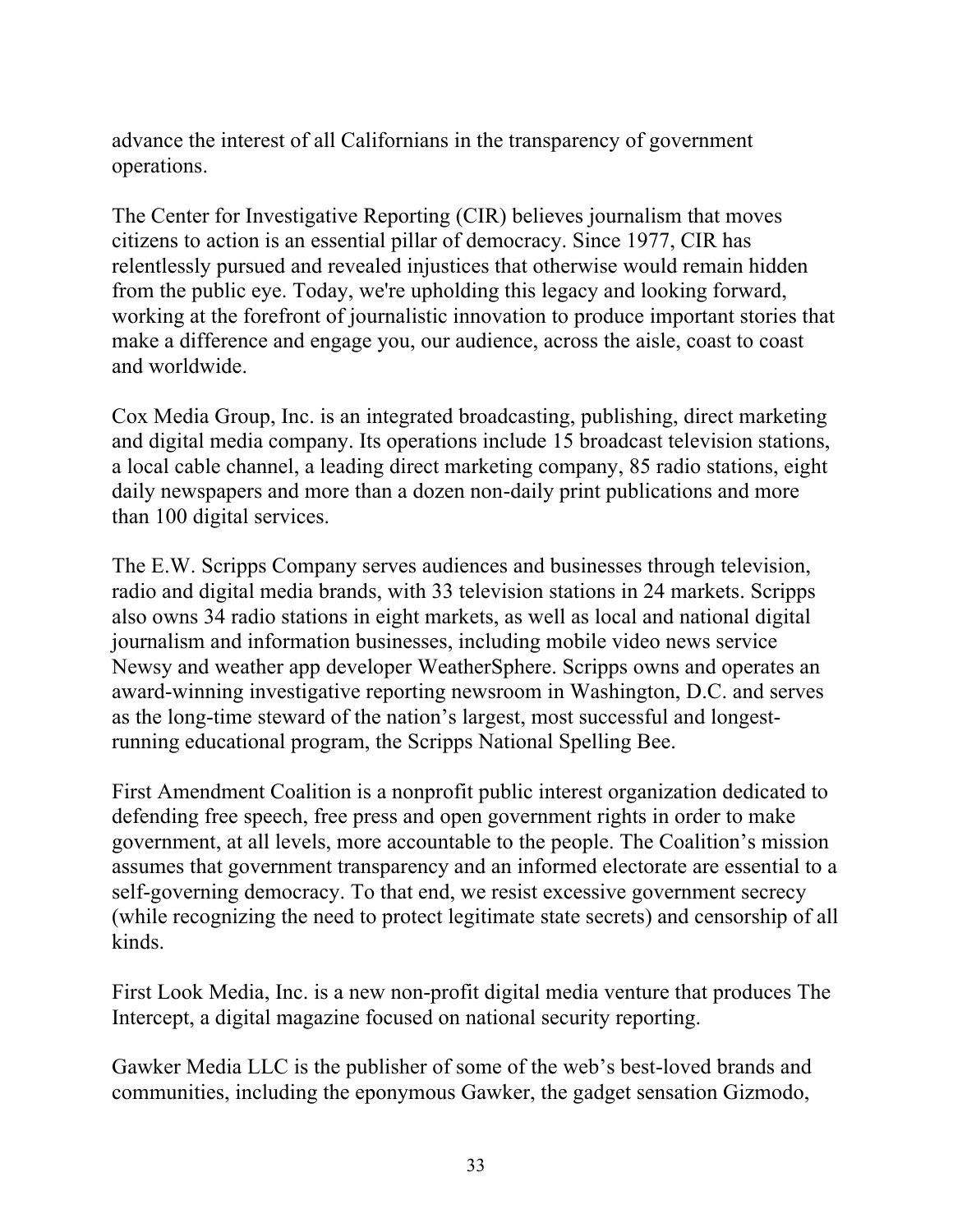and the popular sports site Deadspin. Founded in 2002, Gawker's sites reach over 100 million readers around the world each month.

The Investigative Reporting Workshop, a project of the School of Communication (SOC) at American University, is a nonprofit, professional newsroom. The Workshop publishes in-depth stories at investigativereportingworkshop.org about government and corporate accountability, ranging widely from the environment and health to national security and the economy.

The McClatchy Company is a 21st century news and information leader, publisher of iconic brands such as the Miami Herald, The Kansas City Star, The Sacramento Bee, The Charlotte Observer, The (Raleigh) News and Observer, and the (Fort Worth) Star-Telegram. McClatchy operates media companies in 28 U.S. markets in 14 states, providing each of its communities with high-quality news and advertising services in a wide array of digital and print formats. McClatchy is headquartered in Sacramento, Calif., and listed on the New York Stock Exchange under the symbol MNI.

MPA – The Association of Magazine Media, ("MPA") is the largest industry association for magazine publishers. The MPA, established in 1919, represents over 175 domestic magazine media companies with more than 900 magazine titles. The MPA represents the interests of weekly, monthly and quarterly publications that produce titles on topics that cover politics, religion, sports, industry, and virtually every other interest, avocation or pastime enjoyed by Americans. The MPA has a long history of advocating on First Amendment issues.

The National Press Photographers Association ("NPPA") is a 501(c)(6) non-profit organization dedicated to the advancement of visual journalism in its creation, editing and distribution. NPPA's approximately 7,000 members include television and still photographers, editors, students and representatives of businesses that serve the visual journalism industry. Since its founding in 1946, the NPPA has vigorously promoted the constitutional rights of journalists as well as freedom of the press in all its forms, especially as it relates to visual journalism. The submission of this brief was duly authorized by Mickey H. Osterreicher, its General Counsel.

NBCUniversal Media, LLC is one of the world's leading media and entertainment companies in the development, production and marketing of news, entertainment and information to a global audience. Among other businesses, NBCUniversal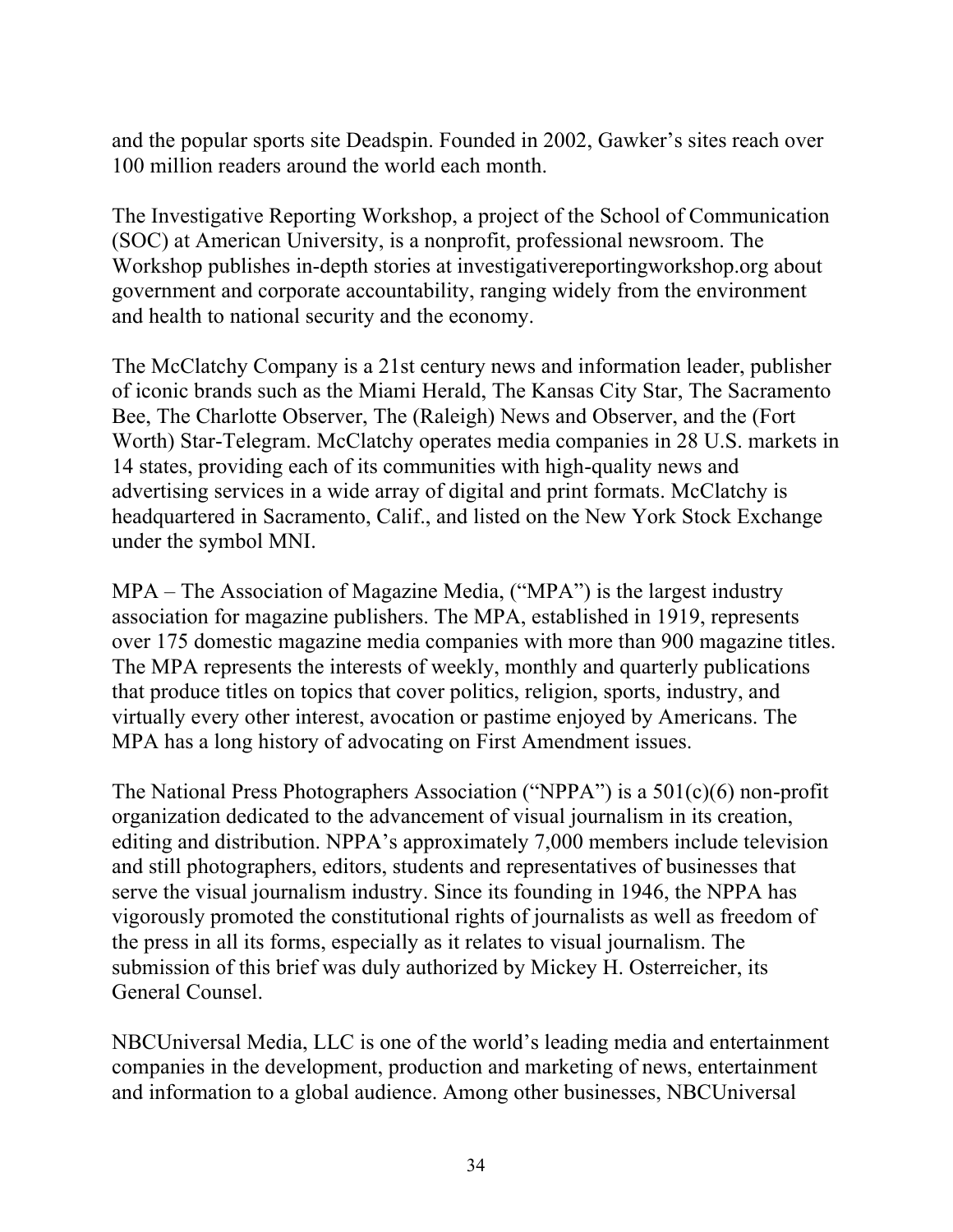Media, LLC owns and operates the NBC television network, the Spanish-language television network Telemundo, NBC News, several news and entertainment networks, including MSNBC and CNBC, and a television-stations group consisting of owned-and-operated television stations that produce substantial amounts of local news, sports and public affairs programming. NBC News produces the "Today" show, "NBC Nightly News with Brian Williams," "Dateline NBC" and "Meet the Press."

The News Guild – CWA is a labor organization representing more than 30,000 employees of newspapers, newsmagazines, news services and related media enterprises. Guild representation comprises, in the main, the advertising, business, circulation, editorial, maintenance and related departments of these media outlets. The News Guild is a sector of the Communications Workers of America. CWA is America's largest communications and media union, representing over 700,000 men and women in both private and public sectors.

Newspaper Association of America ("NAA") is a nonprofit organization representing the interests of more than 2,000 newspapers in the United States and Canada. NAA members account for nearly 90% of the daily newspaper circulation in the United States and a wide range of non-daily newspapers. The Association focuses on the major issues that affect today's newspaper industry, including protecting the ability of the media to provide the public with news and information on matters of public concern.

North Jersey Media Group Inc. ("NJMG") is an independent, family-owned printing and publishing company, parent of two daily newspapers serving the residents of northern New Jersey: The Record (Bergen County), the state's secondlargest newspaper, and the Herald News (Passaic County). NJMG also publishes more than 40 community newspapers serving towns across five counties and a family of glossy magazines, including (201) Magazine, Bergen County's premiere magazine. All of the newspapers contribute breaking news, features, columns and local information to NorthJersey.com. The company also owns and publishes Bergen.com showcasing the people, places and events of Bergen County.

Online News Association ("ONA") is the world's largest association of online journalists. ONA's mission is to inspire innovation and excellence among journalists to better serve the public. ONA's more than 2,000 members include news writers, producers, designers, editors, bloggers, technologists, photographers, academics, students and others who produce news for the Internet or other digital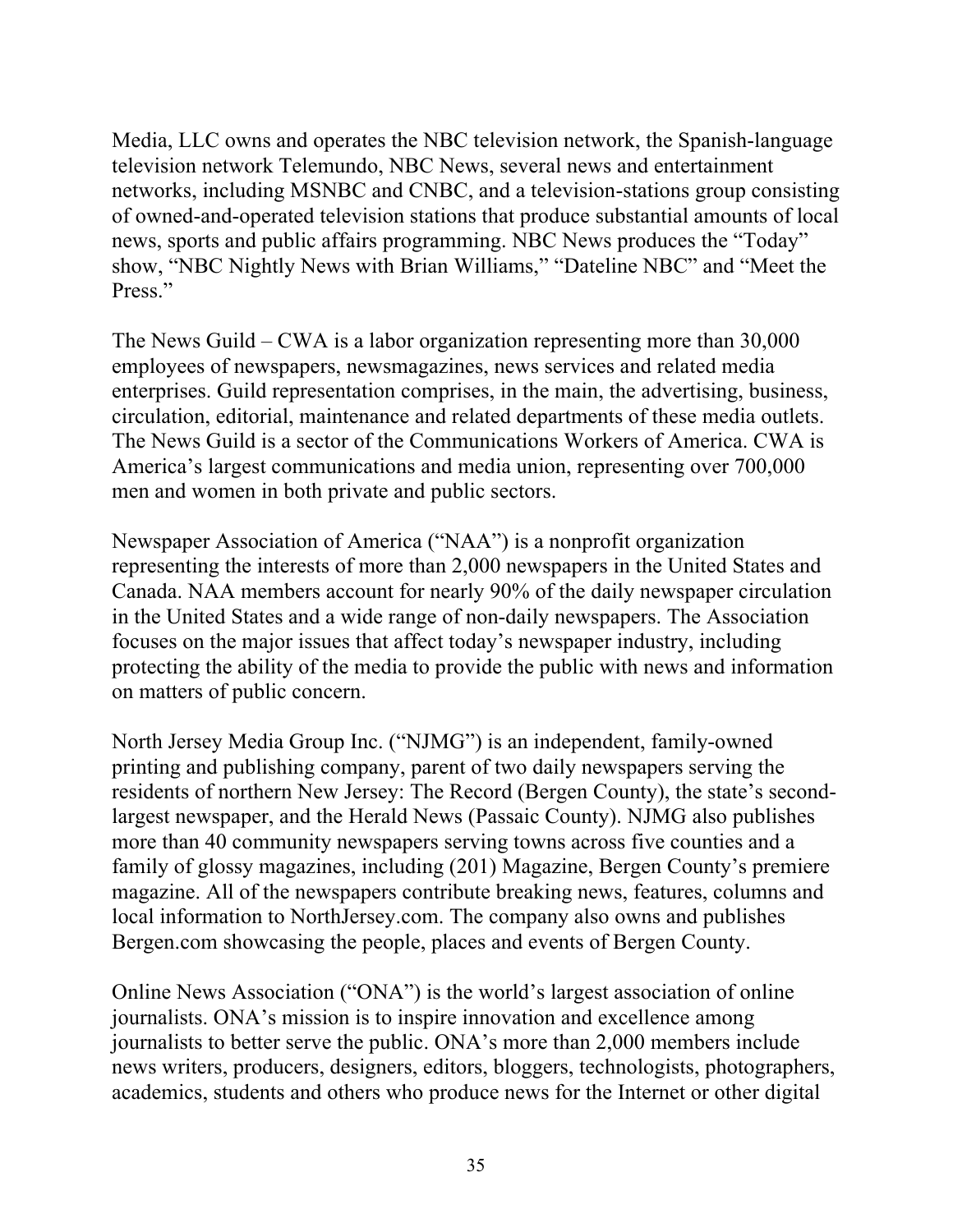delivery systems. ONA hosts the annual Online News Association conference and administers the Online Journalism Awards. ONA is dedicated to advancing the interests of digital journalists and the public generally by encouraging editorial integrity and independence, journalistic excellence and freedom of expression and access.

Sinclair is the largest and one of the most diversified television broadcasting companies in the country. Including pending transactions, the Company owns, operates and/or provides services to 171 television stations in 81 markets, broadcasting 467 channels and affiliations with all the major networks. Sinclair is the leading local news provider in the country, as well as a producer of sports content. Sinclair's broadcast content is delivered via multiple-platforms, including over-the-air, multi-channel video program distributors, and digital platforms.

Society of Professional Journalists ("SPJ") is dedicated to improving and protecting journalism. It is the nation's largest and most broad-based journalism organization, dedicated to encouraging the free practice of journalism and stimulating high standards of ethical behavior. Founded in 1909 as Sigma Delta Chi, SPJ promotes the free flow of information vital to a well-informed citizenry, works to inspire and educate the next generation of journalists and protects First Amendment guarantees of freedom of speech and press.

The Tully Center for Free Speech began in Fall, 2006, at Syracuse University's S.I. Newhouse School of Public Communications, one of the nation's premier schools of mass communications.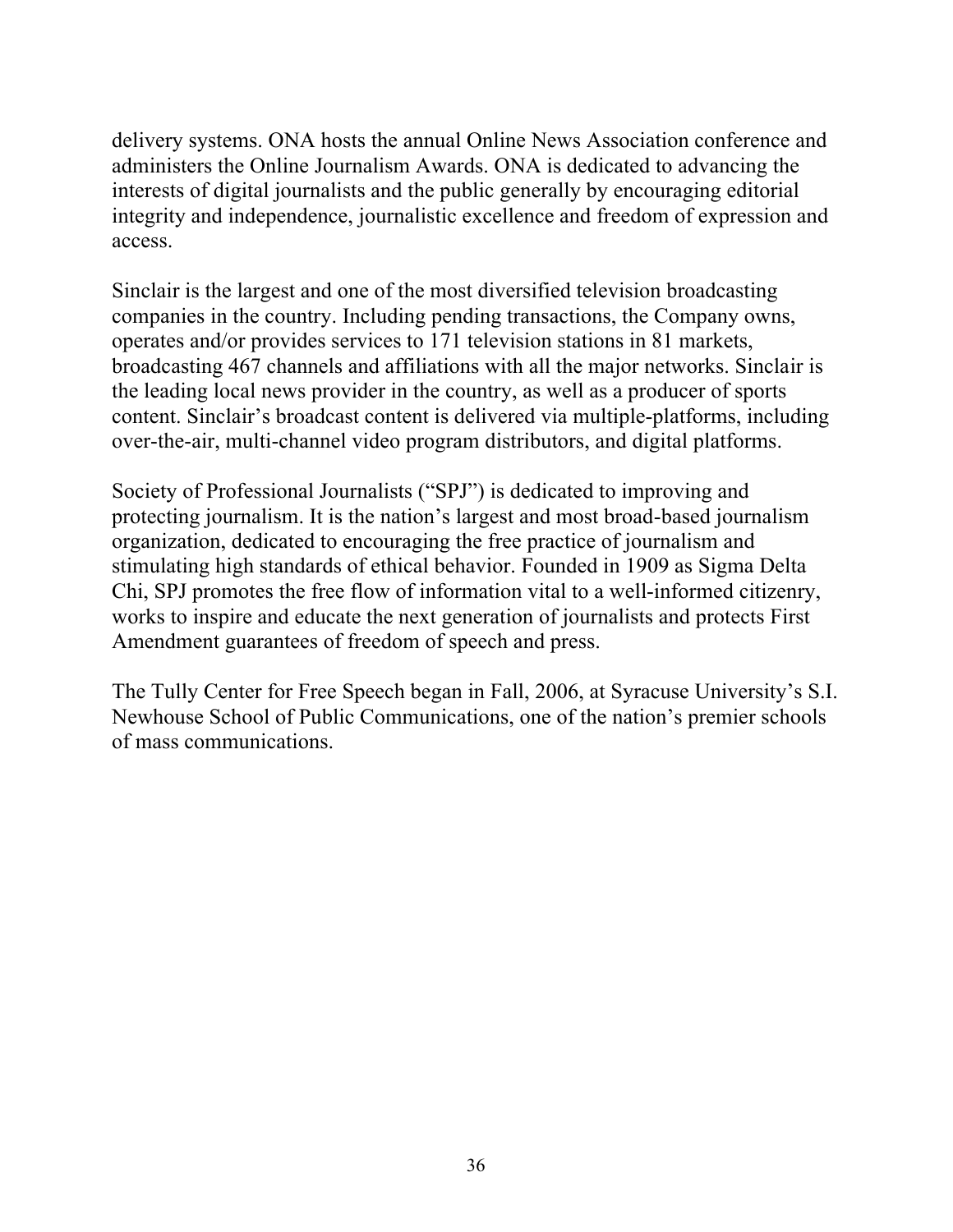#### **APPENDIX B**

Dana Rosen Senior Vice President and General Counsel ALM Media, LLC 120 Broadway, 5th Floor New York, NY 10271

Kevin M. Goldberg Fletcher, Heald & Hildreth, PLC 1300 N. 17th St., 11th Floor Arlington, VA 22209 *Counsel for American Society of News Editors* and *Association of Alternative Newsmedia* 

Mark Hileman, Esq. Boston Globe Media Partners, LLC 135 William T Morrissey Blvd P O Box 55819 Boston, MA 02125 617-929-2518

Jim Ewert General Counsel California Newspaper Publishers Association 2000 O Street, Suite 120 Sacramento, California 95811

Judy Alexander Chief Legal Counsel The Center for Investigative Reporting 2302 Bobcat Trail Soquel, CA 95073

Lance Lovell Managing Attorney, Disputes Cox Media Group, Inc. 6205 Peachtree Dunwoody Road Atlanta, GA 30328

David M. Giles Vice President/ Deputy General Counsel The E.W. Scripps Company 312 Walnut St., Suite 2800 Cincinnati, OH 45202

Peter Scheer First Amendment Coalition 534 Fourth St., Suite B San Rafael, CA 94901

Lynn Oberlander General Counsel, Media Operations First Look Media, Inc. 18th Floor 114 Fifth Avenue New York, NY 10011

Heather Dietrick *President and General Counsel* Courtenay O'Connor *Deputy General Counsel* Gawker Media 114 Fifth Avenue New York, New York 10011

Juan Cornejo The McClatchy Company 2100 Q Street Sacramento, CA 95816